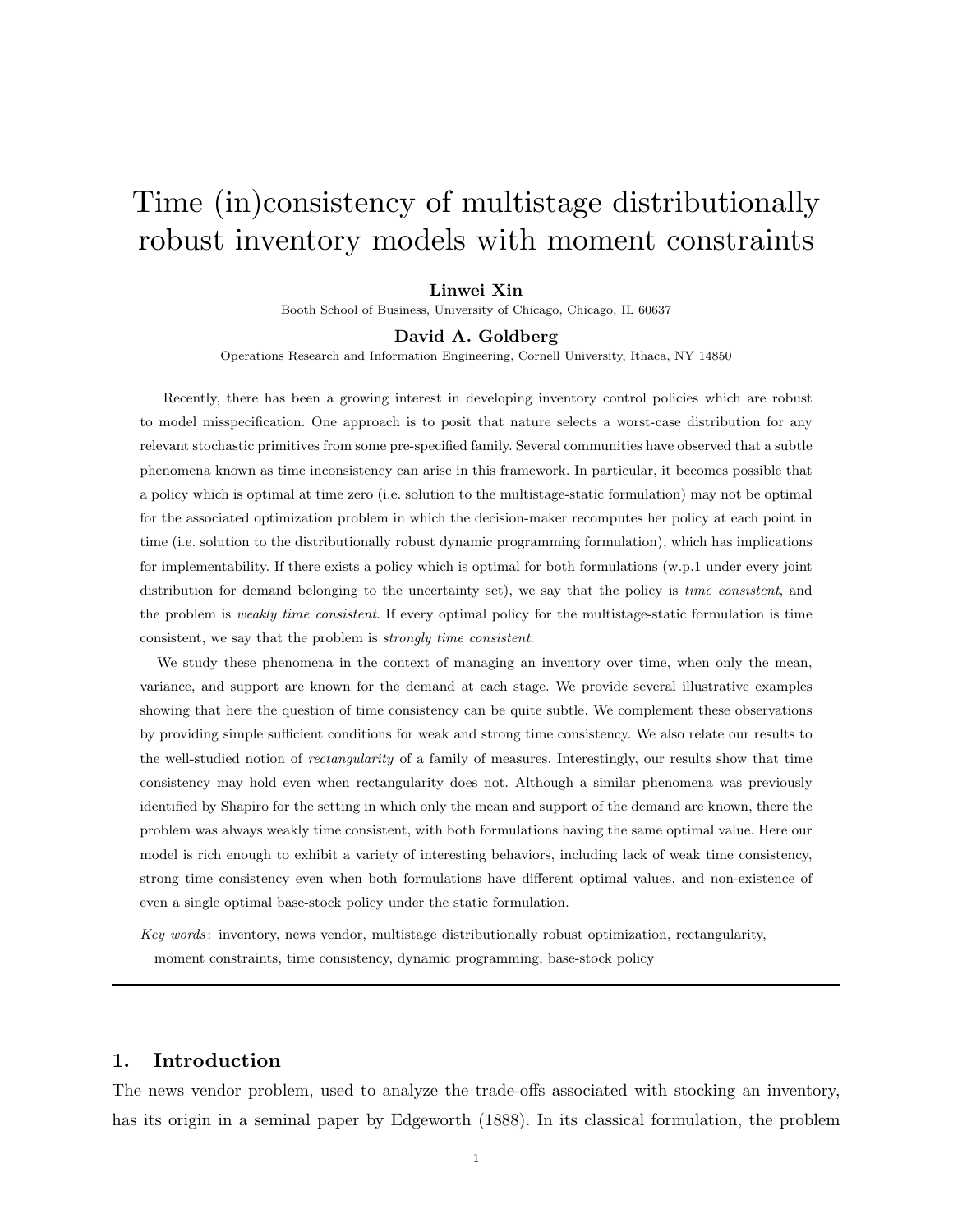is stated as a minimization of the expected value of the relevant ordering, backorder, and holding costs. Such a formulation requires a complete specification of the probability distribution of the underlying demand process. However, in applications knowledge of the exact distribution of the demand process is rarely available. This motivates the study of minimax type (i.e. distributionally robust) formulations, where minimization is performed with respect to a worst-case distribution from some family of potential distributions. In a pioneering paper Scarf (1958) gave an elegant solution for the minimax news vendor problem when only the first and second order moments of the demand distribution are known. His work has led to considerable follow-up work (cf. Gallego and Moon (1993, 1994), Gallego (1998, 2001), Popescu (2005), Yue, Chen and Wang (2006), Gallego, Katircioglu and Ramachandran (2007), Perakis and Roels (2008), Chen and Sim (2009), See and Sim (2010), Hanasusanto et al. (2015), Zhu, Zhang and Ye (2013)). For a more general overview of risk analysis for news vendor and inventory models we can refer, e.g., to Ahmed, Cakmak and Shapiro  $(2007)$  and Choi, Ruszczyński and Zhao  $(2011)$ . We also note that a distributionally robust minimax approach is not the only way to model such uncertainty, and that there is a considerable literature on alternative approaches such as the robust optimization paradigm (cf. Kasugai and Kasegai (1961), Ben-Tal et al. (2005), Bertsimas and Thiele (2006), Ben-Tal, Boaz and Shimrit (2009), Bertsimas, Iancu and Parrilo (2010), Carrizosaa, Olivares-Nadal and Ramirez-Cobob (2016), Gabrel, Murat and Thiele (2014)) and Bayesian approach (cf. Scarf (1959, 1960), Lovejoy (1992), Levi, Perakis and Uichanco (2015), Klabjan, Simchi-Levi and Song (2013)).

In practice an inventory must often be managed over some time horizon, and the classical news vendor problem was naturally extended to the multistage setting, for which there is also a considerable literature (see, e.g., Zipkin (2000) and the references therein). Recently, distributionally robust variants of such multistage problems have begun to receive attention in the literature (cf. Gallego (2001), Ahmed, Cakmak and Shapiro (2007), Choi and Ruszczynski (2008), See and Sim (2010), Shapiro (2012), Klabjan, Simchi-Levi and Song (2013)). It has been observed that such multistage distributionally robust optimization problems can exhibit a subtle phenomenon known as time inconsistency. Over the years various concepts of time consistency have been discussed in the economics literature, in the context of rational decision making. This can be traced back at least to the work of Strotz (1955) - for a more recent overview we refer the reader to the recent survey by Etner, Jeleva and Tallon (2012), and the references therein. Questions of time consistency have also attracted attention in the mathematical finance literature, in the context of assessing the risk and value of investments over time, and have played an important role in the associated theory of coherent risk measures (cf. Wang (1999), Artzner et al. (2007), Roorda and Schumacher (2007), Cheridito and Kupper (2009), Ruszczynski (2010)). These concepts have also been studied from the perspective of robust control across various academic communities (cf. Hansen and Sargent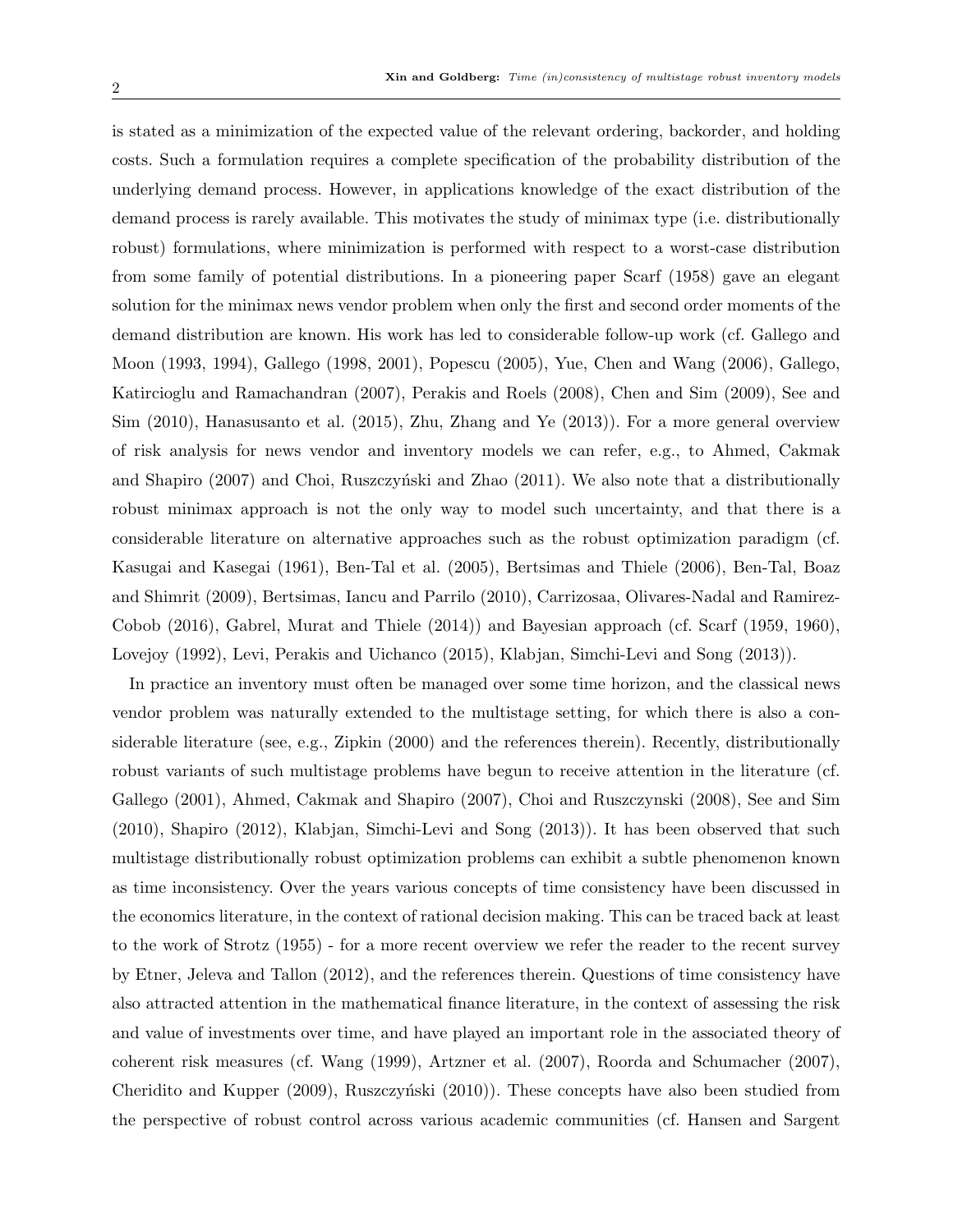(2001), Iyengar (2005), Nilim and El Ghaoui (2005), Grunwald and Halpern (2011), Carpentier et al. (2012), Wiesemann, Kuhn and Rustem (2013)). Recently, these concepts have also begun to receive attention in the setting of inventory control (cf. Chen et al. (2007), Chen and Sun (2012), Yang (2013), Homem-de-Mello and Pagnoncelli (2016), Shapiro and Xin (2017)).

In this work, we will consider questions of time (in)consistency in the context of managing an inventory over time. We will give a formal definition of time consistency, which is naturally suited to our framework, in Section 4. At this point let us provide the following high-level intuition. A multistage distributionally robust optimization problem can be viewed in two ways. In one formulation, the policy maker is allowed to recompute her policy choice after each stage (we will refer to this as the distributionally robust dynamic programming (DP) formulation), thus taking prior realizations of demand into consideration when performing the relevant minimax calculations at later stages. In that case it follows from known results that there exists a base-stock policy which is optimal. In the second formulation, the policy maker is not allowed to recompute her policy after each stage (we will refer to this as the multistage-static formulation), in which case far less is known. If these two formulations have a common optimal policy, i.e. the policy maker would be content with the given policy whether or not she has the power to recompute after each stage (w.p.1 under every joint distribution for demand belonging to the uncertainty set), we say that the policy is time consistent, and the problem is weakly time consistent. If every optimal policy for the multistage-static formulation is time consistent, i.e. it is impossible to devise a policy which is optimal at time zero yet suboptimal at a later time, we say that the problem is strongly time consistent. Such a property is desirable from a policy perspective, as it ensures that previously agreed upon policy decisions remain rational when the policy is actually implemented, possibly at a later time.

Within the optimization and inventory control communities, much of the work on time consistency restricts its discussion of optimal policies to the setting in which the family of distributions from which nature can select satisfies a certain factorization property called rectangularity, which endows the associated minimax problem with a DP structure. Outside of this setting, most of the literature focuses on discussing and demonstrating hardness of the underlying optimization problems (cf. Iyengar (2005), Nilim and El Ghaoui (2005), Wiesemann, Kuhn and Rustem (2013)). We note that this is in spite of the fact that previous literature has discussed the importance and relevance of such non-decomposable formulations from a modeling perspective (cf. Iyengar (2005)).

## 1.1. Our contributions

In this paper, we depart from much of the past literature by seeking both negative and positive results regarding time consistency when no such decomposition holds, i.e. the underlying family of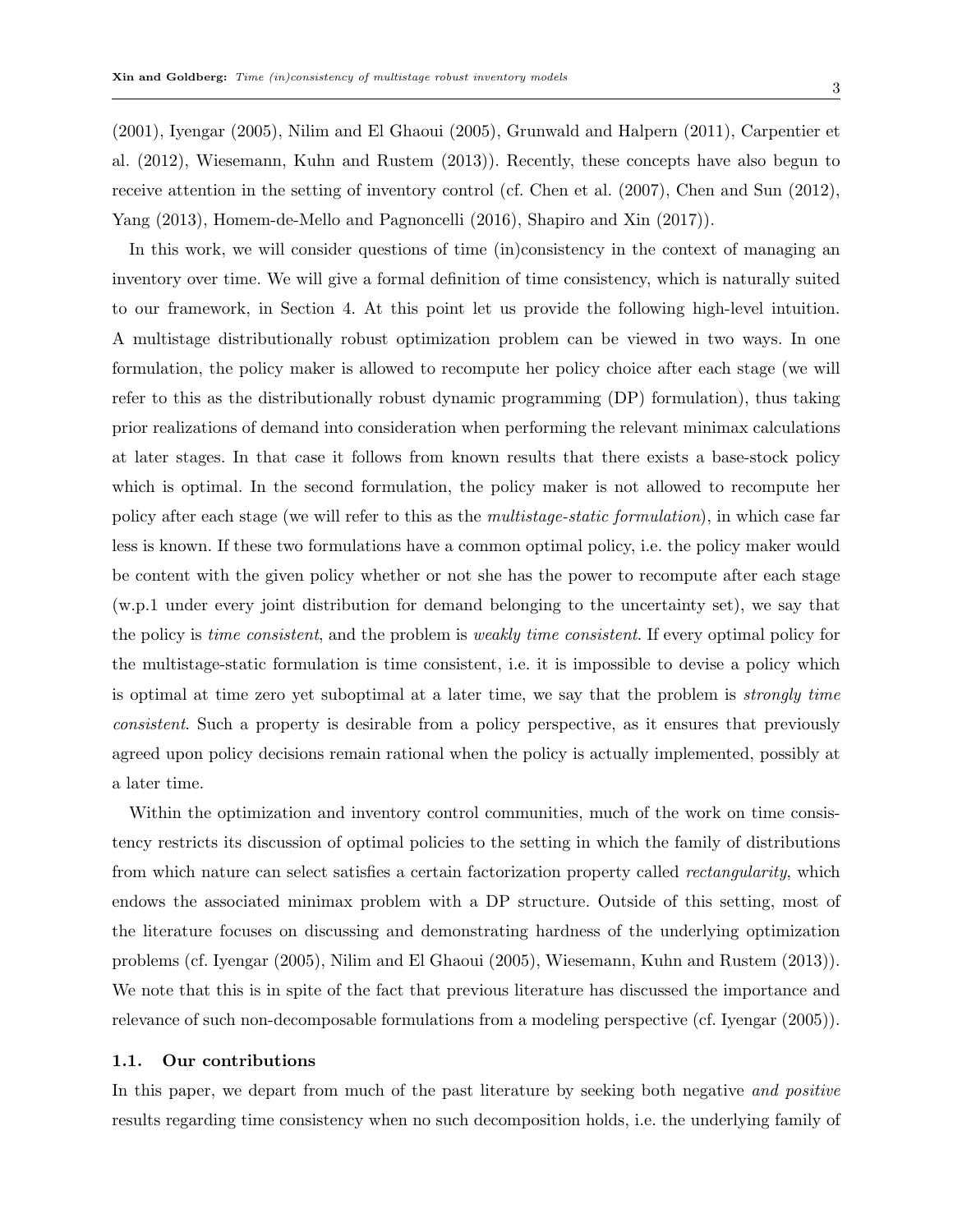distributions from which nature can select is non-rectangular. Our work is in the spirit of Grunwald and Halpern (2011), in which a definition of (weak) time consistency similar to ours was analyzed in the context of rectangularity and dynamic consistency (a concept defined in Epstein and Schneider (2003)), albeit in a substantially different context motivated by questions in decision theory and artificial intelligence. Our work can also be viewed as providing a more in-depth and inventoryfocused study of several notions of time-consistency studied in Homem-de-Mello and Pagnoncelli (2016). In contrast to Homem-de-Mello and Pagnoncelli (2016) and several other works in which all concepts are explained through the language of risk measures, here we explain all relevant concepts purely in the language of (robust) newsvendor models with moment constrainst, a model popular in the operations management community, and hope that in doing so our work brings the concept of time-consistency to a broader audience.

We extend the work of Scarf (1958) (and followup work of Gallego (2001)) by considering the question of time consistency in multistage news vendor problems when the support and first two moments are known for the demand at each stage, and demand is stage-wise independent. In addition to refining multiple definitions related to time-consistency, we provide several illustrative examples showing that here the question of time consistency can be quite subtle. In particular: (i) the problem can fail to be weakly time consistent, (ii) the problem can be weakly but not strongly time consistent, and (iii) the problem can be strongly time consistent even if every associated optimal policy takes different values under the multistage-static and distributionally robust DP formulations. We also prove that, although the distributionally robust DP formulation always has an optimal policy of base-stock form, there may be no such optimal policy for the multistage-static formulation. We complement these observations by providing simple sufficient conditions for weak and strong time consistency.

Interestingly, in contrast to much of the related literature, our results show that time consistency may hold even when rectangularity does not. This stands in contrast to the analysis of Shapiro (2012) for the setting in which only the mean and support of the demand distribution are known, where the problem is always (weakly) time consistent, amenable to a simple DP solution, with both formulations having the same optimal value. Likewise, in the setting in which only the support is known, both formulations reduce to the so-called adjustable robust formulation described in Ben-Tal et al. (2004), where again (weakly) time consistency always holds.

## 1.2. Outline of paper

The structure of the rest of the paper is organized as follows. In Section 2, we review the single-stage classical and distributionally robust formulations and their properties, as well as Scarf's solution to the single-stage distributionally robust formulation and various generalizations. In Section 3, we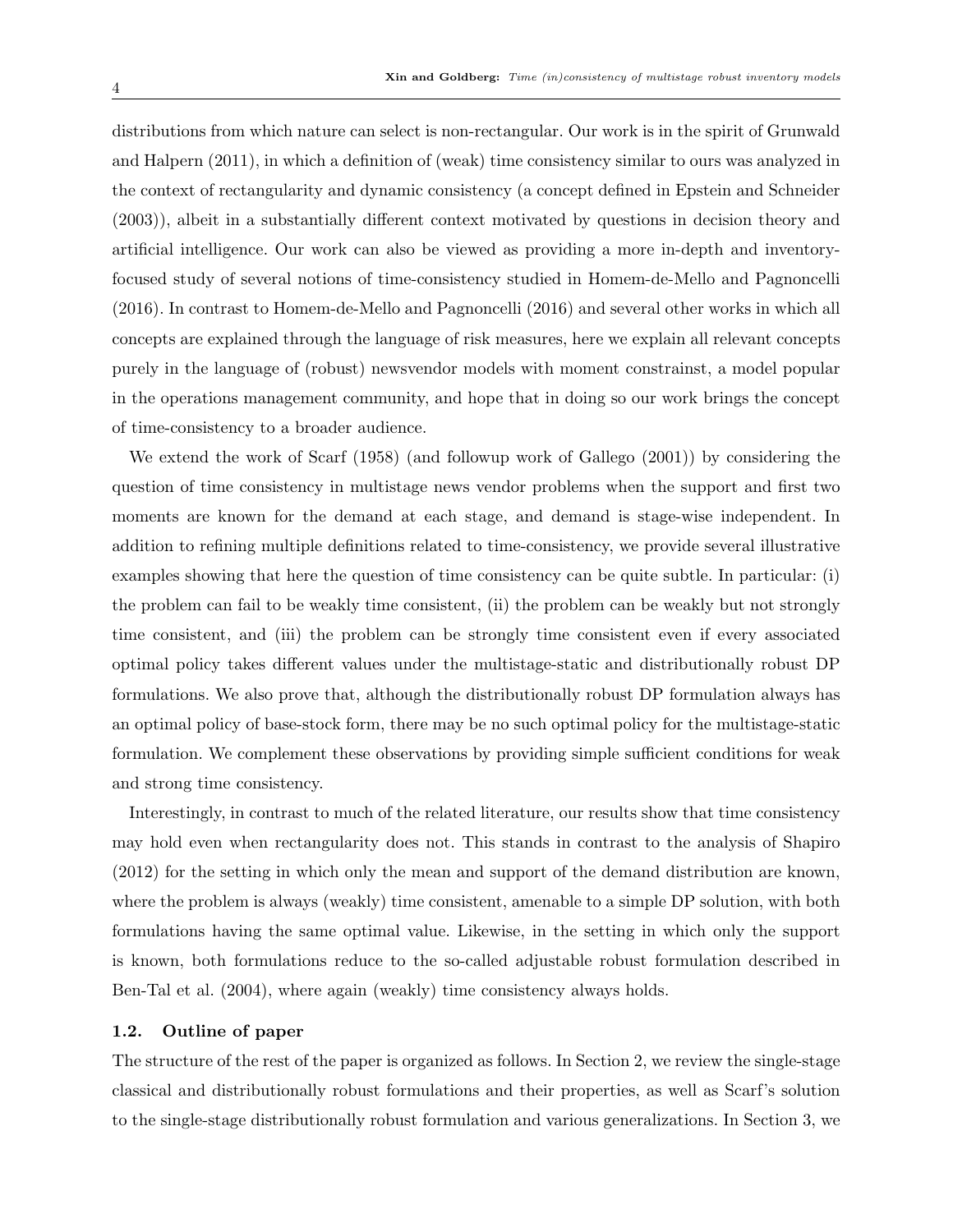discuss the extension to the multi-stage setting, formally defining the multistage-static formulation, the relevant notions of time-consistency, and the distributionally robust DP formulation, and review the notion of rectangularity and its relation to our own formulations. In Section 4, we prove our sufficient conditions for weak and strong time consistency, and present several illustrative examples showing that here the question of time consistency can be quite subtle. In Section 5, we provide closing remarks and directions for future research. We include a technical appendix in Section 6.

## 2. Single-stage formulation

In this section we review both the classical and distributionally robust single-stage formulation, including some relevant results of Scarf (1958) and Natarajan and Zhou (2007).

#### 2.1. Classical formulation

Consider the following classical formulation of the news vendor problem:

$$
\inf_{x\geq 0} \mathbb{E}[\Psi(x,D)],\tag{1}
$$

where

$$
\Psi(x,d) := cx + b[d-x]_+ + h[x-d]_+, \tag{2}
$$

and  $c, b, h$  are the ordering, backorder penalty, and holding costs, per unit, respectively. Unless stated otherwise we assume that  $b > c > 0$  and  $h \ge 0$ . The expectation is taken with respect to the probability distribution of the demand D, which is modeled as a random variable having nonnegative support. It is well known that this problem has the closed form solution  $\bar{x} = F^{-1} \left( \frac{b-c}{b+b} \right)$  $_{\overline{b+h}}^{\underline{b-c}}\Big)$  , where  $F(\cdot)$  is the cumulative distribution function (cdf) of the demand D, and  $F^{-1}$  is its inverse. Of course, it is assumed here that the probability distribution, i.e. the cdf  $F$ , is completely specified.

## 2.2. Distributionally robust formulation

Suppose now that the probability distribution of the demand  $D$  is not fully specified, but instead assumed to be a member of a family of distributions  $\mathfrak{M}$ . Then we consider the following distributionally robust formulation:

$$
\inf_{x\geq 0} \psi(x),\tag{3}
$$

where

$$
\psi(x) := \sup_{Q \in \mathfrak{M}} \mathbb{E}_Q[\Psi(x, D)],\tag{4}
$$

and the notation  $\mathbb{E}_Q$  emphasizes that the expectation is taken with respect to the distribution  $Q$ of the demand D.

We now introduce some additional notations to describe certain families of distributions. For a probability measure (distribution)  $Q$ , we let supp $(Q)$  denote the support of the measure, i.e.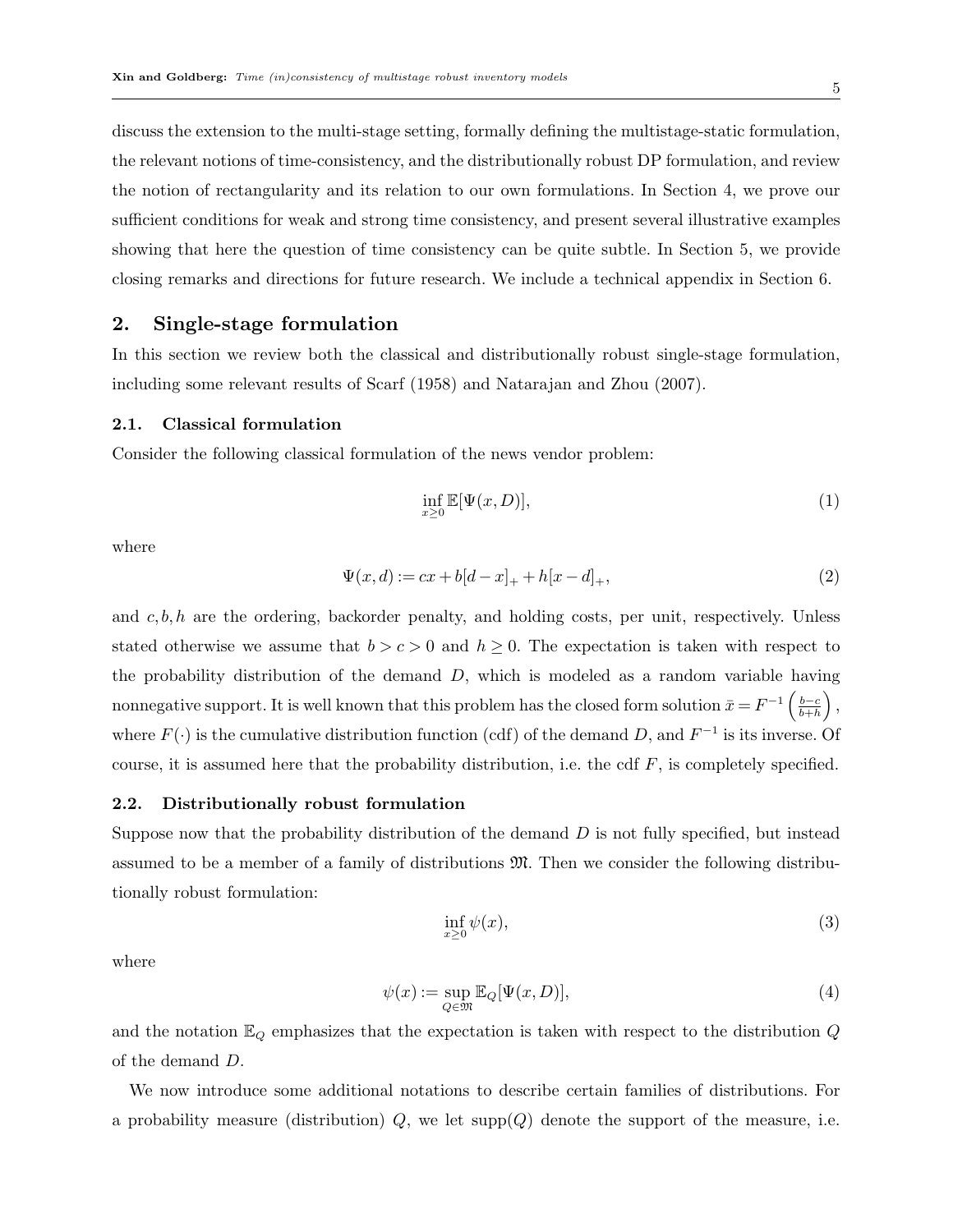the smallest closed set  $A \subseteq \mathbb{R}$  such that  $Q(A) = 1$ . With a slight abuse of notation, for a random variable Z, we also let  $\text{supp}(Z)$  denote the support of the associated probability measure. For a given closed (and possibly unbounded) subset  $\mathcal{I} \subseteq \mathbb{R}$ , we let  $\mathfrak{P}(\mathcal{I})$  denote the set of probability distributions Q such that  $\text{supp}(Q) \subseteq \mathcal{I}$ . Although we will be primarily interested in the setting that  $\mathcal{I} \subseteq \mathbb{R}_+$  (i.e. demand is nonnegative), it will sometimes be convenient for us to consider more general families of demand distributions. By  $\delta_a$  we denote the probability measure of mass one at  $a \in \mathbb{R}$ .

In this paper, we will study families of distributions satisfying moment constraints of the form

$$
\mathfrak{M} := \left\{ Q \in \mathfrak{P}(\mathcal{I}) : \mathbb{E}_Q[D] = \mu, \mathbb{E}_Q[D^2] = \mu^2 + \sigma^2 \right\}.
$$
\n<sup>(5)</sup>

Unless stated otherwise, it will be assumed that  $\mathfrak{M}$  is indeed of the form (5), and is nonempty. We let  $\alpha$  denote the left-endpoint of  $\mathcal I$  (or  $-\infty$  if  $\mathcal I$  is unbounded from below), and let  $\beta$  denote the right-endpoint of I (or  $+\infty$  if I is unbounded from above); i.e.,  $\mathcal{I} = [\alpha, \beta]$ . Here we note that if  $\alpha$  or  $β$  equals  $±∞$ , the interval should be interpreted as being unbounded in the associated direction(s). It may be easily verified that the set  $\mathfrak{M}$  is nonempty iff the following conditions hold:

$$
\mu \in [\alpha, \beta] \text{ and } \sigma^2 \le (\beta - \mu)(\mu - \alpha), \tag{6}
$$

which will be assumed throughout. (We assume here that  $0 \times \infty = 0$ , so that if, e.g.,  $\mu = \alpha$  and  $\beta = +\infty$ , then the right hand side of (6) is 0.)

Furthermore, one can also identify conditions under which  $\mathfrak{M}$  is a singleton.

**Observation 1** If  $-\infty < \alpha < \beta < +\infty$ ,  $\mu \in [\alpha, \beta]$ , and  $\sigma^2 = (\beta - \mu)(\mu - \alpha)$ , then M consists of the single probability measure which assigns to the point  $\alpha$  probability  $p = \frac{\beta - \mu}{\beta - \alpha}$  $\frac{\beta-\mu}{\beta-\alpha}$ , and to the point  $\beta$ probability  $1 - p = \frac{\mu - \alpha}{\beta - \alpha}$  $\frac{\mu-\alpha}{\beta-\alpha}$  .

We now rephrase  $\psi(x)$  as the optimal value of a certain optimization problem. For use in later proofs, we define the following more general maximization problem, in terms of a general integrable objective function ζ:

$$
\sup_{Q \in \mathfrak{P}(\mathcal{I})} \int \zeta(\tau) dQ(\tau) \n\text{s.t.} \int \tau dQ(\tau) = \mu, \int \tau^2 dQ(\tau) = \mu^2 + \sigma^2.
$$
\n(7)

Our definitions imply that for all  $x \in \mathbb{R}$ ,  $\psi(x)$  equals the optimal value of Problem (7) for the special case that  $\zeta(\tau) = \Psi(x, \tau)$ . Problem (7) is a classical problem of moments (see, e.g., Landau 1987). From the Richter-Rogosinski Theorem (e.g., Shapiro, Dentcheva and Ruszczyński 2009, Proposition 6.40) or results in Bertsimas and Popescu (2005), we have the following.

Observation 2 If Problem (7) possesses an optimal solution, then it has an optimal solution with support of at most three points.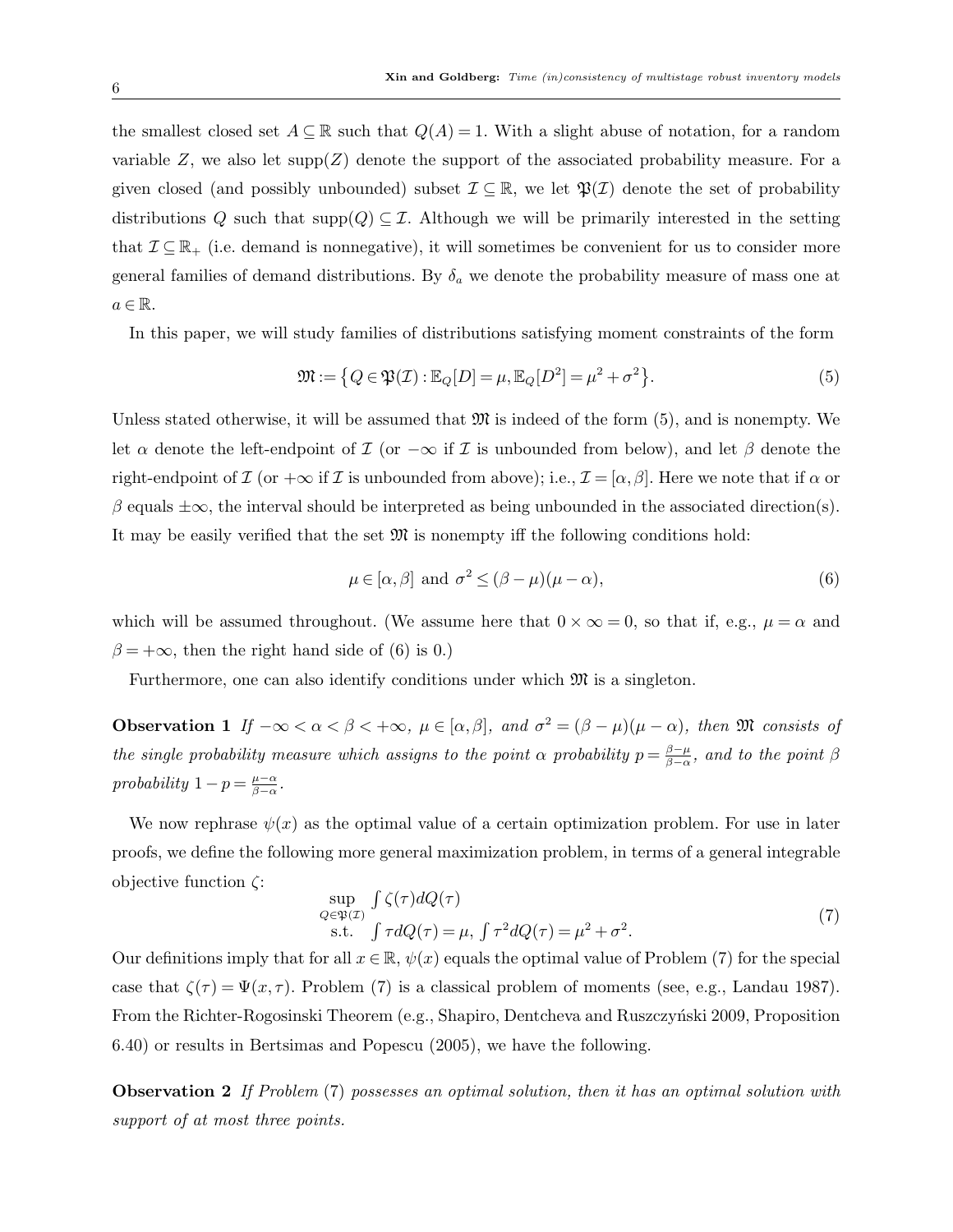**2.2.1.** Review of relevant duality theory. As several of our later proofs will be based on duality theory, we now briefly review duality for Problem (7). The dual of Problem (7) can be constructed as follows (cf. Isii 1962). Consider the Lagrangian

$$
L(Q,\lambda) := \int \Big[\zeta(\tau) - \sum_{i=0}^2 \lambda_i \tau^i\Big] dQ(\tau) + \lambda_0 + \lambda_1 \mu + \lambda_2 (\mu^2 + \sigma^2).
$$

By maximizing  $L(Q, \lambda)$  with respect to  $Q \in \mathfrak{P}(\mathcal{I})$ , and then minimizing with respect to  $\lambda$ , we obtain the following Lagrangian dual for Problem (7):

$$
\inf_{\lambda \in \mathbb{R}^3} \lambda_0 + \lambda_1 \mu + \lambda_2 (\mu^2 + \sigma^2)
$$
  
s.t.  $\lambda_0 + \lambda_1 \tau + \lambda_2 \tau^2 \ge \zeta(\tau), \ \tau \in \mathcal{I}.$  (8)

We denote by  $val(P)$  and  $val(D)$  the respective optimal values of the primal Problem (7) and its dual Problem (8). By convention, if Problem (7) is infeasible, we set val( $P$ ) =  $-\infty$ , and if Problem (8) is infeasible, we set  $val(D) = +\infty$ . We denote by  $Sol<sub>P</sub>(x)$  the set of optimal solutions of the primal problem, and by  $\text{Sol}_D(x)$  the set of optimal solutions of the dual problem, and note that these sets may be empty, even when both programs are feasible, e.g. if the respective optimal values are approached but not attained.

Note that  $val(D) \ge val(P)$ . We now give sufficient conditions for there to be no duality gap, i.e.  $val(P) = val(D)$ , as well as conditions for Problems (7) and (8) to have optimal solutions. By specifying known general results for duality of such programs, e.g., (Bonnans and Shapiro 2000, Theorem 5.97), to the considered setting, we have the following.

**Proposition 2.1** If  $\overline{Q}$  is a probability measure which is feasible for the primal Problem (7),  $\overline{\lambda} =$  $(\bar{\lambda}_0, \bar{\lambda}_1, \bar{\lambda}_2)$  is a vector which is feasible for the dual Problem (8), and

$$
supp(\bar{Q}) \subseteq \{ \tau \in \mathcal{I} : \zeta(\tau) = \bar{\lambda}_0 + \bar{\lambda}_1 \tau + \bar{\lambda}_2 \tau^2 \},
$$
\n
$$
(9)
$$

then  $\overline{Q}$  is an optimal primal solution,  $\overline{\lambda}$  is an optimal dual solution, and val(P) = val(D). Conversely, if val $(P) = \text{val}(D)$ , and  $\overline{Q}$  and  $\overline{\lambda}$  are optimal solutions of the respective primal and dual problems, then condition (9) holds.

2.2.2. Scarf's solution. We note that the distributionally robust single-stage news vendor problem considered by Scarf (1958) is exactly Problem (3), when  $\mathcal{I} = \mathbb{R}_+$ . As it will be useful for later proofs, we briefly review Scarf's explicit solution. We actually state a slight generalization of the results of Scarf, and for completeness we include a proof in the technical appendix (Section 6). Define  $f(z) := ((z - \mu)^2 + \sigma^2)^{\frac{1}{2}}$  for all  $z \in \mathbb{R}$ .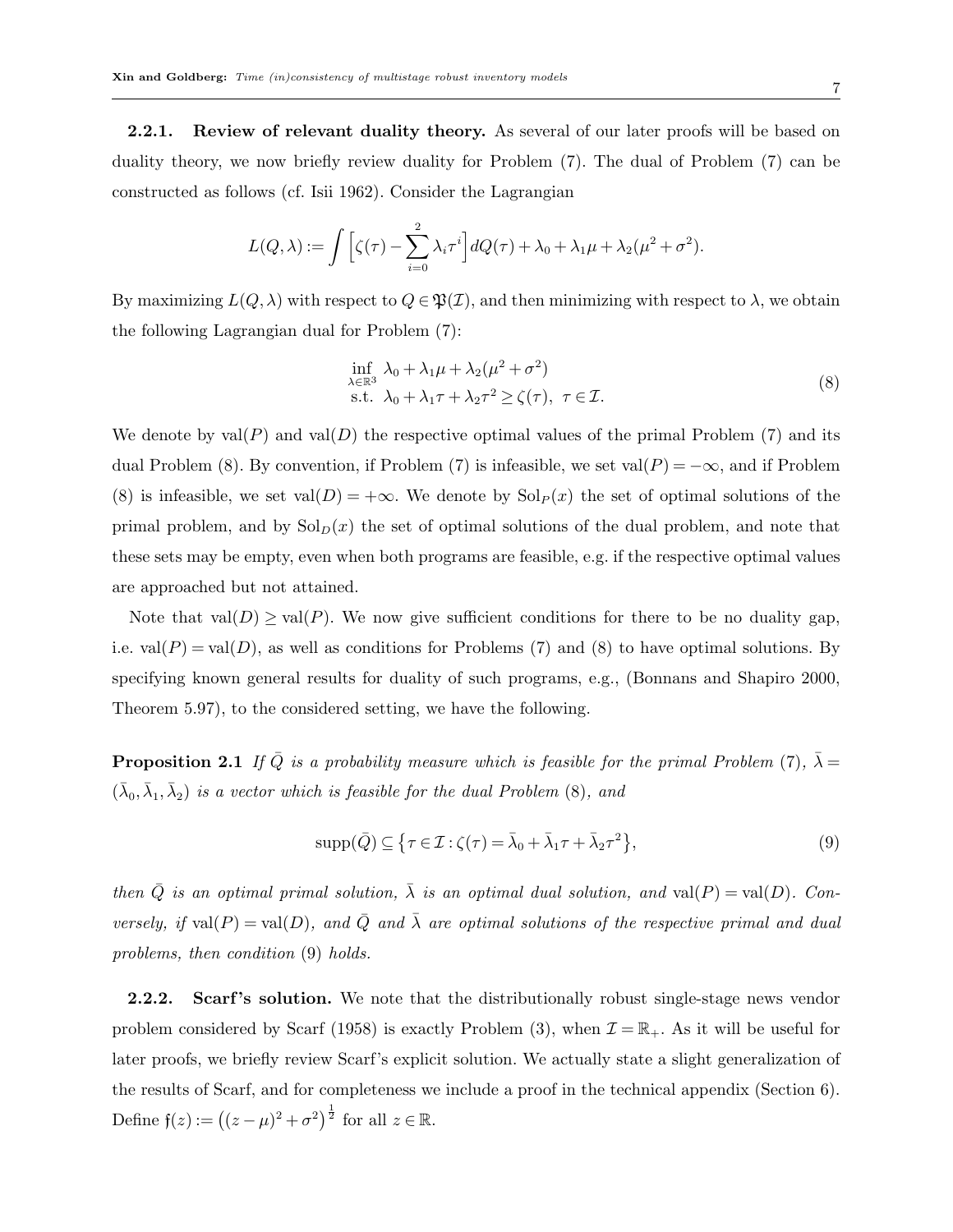**Theorem 1** Suppose that  $b > c$ ,  $c + h > 0$ ,  $\mu > 0$ ,  $\sigma > 0$ , and  $\mathcal{I} = \mathbb{R}_+$ . Let  $\kappa := \frac{b-h-2c}{b+h}$ . Then for each  $x \in \mathbb{R}$ ,

$$
\psi(x) = \begin{cases}\n c\mu + \frac{b+h}{2} \left( (x - \mu)^2 + \sigma^2 \right)^{\frac{1}{2}} - \frac{b-h-2c}{2} (x - \mu), & \text{if } x \ge \frac{\mu^2 + \sigma^2}{2\mu}, \\
\frac{(h+c)\sigma^2 - (b-c)\mu^2}{\mu^2 + \sigma^2} x + b\mu, & \text{if } x \in [0, \frac{\mu^2 + \sigma^2}{2\mu}), \\
b\mu - (b-c)x, & \text{otherwise.} \n\end{cases}
$$
\n(10)

As a consequence, a complete solution to the problem  $\inf_{x \in \mathbb{R}} \psi(x)$  is as follows. (i) If  $\frac{\sigma^2}{\mu^2} > \frac{b-c}{h+c}$  $\frac{b-c}{b+c}$ , then the unique optimal solution is  $x=0$ , and the optimal value is  $\mu b$ . (ii) If  $\frac{\sigma^2}{\mu^2} < \frac{b-c}{h+c}$  $\frac{b-c}{b+c}$ , then the unique optimal solution is  $x = \mu + \kappa \sigma (1 - \kappa^2)^{-\frac{1}{2}}$ , and the optimal value is  $c\mu + ((h+c)(b-c))^{\frac{1}{2}}\sigma$ . (iii) If  $\frac{\sigma^2}{\mu^2} = \frac{b-c}{h+c}$  $\frac{b-c}{b+c}$ , then all  $x \in [0, \mu + \kappa \sigma (1-\kappa^2)^{-\frac{1}{2}}]$  are optimal, and the optimal value is  $\mu b$ . Furthermore, in all cases  $\arg \max_{Q \in \mathfrak{M}} \mathbb{E}_Q[\Psi(x, D)]$  is nonempty for every  $x \in \mathbb{R}$ . Also, the optimal solution set and value of the problem inf<sub>x∈R</sub>  $\psi(x)$  is identical to that of Problem (3), i.e. optimizing over  $x \in \mathbb{R}$ , as opposed to  $x \in \mathbb{R}_+$ , makes no difference.

For use in later proofs (e.g., sufficient conditions for strong time consistency in Theorem 4), it will also be useful to demonstrate a particular variant of Theorem 1. Suppose that in Problem  $(3)$ , we are not forced to select a deterministic constant x, but can instead select any distribution  $D_1$ for x. Specifically, let us consider the following minimax problem:

$$
\inf_{Q_1 \in \mathfrak{P}(\mathcal{I})} \phi(Q_1),\tag{11}
$$

where

$$
\phi(Q_1) := \sup_{Q_2 \in \mathfrak{M}} \mathbb{E}_{Q_1 \times Q_2} \big[ \Psi(D_1, D_2) \big],
$$

and the notation  $\mathbb{E}_{Q_1 \times Q_2}$  indicates that for any choices for the marginal distributions  $Q_1, Q_2$  of  $D_1$ and  $D_2$ , the expectation is taken with respect to the associated product measure, under which  $D_1$ and  $D_2$  are independent. In this case, we have the following result, whose proof we defer to the technical appendix (Section 6).

**Proposition 2.2** Suppose that  $b > c$ ,  $c + h > 0$ ,  $\mu > 0$ ,  $\sigma > 0$ ,  $\frac{\sigma^2}{\mu^2} > \frac{b-c}{h+c}$  $\frac{b-c}{b+c}$ , and  $\mathcal{I} = \mathbb{R}$ . Then Problem (11) has the unique optimal solution  $\overline{Q}_1 = \delta_0$ .

We also note that  $\psi$  inherits the property of convexity from  $\Psi$ .

**Observation 3**  $\Psi(\cdot, d)$  is a convex function for every fixed  $d \in \mathcal{I}$ ,  $\psi$  is a convex function on  $\mathbb{R}$ , and Problem (3) is a convex program.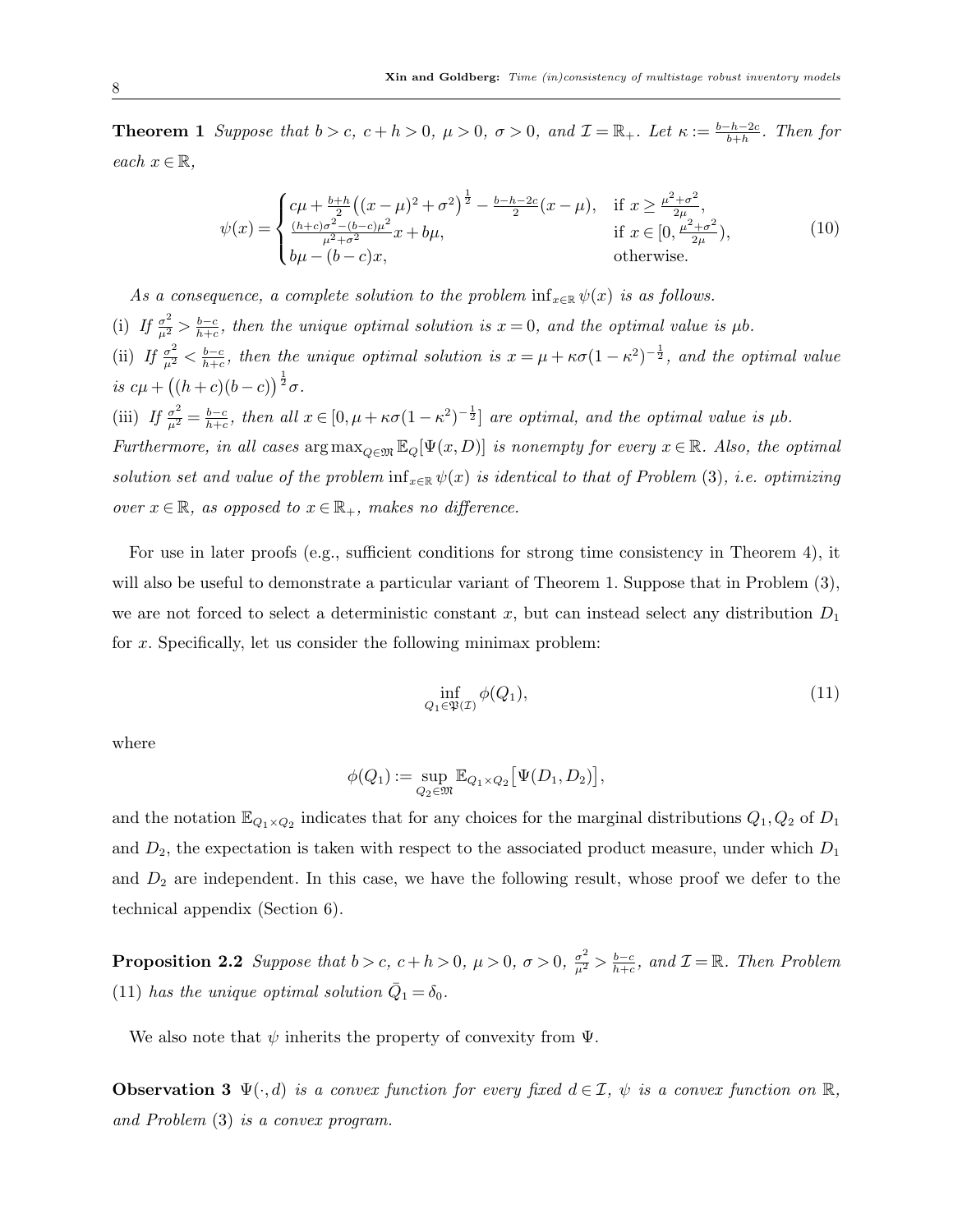2.2.3. Generalization of Natarajan and Zhou (2007) to a class of convex, continuous, piecewise affine functions. Scarf (1958) gave an explicit solution for Problems (7) and (8) when  $\mathcal{I} = \mathbb{R}_+$ , and  $\zeta$  is a convex, continuous piecewise affine function with exactly two pieces, by explicitly constructing a feasible primal - dual solution pair satisfying the conditions of Proposition 2.1 (details of this construction can be found in Section 6). Natarajan and Zhou (2007) generalized Scarf's results to a class of convex, continuous, piecewise affine (CCPA) functions with three pieces. We now state the solution to a special case of the problems studied in Natarajan and Zhou (2007), as we will need the solution to such problems for our later studies of time consistency. For completeness, we provide a proof in the technical appendix (Section 6).

**Theorem 2** [Natarajan and Zhou (2007)] Suppose that there exist  $c_1, c_2 > 0$  such that  $c_1 < c_2$ , and  $\zeta(d) = \max\{-d + c_1, 0, d - c_2\}$  for all  $d \in \mathbb{R}$ . Let  $\eta := \frac{1}{2}(c_1 + c_2)$ , and recall that  $\mathfrak{f}(z) := ((z - \mu)^2 +$  $\sigma^2$ )<sup> $\frac{1}{2}$ </sup>. Further suppose that  $\sigma > 0$ ,  $\mathcal{I} = \mathbb{R}_+$ ,

$$
\frac{1}{4}(2\mu - 3c_1 + c_2)(3c_2 - c_1 - 2\mu) \le \sigma^2,
$$

and  $\eta - f(\eta) \geq 0$ . Then the unique optimal solution to the primal Problem (7) is the probability measure Q having support at two points  $h_1 = \eta - \mathfrak{f}(\eta)$  and  $h_2 = \eta + \mathfrak{f}(\eta)$ , with

$$
Q(h_1) = \sigma^2 \left(\sigma^2 + \left(\eta - f(\eta) - \mu\right)^2\right)^{-1}, \ Q(h_2) = 1 - Q(h_1). \tag{12}
$$

Also, the unique optimal solution to the dual Problem (8) is

$$
\lambda_0 = \frac{1}{2} \left( \eta^2 + (\eta - \mu)^2 + \sigma^2 \right) \mathfrak{f}^{-1}(\eta) + \frac{c_1 - c_2}{2}, \quad \lambda_1 = -\eta \mathfrak{f}^{-1}(\eta), \quad \lambda_2 = \frac{1}{2} \mathfrak{f}^{-1}(\eta), \tag{13}
$$

where  $f^{-1}(\eta)$  represents the reciprocal of  $f(\eta)$ .

## 3. Multistage formulation

In this section, we study a multistage extension of the distributionally robust news vendor problem discussed in Section 2.2.

## 3.1. Classical formulation

We begin by giving a quick review of the classical (i.e. non-robust) multistage news vendor problem (also called inventory problem), and start by introducing some additional notations. For a vector  $z = (z_1, ..., z_n) \in \mathbb{R}^n$  and  $1 \leq i \leq j \leq n$ , denote  $z_{[i,j]} := (z_i, ..., z_j)$ . In particular for  $i = 1$  we simply write  $z_{[j]}$  for the vector consisting of the first j components of z, and set  $z_{[0]} := \emptyset$ .

We suppose that there is a finite time horizon T, and a (random) vector of demands  $D =$  $(D_1,\ldots,D_T)$ . By  $d=(d_1,\ldots,d_T)$  we usually denote a particular realization of the random vector D. We assume that the components of random vector D are mutually independent, and refer to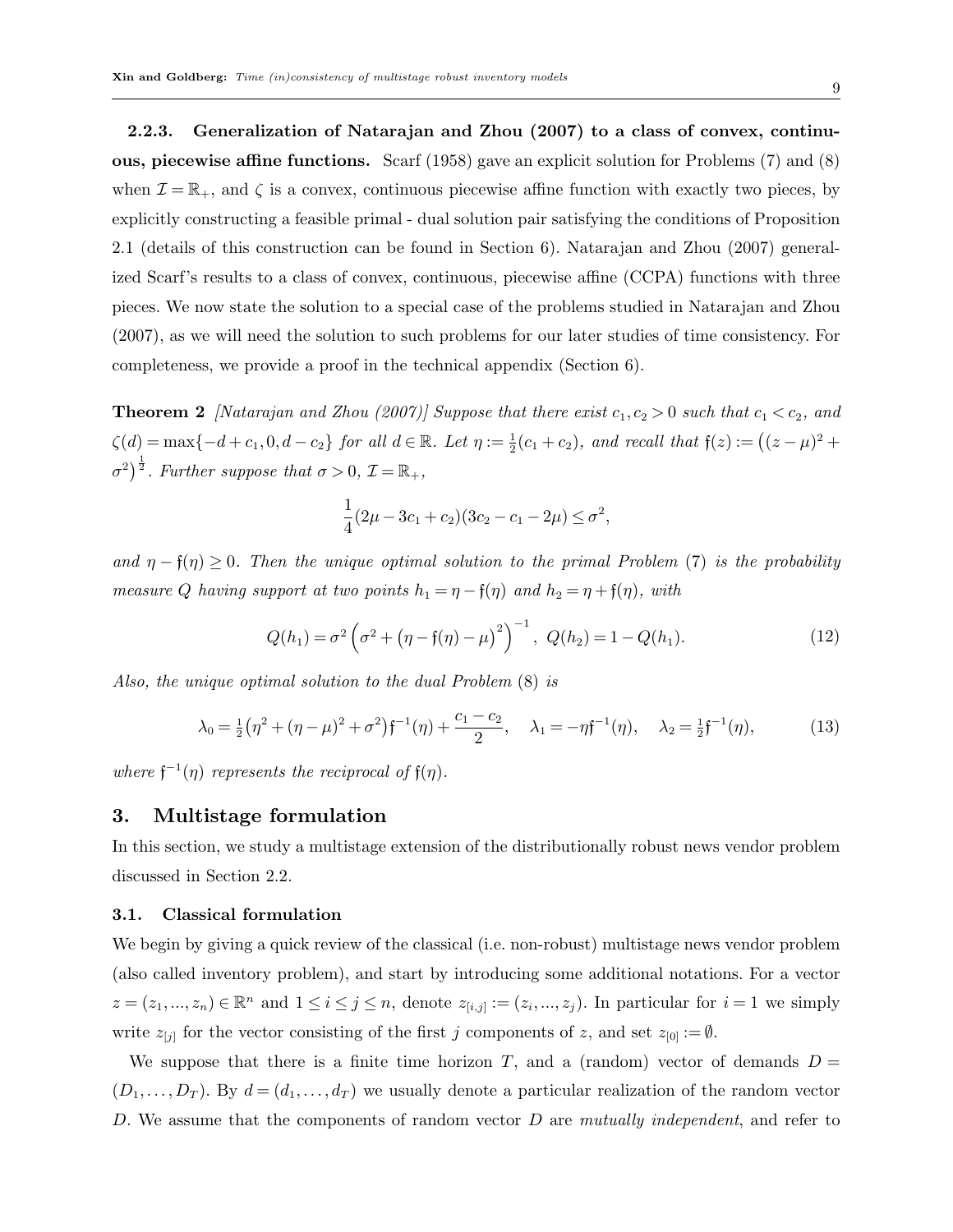this as the stagewise independence condition. We now define the family of admissible policies Π by introducing two families of functions,  $\{y_t, t = 1, \ldots, T\}$  and  $\{x_t, t = 1, \ldots, T\}$ . Conceptually,  $y_t$  will correspond to the inventory level at the start of stage  $t$ , and  $x_t$  will correspond to the inventory level after having ordered in stage  $t$ , but before the demand in that stage is realized.

We will consider policies which are nonanticipative, i.e. decisions do not depend on realizations of future demand. We assume that  $y_1$ , the initial inventory level, is a given constant. We also require that one can only order a nonnegative amount of inventory at each stage. Thus the set of admissible policies  $\Pi$  should consist of those vectors of (measurable) functions  $\pi = \{x_t(d_{[t-1]}, t = 1, \ldots, T\},\)$ such that  $x_t : \mathbb{R}^{t-1}_+ \to \mathbb{R}$  satisfies  $x_t(d_{[t-1]}) \geq y_t$ , for all  $d_{[t-1]} \in \mathbb{R}^{t-1}_+$  and  $t = 1, ..., T$ , where

$$
y_{t+1} = x_t(d_{[t-1]}) - d_t, \ t = 1, ..., T - 1.
$$
\n
$$
(14)
$$

It follows that any given choice of  $\pi \in \Pi$ , along with the given  $y_1$ , completely determines the associated functions  $y_1, \ldots, y_T$ . Sometimes we will explicitly express  $x_t$  and  $y_t$  as a function of the associated policy  $\pi$  and demands  $d_{[t]}$  with the notations  $x_t^{\pi}(d_{[t-1]})$  and  $y_t^{\pi}(d_{[t-1]})$ ; other times we will suppress this notation. Combining the above, we can write the classical multistage news vendor problem (inventory problem) as follows:

$$
\inf_{\pi \in \Pi} \mathbb{E} \left\{ \sum_{t=1}^T \rho^{t-1} \left[ c_t \left( x_t^{\pi} (D_{[t-1]}) - y_t^{\pi} (D_{[t-1]}) \right) + \Psi_t \left( x_t^{\pi} (D_{[t-1]}), D_t \right) \right] \right\}.
$$
 (15)

Here  $\rho \in (0,1]$  is a discount factor,  $c_t, b_t, h_t$  are the ordering, backorder penalty and holding costs per unit in stage t, respectively, and

$$
\Psi_t(x_t, d_t) := b_t [d_t - x_t]_+ + h_t [x_t - d_t]_+.
$$
\n(16)

Unless stated otherwise, we assume that  $b_t > c_t > 0$  and  $h_t \ge 0$  for all  $t = 1, ..., T$ .

Problem (15) can be viewed as an optimal control problem in discrete time with state variables  $y_t$ , control variables  $x_t$  and random parameters  $D_t$ . It is well known that Problem (15) can be solved using DP equations, which can be written as

$$
V_t(y_t) = \inf_{x_t \ge y_t} \left\{ c_t(x_t - y_t) + \mathbb{E} \left[ \Psi_t(x_t, D_t) + \rho V_{t+1}(x_t - D_t) \right] \right\},\tag{17}
$$

 $t = 1,...,T$ , with  $V_{T+1}(\cdot) \equiv 0$  (e.g., Zipkin (2000)). Note that the value functions  $V_t(\cdot)$  are convex, and do not depend on the demand data because of the stagewise independence assumption. These equations naturally define a set of policies through the relation  $x_t(y_t) \in \mathfrak{X}_t(y_t)$ , where  $\mathfrak{X}_t(y_t)$ ,  $t =$  $1, \ldots, T$ , is the set of optimal solutions of the problem

$$
\inf_{x_t \ge y_t} \left\{ c_t(x_t - y_t) + \mathbb{E}[\Psi_t(x_t, D_t) + \rho V_{t+1}(x_t - D_t)] \right\},\tag{18}
$$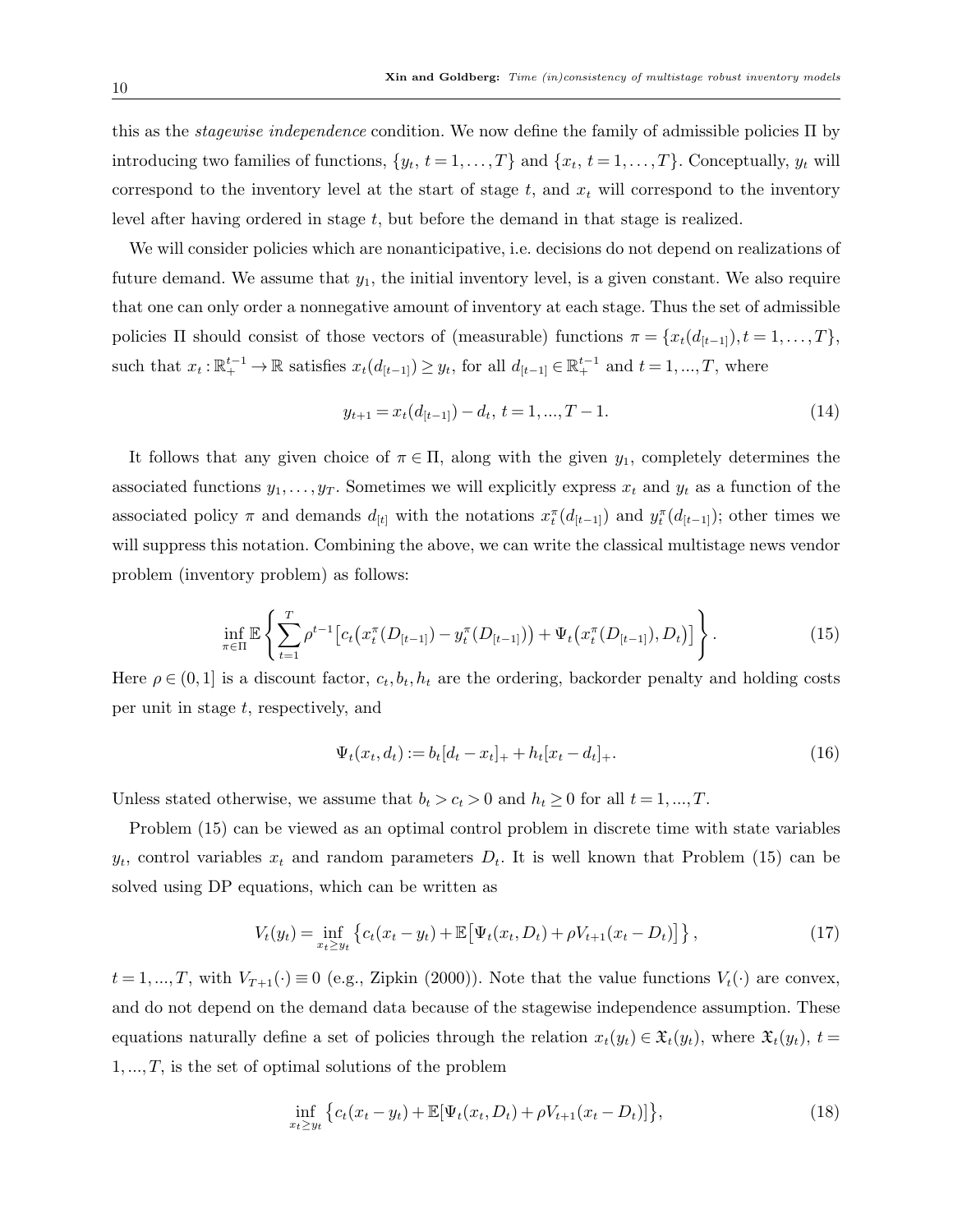and the optimal value of Problem (15) is given by  $V_1(y_1)$ . Note that  $x_t(y_t)$ ,  $t = 1, \ldots, T$ , are functions of  $y_t$ , i.e., it suffices to consider policies (measurable functions) of the form  $x_t = \pi_t(y_t)$ ; this fact is well known from optimal control theory (see, e.g., Bertsekas and Shreve (1978) for technical details). Of course, the assumption of stagewise independence is essential for this conclusion.

Under the specified conditions, the objective function of Problem (18) tends to  $+\infty$  as  $x_t \to$ ±∞. It thus follows from convexity that this objective function possesses a (possibly non-unique) unconstrained minimizer  $x_t^*$  over  $x \in \mathbb{R}$ , and  $\bar{x}_t := \max\{y_t, x_t^*\}$  is an optimal solution of Problem (18). In particular, the so-called *base-stock policy* is optimal for the inventory Problem (15), where we note that such a result is classical in the inventory literature.

**Definition 3.1** A policy  $\pi \in \Pi$  is said to be a base-stock policy if there exist constants  $x_t^*$ ,  $t =$  $1, \ldots, T$ , such that

$$
x_t^{\pi} = \max\{y_t^{\pi}, x_t^{\ast}\}, \ t = 1, \dots, T,\tag{19}
$$

That is, Problem (15) can be solved using the DP formulation (17) and associated policy (18) in the following sense.

**Lemma 3.1** The optimal value of Problem (15) equals  $V_1(y_1)$ . Any policy  $\pi$  such that  $x_t^{\pi}(d_{[t-1]}) \in$  $\mathfrak{X}_t(y_t^{\pi}(d_{[t-1]}))$  are for all  $t = 1, ..., T$  and  $d_{[t-1]} \in \mathbb{R}_+^{t-1}$ , is an optimal solution to Problem (15). Conversely, for any optimal policy  $\pi$  for Problem (15), and any  $t \in \{1, ..., T\}$ , there exists a set  $A \subseteq \mathbb{R}$  such that  $Pr(y_i^{\pi}(D_{[t-1]}) \in A) = 1$ , and  $x_i^{\pi}(D_{[t-1]}) \in \mathfrak{X}_t(y_i^{\pi}(D_{[t-1]}))$  conditional on the event  ${y_i^{\pi}(D_{[t-1]}) \in A}$ . Furthermore, it follows from the convexity of the relevant cost-to-go functions  $V_t(y_t)$  that any set of base-stock constants  $\{x_t^*, t = 1, ..., T\}$  such that  $x_t^* \in \mathfrak{X}_t(0)$  for all  $t \in [1, T]$ will yield an optimal policy for Problem (15).

As we shall see, such an equivalence does not necessarily hold for distributionally robust multistage inventory problems with moment constraints.

#### 3.2. Distributionally robust formulations

Suppose now that the distribution of the demand process is not known, and we only have at our disposal information about the support and first and second order moments. In this case, it is natural to use the framework previously developed for the single-stage problem (see Section 2) to handle the distributional uncertainty at each stage. However, in the multistage setting, there is a nontrivial question of how to model the associated uncertainty in the joint distribution of demand.

We will consider two formulations, one intuitively corresponding to the modeling choices of a policy maker who does not recompute her policy choices after each stage and one corresponding to a policy-maker who does. These two formulations are analogous to the two optimization models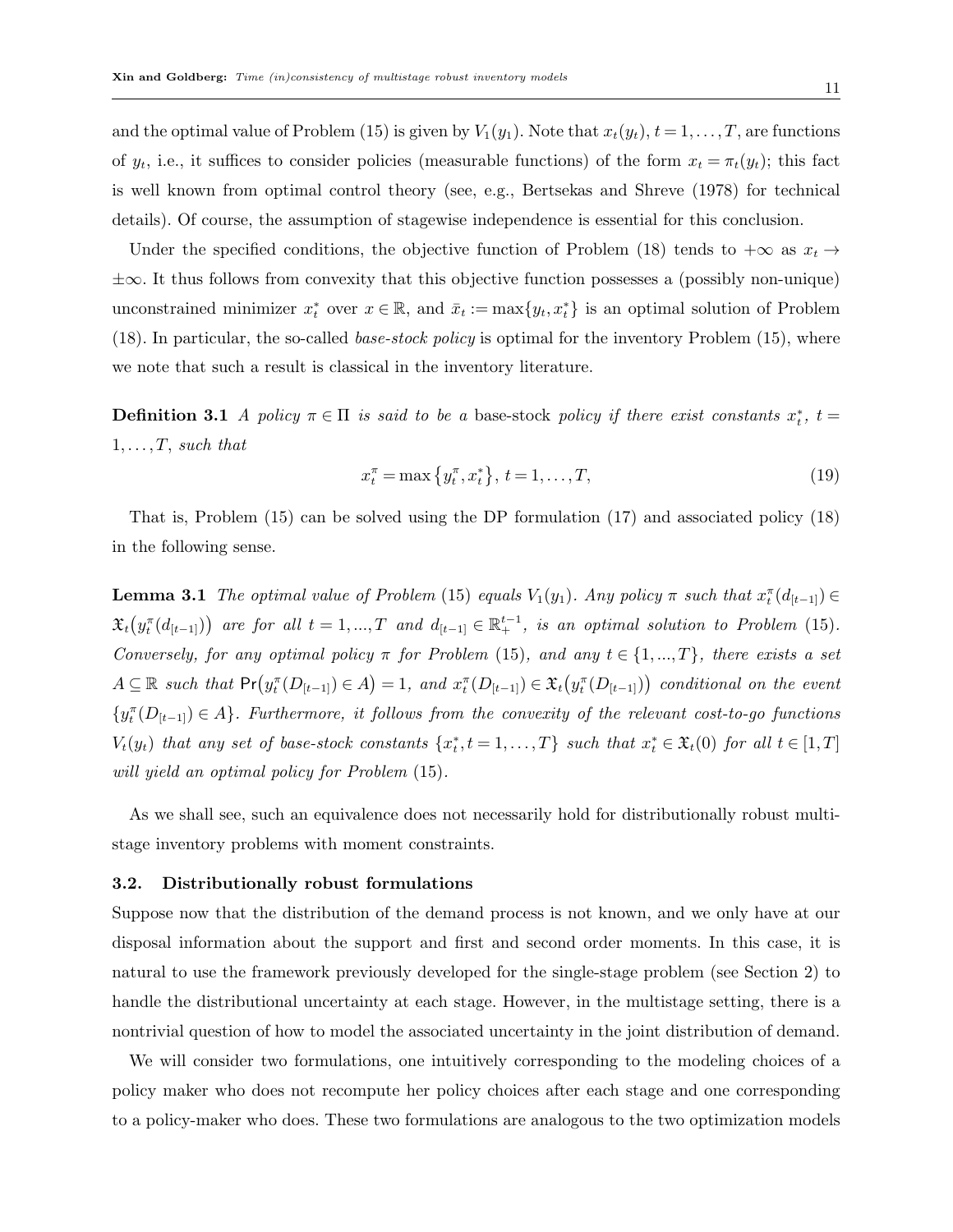discussed in Iyengar (2005) and Nilim and El Ghaoui (2005) in the framework of robust MDP, and can also be interpreted through the lens of (non)rectangularity of the associated families of priors (cf. Epstein and Schneider (2003), Iyengar (2005), Nilim and El Ghaoui (2005)), as we will explore later in this section. We refer to these formulations as multistage-static and distributionally robust DP, respectively. Questions regarding the interplay between the sets of optimal policies of these two formulations are important from an implementability perspective, as a policy deemed optimal at time 0, but which does not remain optimal if the relevant decisions are re-examined at a later time, may not be implemented by the relevant stake-holders. We note that such considerations were one of the original motivations for the study of time consistency in economics (cf. Strotz (1955)). We further note that the particular definitions and formulations we introduce here are by no means the only way to define the relevant notions of time consistency, and again refer the reader to the survey by Etner, Jeleva and Tallon (2012), and other recent papers in the optimization community (cf. Iyengar (2005), Boda and Filar (2006), Carpentier et al. (2012), Iancu, Petrik and Subramanian (2015), Homem-de-Mello and Pagnoncelli (2016), Shapiro and Xin (2017)) for alternative perspectives.

We suppose that we have been given a sequence of closed (possibly unbounded) intervals  $\mathcal{I}_t =$  $[\alpha_t, \beta_t] \subset \mathbb{R}, t = 1, \ldots, T$ , and sequences of the corresponding means  $\{\mu_t, t = 1, \ldots, T\}$ , and variances  $\{\sigma_t^2, t = 1, \ldots, T\}.$ 

3.2.1. Multistage-static formulation. We first consider the following formulation, referred to as multistage-static, in which the policy maker does not recompute her policy choices after each stage. Let us define

$$
\mathfrak{M}_t := \left\{ Q_t \in \mathfrak{P}(\mathcal{I}_t) : \mathbb{E}_{Q_t}[D_t] = \mu_t, \ \mathbb{E}_{Q_t}[D_t^2] = \mu_t^2 + \sigma_t^2 \right\}, \ t = 1, ..., T; \tag{20}
$$

$$
\mathfrak{M} := \{ Q = Q_1 \times \cdots \times Q_T : Q_t \in \mathfrak{M}_t, t = 1, ..., T \}. \tag{21}
$$

That is, the set M consists of probability measures given by direct products of probability measures  $Q_t \in \mathfrak{M}_t$ . This can be viewed as an extension of the stage-wise independence condition, employed in Section 3.1, to the considered distributionally robust case. In order for the sets  $\mathfrak{M}_t$  to be nonempty we assume that (compare with (6))

$$
\mu_t \in [\alpha_t, \beta_t] \text{ and } \sigma_t^2 \leq (\beta_t - \mu_t)(\mu_t - \alpha_t), t = 1, ..., T. \tag{22}
$$

According to (21), the associated minimax problem supposes that although the set of associated marginal distributions may be "worst-case", the joint distribution will always be a product measure (i.e. the demand will be independent across stages). The multistage-static formulation for the distributionally robust inventory problem can then be formulated as follows.

$$
\inf_{\pi \in \Pi} \sup_{Q \in \mathfrak{M}} \mathbb{E}_Q \big[ Z^{\pi} \big],\tag{23}
$$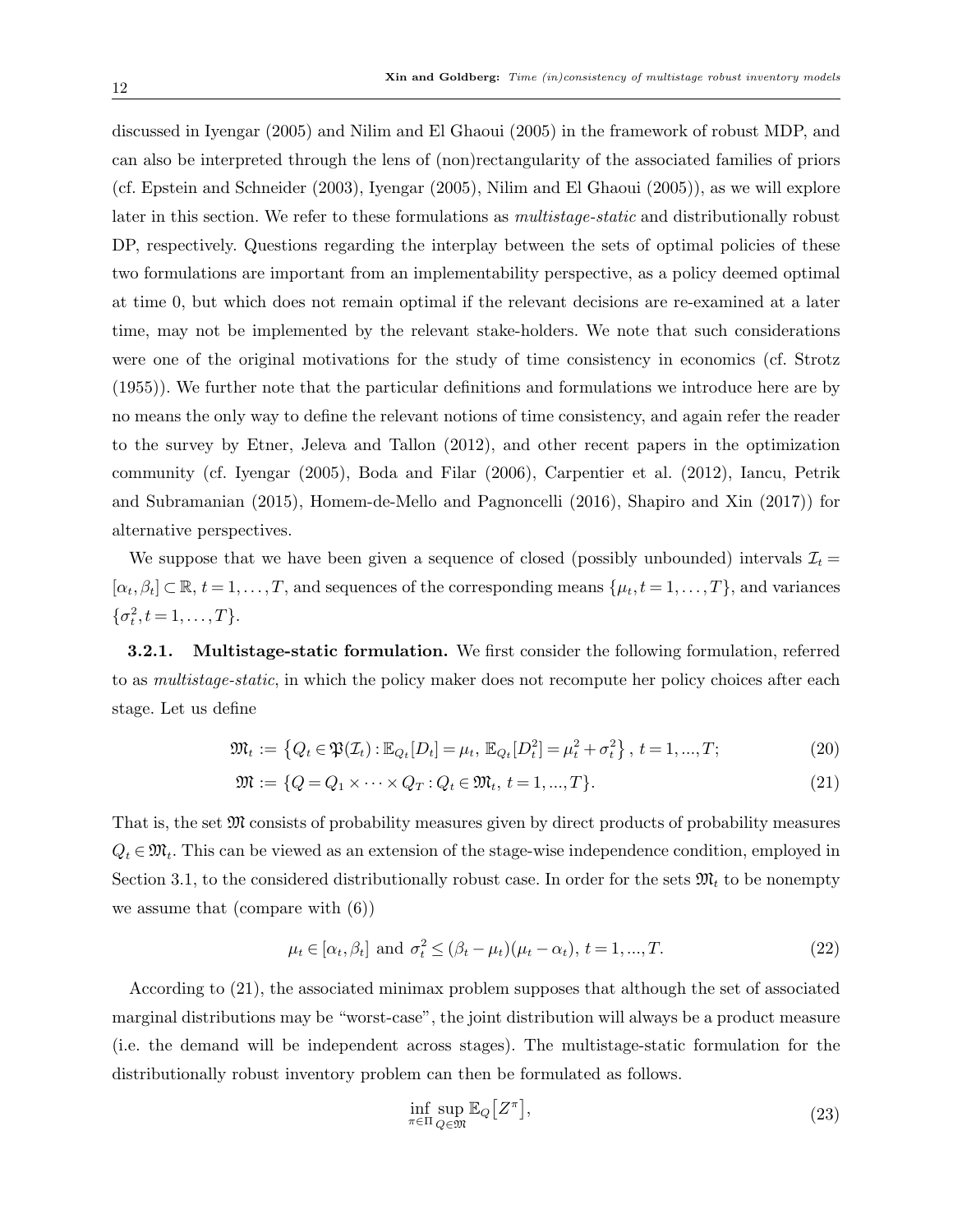where  $Z^{\pi} = Z^{\pi}(D_{|T|})$  is a function of  $D_{|T|} = (D_1, ..., D_T)$  given by

$$
Z^{\pi}(D_{[T]}):=\sum_{t=1}^{T}\rho^{t-1}\big[c_t\big(x_t^{\pi}(D_{[t-1]})-y_t^{\pi}(D_{[t-1]})\big)+\Psi_t\big(x_t^{\pi}(D_{[t-1]}),D_t\big)\big],
$$
\n(24)

and  $\Pi$  is the set of admissible policies defined previously in Section 3.1. Of course, if the set  $\mathfrak{M} = \{Q\}$  is a singleton, then formulation (23) coincides with formulation (15) taken with respect to the distribution  $Q = Q_1 \times \cdots \times Q_T$  of the demand vector  $D_{[T]}$ .

We note that the multistage-static formulation (23) is closely related to optimization with risk measures. Indeed, the functional  $\sup_{Q \in \mathfrak{M}} \mathbb{E}_Q[Z]$  is a coherent risk measure (cf. Shapiro, Dentcheva and Ruszczyński (2009)).

Very little is known about the set of optimal policies for Problem (23), as this problem does not enjoy a DP formulation along the lines of (17).

3.2.2. Time consistency and distributionally robust DP equations. As informally referenced earlier, time inconsistency refers to the possibility that policy choices which seemed optimal from the perspective of time 0 no longer seem optimal if one re-performs one's minimax calculations at a later time. Although first addressed within the economics community, the issue of time (in)consistency has recently started to receive attention in the stochastic and robust optimization communities (cf. Riedel (2004), Boda and Filar (2006), Artzner et al. (2007), Shapiro (2009), Ruszczyński (2010), Grunwald and Halpern (2011), Carpentier et al. (2012), Shapiro (2012), Chen, Li and Guo (2013), Iancu, Petrik and Subramanian (2015), Homem-de-Mello and Pagnoncelli (2016)), in which closely related concepts such as Pareto robust optimality (Iancu and Trichakis (2014)) have also been studied. We note that related issues were addressed even in the seminal work of Bellman (1957) on DP, where it is asserted that: "An optimal policy has the property that whatever the initial state and initial decision are, the remaining decisions must constitute an optimal policy with regard to the state resulting from the first decision." The same principle has been subsequently reformulated by several authors in a somewhat more precise form, e.g., in the recent work of Carpentier et al. (2012), where it is asserted that "The decision maker formulates an optimization problem at time  $t_0$  that yields a sequence of optimal decision rules for  $t_0$  and for the following time steps  $t_1, ..., t_N = T$ . Then, at the next time step  $t_1$ , he formulates a new problem starting at  $t_1$  that yields a new sequence of optimal decision rules from time steps  $t_1$  to  $T$ . Suppose the process continues until time  $T$  is reached. The sequence of optimization problems is said to be dynamically consistent if the optimal strategies obtained when solving the original problem at time  $t_0$  remain optimal for all subsequent problems." A nearly identical concept, which the authors refer to as the inherited-optimality-property (IOP), is also formalized in Homem-de-Mello and Pagnoncelli (2016).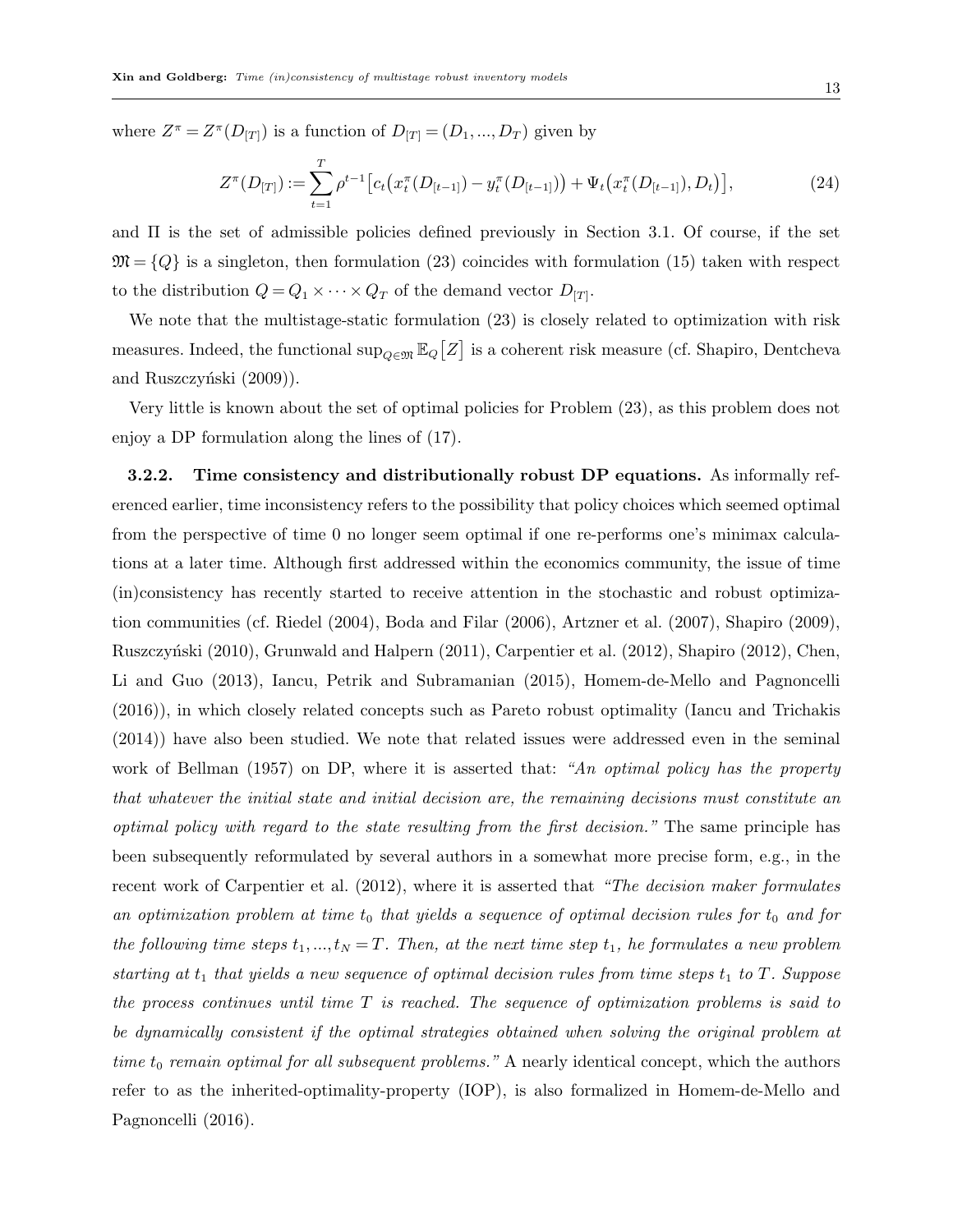To motivate the particular definition of time-consistency we will use here, which is very similar to that used in e.g. Homem-de-Mello and Pagnoncelli (2016), let us reason as follows. Suppose we wished to know whether a policy  $\pi$  which was optimal for the multi-stage static formulation had the property that, should one re-perform one's minimax calculation in the final period, one would make the same ordering decision. As she cannot change past decisions, the only policy decision she still has to make is the determination of the function  $x<sub>T</sub>$ . However, she now has knowledge of  $D_{[T-1]}$  and  $y_T$ , which she can incorporate into her minimax computations. We note that here we are faced with the modeling question of how to reconcile the use of  $D_{[T-1]}$  and  $y_T$ 's realized values in performing one's minimax computations with the previously assumed stagewise independence of demand. A natural approach, consistent with the economics literature on time consistency, is to reason as follows. As  $D_{[T-1]}$  has already been realized, it is unreasonable to enforce independence of  $D<sub>T</sub>$  on this realization, as it is no longer undetermined. Instead, the relevant minimax computation is carried out with this knowledge of the realization of  $D_{[T-1]}$ . At that time, such a policy-maker is thus led to the optimization (at time T)

$$
\inf_{x_T \geq y_T} \left\{ c_T(x_T - y_T) + \sup_{Q_T \in \mathfrak{M}_T} \mathbb{E}_{Q_T}[\Psi_T(x_T, D_T)] \right\},\,
$$

with

$$
\mathfrak{Y}_T(y_T) := \underset{x_T \geq y_T}{\arg \min} \left\{ c_T(x_T - y_T) + \underset{Q_T \in \mathfrak{M}_T}{\sup} \mathbb{E}_{Q_T}[\Psi_T(x_T, D_T)] \right\}
$$

the corresponding set of optimal policy choices. Here we note that (for example) the inner maximization  $\sup_{Q_T \in \mathfrak{M}_T} \mathbb{E}_{Q_T}[\Psi_T(x_T, D_T)]$  is implicitly a function of  $D_{[T-1]}$ , through the dependence on  $x_T$ . Thus time-consistency of an optimal policy  $\pi$  for the multi-stage static formulation should (at least as regards policy decisions in this final period) be equivalent to requiring that  $x_T^{\pi}(D_{[T-1]}) \in$  $\mathfrak{Y}_T(y_T^{\pi}(D_{[T-1]}))$ . We note that there is a second subtlety here. Indeed, as the exact distribution of  $D_{[T]}$  is no longer known with certainty, the question of under which measures (for  $D_{[T]}$ ) the requirement  $x_t^{\pi}(D_{[t-1]}) \in \mathfrak{Y}_T(y_T^{\pi}(D_{[T-1]}))$  should hold w.p.1 must be resolved. We note that when all distributions in  $\mathcal M$  have the same support, such issues do not arise, while for the moment-based uncertainty sets we consider this distinction is important. We also note that many past works do not take this subtlety into account in their definitions. Here, we propose the natural and intuitive interpretation that one should require the inclusion hold w.p.1 for every measure in  $\mathcal{M}$ , as these are exactly those measures one believes possible.

Distributionally robust DP formulation. Before proceeding with our formal definition of time consistency, let us expand on the distributionally robust DP formulation, which we have defined only in the final period. Carrying out the same logic inductively, we conclude that if a policy is to be deemed time-consistent when the policy-maker is (possibly) given the choice to recompute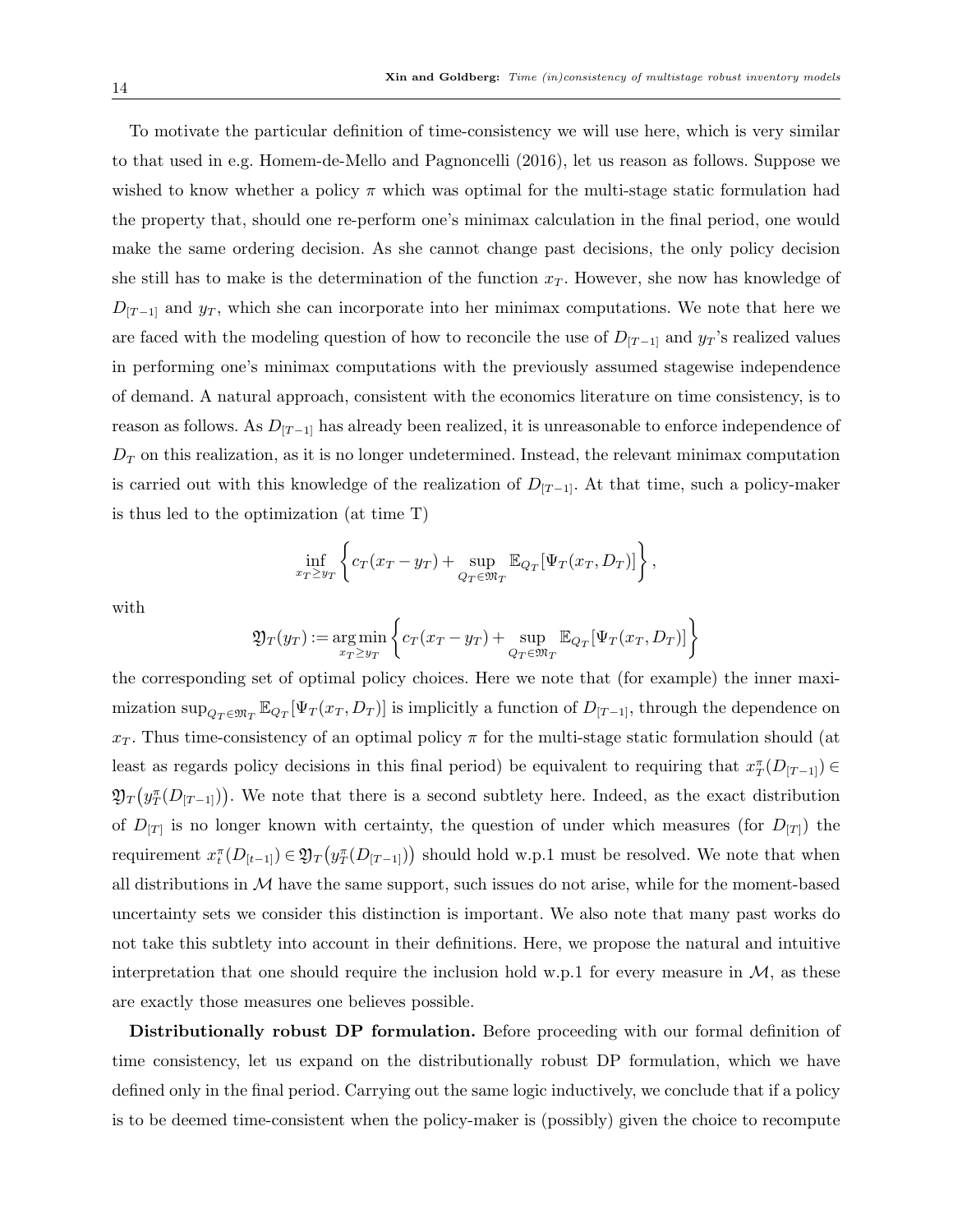her minimax calculations in an arbitrary set of time periods, her choices should be consistent with the following distributionally robust DP equations.

$$
V_t(y_t) = \inf_{x_t \ge y_t} \left\{ c_t(x_t - y_t) + \sup_{Q_t \in \mathfrak{M}_t} \mathbb{E}_{Q_t} [\Psi_t(x_t, D_t) + \rho V_{t+1}(x_t - D_t)] \right\},\tag{25}
$$

 $t = 1, ..., T$ , with  $V_{T+1}(\cdot) \equiv 0$ . The optimal value of DP formulation (25) is given by  $V_1(y_1)$ . Dynamic equations (25) naturally define a set of policies of the form  $x_t = \pi_t(y_t)$ ,  $t = 1, \ldots, T$ , with  $x_t = \pi_t(y_t)$ being measurable selections  $x_t \in \mathfrak{Y}_t(y_t)$  from sets

$$
\mathfrak{Y}_{t}(y_{t}) := \underset{x_{t} \geq y_{t}}{\arg \min} \left\{ c_{t}(x_{t} - y_{t}) + \underset{Q_{t} \in \mathfrak{M}_{t}}{\sup} \mathbb{E}_{Q_{t}}[\Psi_{t}(x_{t}, D_{t}) + \rho V_{t+1}(x_{t} - D_{t})] \right\}, \, t = 1, ..., T. \tag{26}
$$

We refer to (25) as the *distributionally robust DP formulation* and  $V_1(y_1)$  as its optimal value.

We now observe that due to certain convexity properties, DP formulation (25) always possesses an optimal base-stock policy. We note that such results are generally well-known to hold in this setting (cf. Ahmed, Cakmak and Shapiro (2007)). Recall Definition 3.1 of a base-stock policy.

**Observation 4** It follows from the convexity of the relevant cost-to-go functions  $V_t(y_t)$  that Problem (25) possesses an optimal base-stock policy. Furthermore, any set of base-stock constants  ${x_t^*, t = 1, ..., T}$  such that  $x_t^* \in \mathfrak{Y}_t(0)$  for all  $t \in [1, T]$  yields an optimal policy. Namely, for any such  $\{x_t^*, t = 1, \ldots, T\}$ ,  $\max\{y, x_t^*\} \in \mathfrak{Y}_t(y)$  for all  $y \in \mathbb{R}$  and  $t = 1, \ldots, T$ .

We note that the same conclusion could also have been drawn by rephrasing our formulation in the language of coherent risk measures, and applying known results for so-called nested risk measures (cf. Ruszczyński and Shapiro (2006), (Shapiro, Dentcheva and Ruszczyński 2009, section 6.7.3)), although we do not pursue such an analysis here.

We note that the question of whether or not there exists such an optimal base-stock policy for the multistage-static formulation is considerably more challenging, and will be central to our discussion of time consistency.

We close our discussion of the distributionally robust DP formulation with a final definition, formalizing our earlier discussion of for which measures one should require optimality (of decisions) under the distributionally robust DP formulation.

**Definition 3.2 (Robust-w.p.1-optimal)** Let us say that a policy  $\pi \in \Pi$  is robust-w.p.1-optimal for the distributionally robust DP formulation if for all  $Q \in \mathcal{M}$ , w.p.1  $x_t^{\pi}(D_{[t-1]}) \in \mathfrak{Y}_t(y_t^{\pi}(D_{[t-1]}))$ for all  $t \in [1, T]$ .

Formal definition of time consistency. We now formally define time consistency, in light of our earlier discussion. We note that given the motivation behind time consistency, i.e. implementation of policies, a further subtlety must be considered. Clearly, it is desirable for there to exist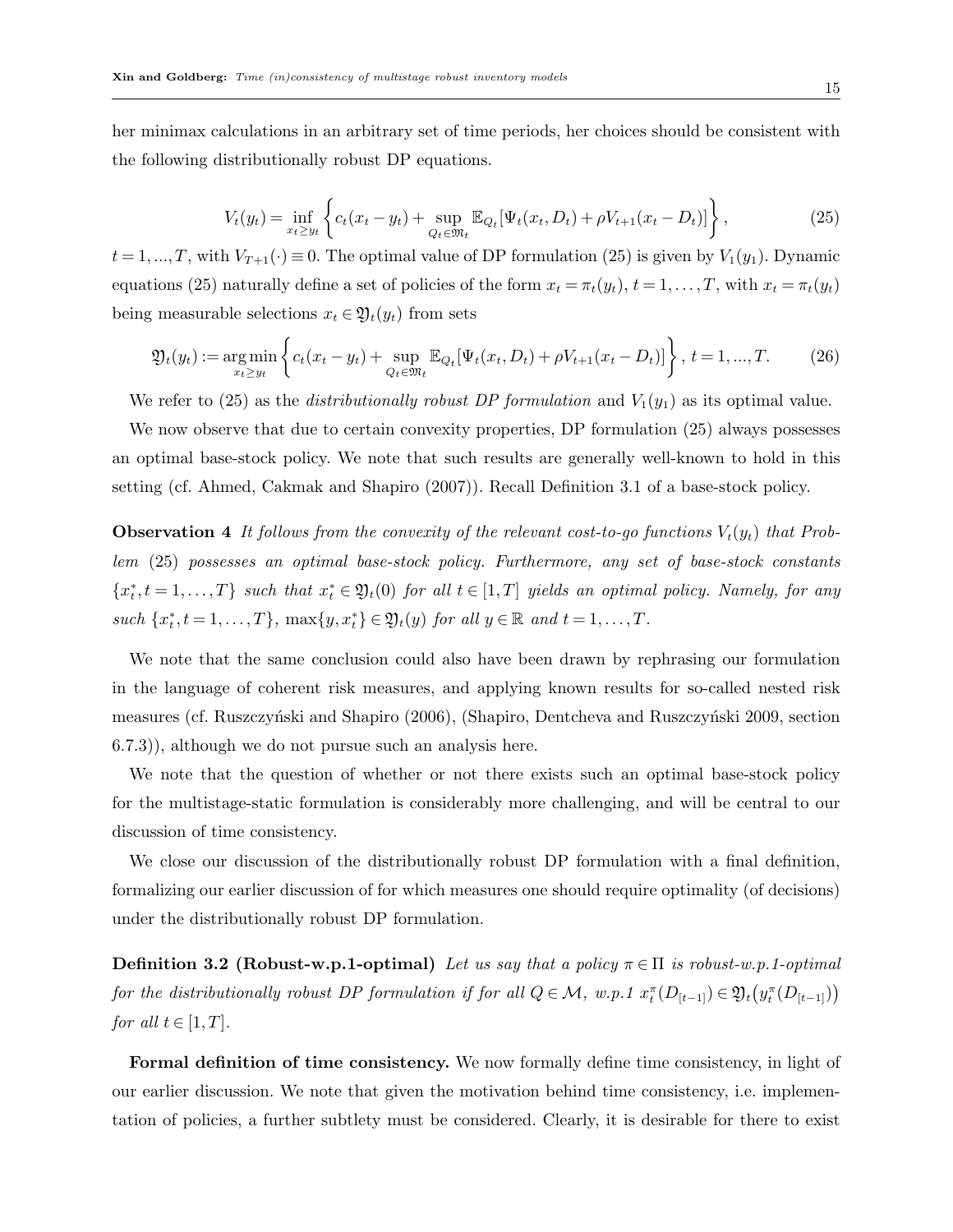at least one policy which is optimal both initially, and if reconsidered at later times. However, it is similarly undesirable for there to exist even one policy which could potentially be selected (i.e. optimal) initially, but deemed sub-optimal (i.e. non-implementable) at a later time. Although such a notion is of course a stringent requirement (as noted informally in passing in Homem-de-Mello and Pagnoncelli (2016)), we believe that its conceptual importance none-the-less makes it worthy of further study. This motivates the following definition(s) of time consistency, where we note that similar definitions were presented in Grunwald and Halpern (2011) in a different context motivated by considerations in decision theory and artificial intelligence. Then our definition of time consistency is as follows.

**Definition 3.3 (Time consistency)** If a policy  $\pi \in \Pi$  is optimal for the multistage-static formulation (23), and robust-w.p.1-optimal for the distributionally robust DP formulation, we say that  $\pi$  is time consistent. If there exists at least one optimal policy  $\pi \in \Pi$  which is time consistent, we say that Problem (23) is weakly time consistent. If every optimal policy of Problem (23) is time consistent, we say that Problem (23) is strongly time consistent.

Of course the notion of strong time consistency makes sense only if Problem (23) possesses at least one optimal solution. Otherwise it is strongly time consistent simply because the set of optimal policies is empty.

Our definition of time consistency can, in a certain sense, be viewed as an extension of the definition typically used in the theory of risk measures to an optimization context. In Section 4.3.3, we show that it is possible for the multistage-static problem to have an optimal solution and to be strongly time consistent, but with a different optimal value than the distributionally robust DP formulation. That is, it is possible for the multistage-static problem to possess an optimal solution and to be strongly time consistent even when the rectangularity property does not hold. This stands in contrast to the definition of consistency typically used in the theory of risk measures, i.e. the notion of dynamic consistency coming from Epstein and Schneider (2003) and based on a certain stability of preferences over time, which may result in a problem being deemed inconsistent based on the values that a given optimal policy takes under the different formulations, and even the values taken by suboptimal policies (cf. Ruszczyński  $(2010)$ , Grunwald and Halpern  $(2011)$ ). In an optimization setting one may be primarily concerned only with the implementability of optimal policies, irregardless of their values and the values of suboptimal policies, and this is the approach we take here. We note that such optimization-oriented formulations have been considered in several recent works, e.g. Carpentier et al. (2012) and Homem-de-Mello and Pagnoncelli (2016), and our definitions are largely consistent with those works.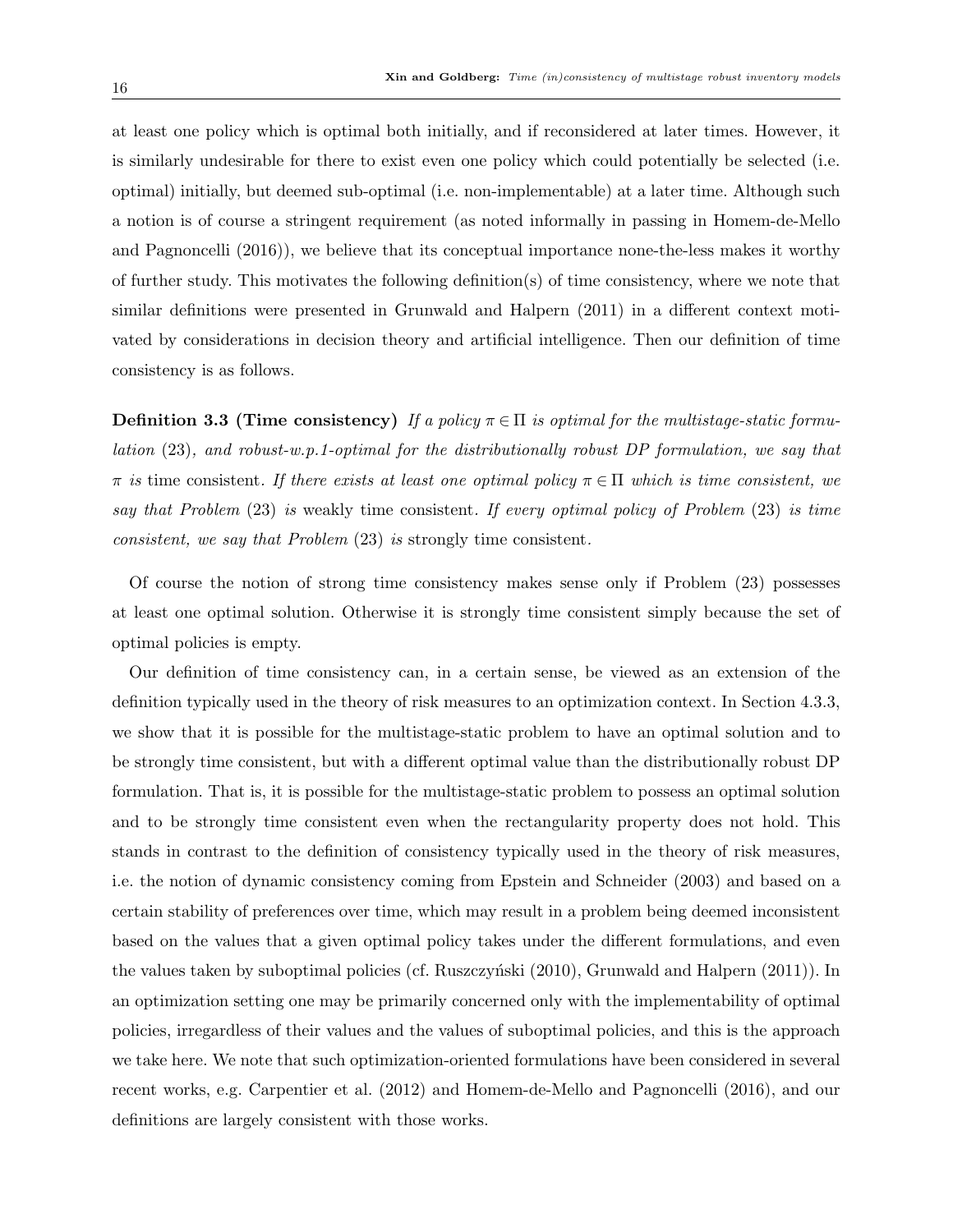Before exploring some of the subtle and interesting features of time (in)consistency for our model, we briefly review some previously known results for related models. Note that if the set  $\mathfrak{M}$  is a singleton, then both the multistage-static and distributionally robust DP formulations collapse to the classical formulation. Hence both formulations have the same optimal value and strong time consistency follows. If one only has information about the support  $\mathcal{I}_t$ , and hence takes  $\mathfrak{M}_t$ to be the set of all probability measures supported on the interval  $\mathcal{I}_t$ ,  $t = 1, ..., T$ , then both the multistage-static and distributionally robust DP formulations collapse to the so-called adjustable robust formulation (cf. Ben-Tal et al. (2004), Shapiro (2011)), which is purely deterministic. As a consequence, both formulations have the same optimal value and weak time consistency follows. However, the recent work of Shapiro and Xin (2017) (itself inspired in part by an earlier version of this paper, Xin, Goldberg and Shapiro (2013)), shows that even in that setting strong time consistency need not hold, and studies related phenomena in several particular problems with general moment constraints. However, we note that all inventory problems considered in Shapiro and Xin (2017) are weakly time consistent with both formulations having the same optimal value due to the rectangularity of the underlying set of measures. Shapiro and Xin (2017) also shows that there are interesting connections between the notions of weak and strong time-consistency and the concept of "strict monotonicity" for risk measures (e.g., Shapiro (2017)), and we leave further investigations of this connection as an interesting direction for future research. We also note that the existence of optimal time inconsistent policies was investigated earlier in several purely robust (i.e. deterministic) settings. In particular, Bertsimas, Iancu and Parrilo (2010) demonstrated the optimality of so-called affine policies in certain settings, and Delage and Iancu (2015) explicitly constructed optimal time inconsistent policies in an inventory control setting.

Connection to rectangularity. To contextualize our definitions within the broader literature, we here briefly review the relevant notion of rectangularity. Our definitions will closely follow those given in Shapiro (2016), although we note that many closely related definitions have appeared previously throughout the literature (see e.g. Iyengar (2005)). Consider the cost  $Z^{\pi} = Z^{\pi}(D_{[T]})$  of a policy  $\pi$ , defined in (24). Let  $\mathfrak{M}$  be a set of probability distributions for the demand vector  $D_{[T]}$ , and let  $Q \in \widehat{\mathfrak{M}}$ . At the moment we do not assume that Q is of the product form  $Q = Q_1 \times \cdots \times Q_T$ , we will discuss this later. We can write

$$
\mathbb{E}_{Q}[Z^{\pi}] = \mathbb{E}_{Q}\left[\mathbb{E}_{Q|D_1}\left[\cdots \mathbb{E}_{Q|D_{[T-2]}}\left[\mathbb{E}_{Q|D_{[T-1]}}[Z^{\pi}]\right]\right]\right],\tag{27}
$$

where  $\mathbb{E}_{Q|D_{[t]}}[Z^{\pi}]$  is the conditional expectation, given  $D_{[t]}$ , with respect to the distribution Q of  $D_{[T]}$ . Of course, this conditional expectation is a function of  $D_{[t]}$ . Consequently,

$$
\sup_{Q \in \widehat{\mathfrak{M}}} \mathbb{E}_Q[Z^{\pi}] \le \sup_{Q \in \widehat{\mathfrak{M}}} \mathbb{E}_Q \left[ \sup_{Q \in \widehat{\mathfrak{M}}} \mathbb{E}_{Q|D_1} \left[ \cdots \sup_{Q \in \widehat{\mathfrak{M}}} \mathbb{E}_{Q|D_{[T-1]}} [Z^{\pi}] \right] \right]. \tag{28}
$$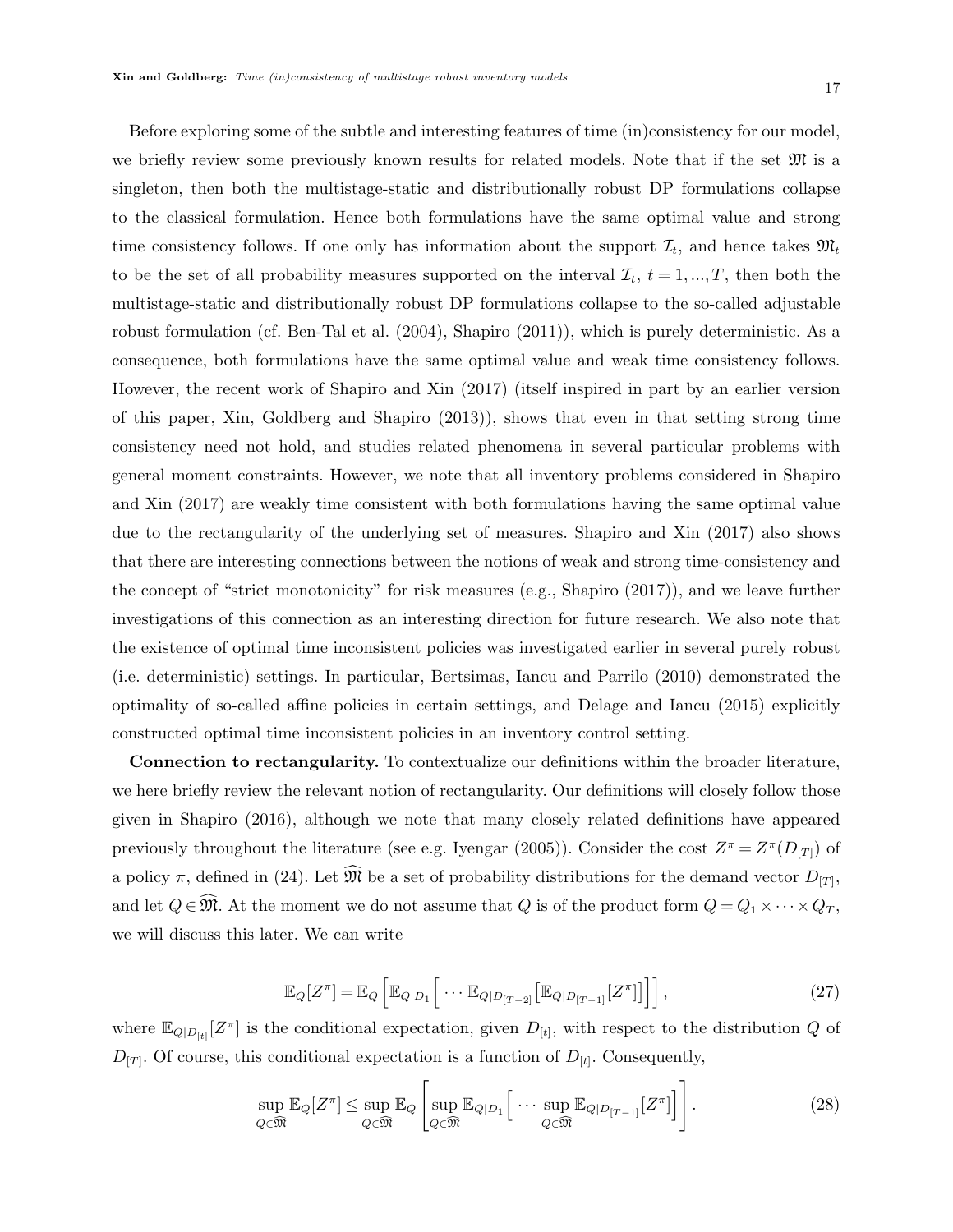The right hand side of (28) leads to the nested formulation

$$
\inf_{\pi \in \Pi} \left\{ \sup_{Q \in \widehat{\mathfrak{M}}} \mathbb{E}_Q \left[ \sup_{Q \in \widehat{\mathfrak{M}}} \mathbb{E}_{Q|D_1} \left[ \cdots \sup_{Q \in \widehat{\mathfrak{M}}} \mathbb{E}_{Q|D_{[T-1]}} [Z^{\pi}] \right] \right] \right\}.
$$
 (29)

In particular, if the set  $\widehat{\mathfrak{M}}$  is defined in the form (21), i.e., consists of products of probability measures (with the t-th measure drawn from  $\mathfrak{M}_t$ ), then formulation (29) simplifies to

$$
\inf_{\pi \in \Pi} \left\{ \sup_{Q_1 \in \mathfrak{M}_1} \mathbb{E}_{Q_1} \left[ \sup_{Q_2 \in \mathfrak{M}_2} \mathbb{E}_{Q_2 | D_1} \left[ \cdots \sup_{Q_T \in \mathfrak{M}_T} \mathbb{E}_{Q_T | D_{[T-1]}} [Z^\pi] \right] \right] \right\}.
$$
 (30)

It follows from (28) that the optimal value of (29) is greater than or equal to the optimal value of the multistage-static Problem (23). Moreover, the optimal value of (29) can be strictly greater than the optimal value of (23). Let us demonstrate this through the following simple example.

**Example 1** Let  $T = 2$  and the set  $\widehat{\mathfrak{M}}$  be of the product form (21). Suppose further that  $\mathcal{I}_1 = [0, 1]$ ,  $\mu_1 = 1/2$  and  $\sigma_1^2 = 1/4$ . Then  $\mathfrak{M}_1 = \{Q_1\}$  is a singleton with  $Q_1 = p_1 \delta_0 + p_2 \delta_1$ ,  $p_1 = p_2 = 1/2$ , i.e., with probability  $1/2$  the demand  $D_1$  can be either zero or one. Let us fix some policy  $\pi \in \Pi$ and let  $Z^{\pi} = Z^{\pi}(D_1, D_2)$  be the corresponding objective function. Then the associated cost under formulation (23) equals

$$
\sup_{Q_2 \in \mathfrak{M}_2} \mathbb{E}_{Q_1 \times Q_2} [Z^{\pi}(D_1, D_2)] = \sup_{Q_2 \in \mathfrak{M}_2} \left( p_1 \mathbb{E}_{Q_2} [Z^{\pi}(0, D_2)] + p_2 \mathbb{E}_{Q_2} [Z^{\pi}(1, D_2)] \right),\tag{31}
$$

while the associated cost under formulation (29) equals

$$
\mathbb{E}_{Q_1} \left[ \sup_{Q_2 \in \mathfrak{M}_2} \mathbb{E}_{Q_2|D_1} [Z^{\pi}(D_1, D_2)] \right] = p_1 \sup_{Q_2 \in \mathfrak{M}_2} \mathbb{E}_{Q_2} [Z^{\pi}(0, D_2)] + p_2 \sup_{Q_2 \in \mathfrak{M}_2} \mathbb{E}_{Q_2} [Z^{\pi}(1, D_2)]. \tag{32}
$$

Note that the worst case distribution  $Q_2 \in \mathfrak{M}_2$  in (31) has to be the same for all possible realizations of the demand  $D_1$ . In contrast, the worst case distribution  $Q_2 \in \mathfrak{M}_2$  in (32) is allowed to depend on realized  $D_1$ . Hence the right hand side of (32) can be strictly greater than the right hand side of (31).

In line with the definition given in Shapiro (2016), we say that the set  $\widehat{\mathfrak{M}}$  of probability measures is rectangular if such strict inequality does not occur for any r.v.  $Z^{\pi}$ , i.e. the two formulations are equivalent in their optimal values. More formally, we make the following definition.

**Definition 3.4** Consistent with the definition given in Shapiro (2016), we say that the set  $\widehat{\mathfrak{M}}$  of probability measures is rectangular if for every measurable and non-negative function  $f$ ,

$$
\sup_{Q \in \widehat{\mathfrak{M}}} \mathbb{E}_Q[f(D_{[T]})] = \sup_{Q \in \widehat{\mathfrak{M}}} \mathbb{E}_Q \left[ \sup_{Q \in \widehat{\mathfrak{M}}} \mathbb{E}_{Q|D_1} \left[ \cdots \sup_{Q \in \widehat{\mathfrak{M}}} \mathbb{E}_{Q|D_{[T-1]}}[f(D_{[T]})] \right] \right]. \tag{33}
$$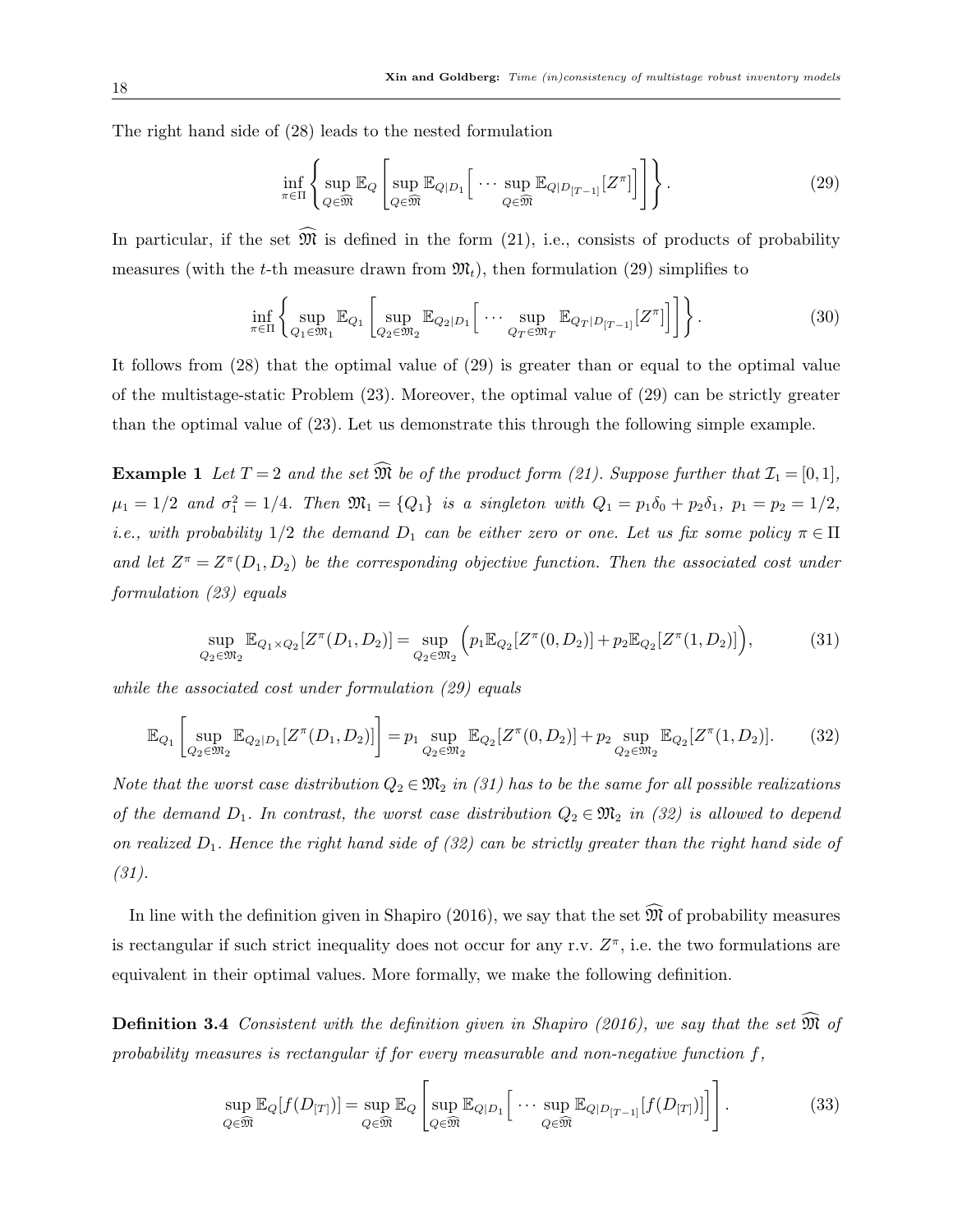We note that under additional compactness assumptions on the support of  $D_{[T]}$ , Shapiro (2016) formally explores several related concepts and subtleties of this definition, e.g. proves that one can associate a rectangular set of probability measures to any given (possibly non-rectangular) set of probability measures, but as such a compactness condition does not hold in our setting we do not explore that further here.

For a rectangular set  $\widehat{\mathfrak{M}}$  the static formulation

$$
\inf_{\pi \in \Pi} \sup_{Q \in \widehat{\mathfrak{M}}} \mathbb{E}_Q \big[ Z^{\pi} \big],\tag{34}
$$

is equivalent (in an appropriate sense, see e.g. Shapiro (2016, 2017)) to the formulation (29). Furthermore, the natural generalization of the distributionally robust DP equations (25) can be applied to (34), with both formulations having a common optimal policy and the same optimal value.

We note that the concept of rectangularity has been central to the past literature on time consistency (cf. Epstein and Schneider (2003), Grunwald and Halpern (2011), Iancu, Petrik and Subramanian (2015)), especially as it relates to optimization (cf. Iyengar (2005), Nilim and El Ghaoui (2005), Wiesemann, Kuhn and Rustem (2013)). In several of these works, connections were made between tractability of the associated robust MDP and various notions of rectangularity (e.g. (s,a)-rectangularity, s-rectangularity). We refer the interested reader to Wiesemann, Kuhn and Rustem (2013) and the references therein for details. Our definition of rectangularity is aimed directly at the decomposability property of the static formulation ensuring its equivalence to the corresponding dynamic formulation (see Shapiro (2016) for details).

In general the set of product measures  $\mathfrak{M}$  we consider in this work is not rectangular, as certified by the possible lack of weak time-consistency which we will soon demonstrate. We note that a rectangular analogue of the set of measures  $\mathfrak{M}$  defined in (20)-(21) would be the set of all joint distributions Q for  $D_{[T]}$  such that

$$
D_t \in \mathfrak{P}(\mathcal{I}_t) \quad , \quad \mathbb{E}_Q[D_t|D_{[t-1]}] = \mu_t \quad , \quad \mathbb{E}_Q[D_t^2|D_{[t-1]}] = \mu_t^2 + \sigma_t^2, \quad t = 1, \dots, T. \tag{35}
$$

Non-rectangular (and intractable) formulations for robust MDP are described in both Iyengar (2005) and Nilim and El Ghaoui (2005). In Iyengar (2005), it is referred to as the static formulation, while in Nilim and El Ghaoui (2005), it is referred to as the stationary formulation. In both of these settings, these non-rectangular formulations essentially equate to requiring nature to select the same transition kernel every time a given state (and action, depending on the formulation) is encountered, as opposed to being able to select a different kernel every time a given state is visited in the robust MDP, and we refer the reader to Iyengar (2005), Nilim and El Ghaoui (2005), and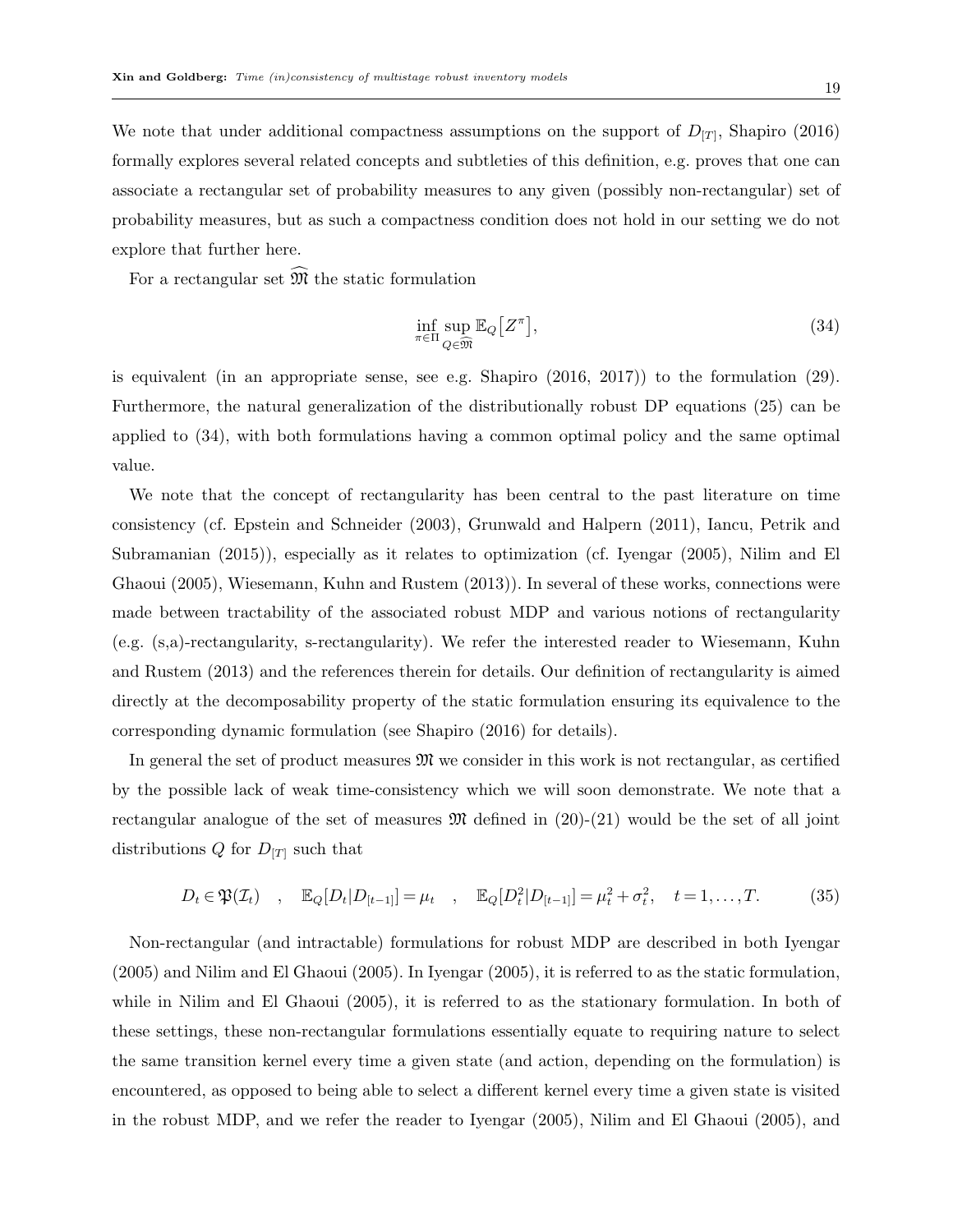Wiesemann, Kuhn and Rustem (2013) for details. Although our multistage-static formulation could similarly be phrased in terms of a particular kind of dependency between the choices of nature in a robust MDP framework, and would be significantly different from either of the aforementioned nonrectangular formulations, we do not pursue such an investigation here, and leave the formalization of such connections as a direction for future research.

## 4. Time consistency : sufficient conditions and (counter) examples 4.1. Sufficient conditions for weak time consistency

In this section, we provide simple sufficient conditions for the weak time consistency of Problem (23). Our condition is essentially equivalent to monotonicity of the associated base-stock constants. Intuitively, in this case the inventory manager can always order up to the optimal inventory level with which to enter the next time period, irregardless of previously realized demand. Thus any potential for the adversary to take advantage of previously realized demand information in the distributionally robust DP formulation is "masked" by the fact that the actual attained inventory level will always be this idealized level, under both formulations. We note that several previous works have identified monotonicity of base-stock levels as a condition which causes various inventory problems to become tractable, in a variety of settings (cf. Veinott (1965), Ignall and Veinott (1969), Jagannathan (1978), Zipkin (2000)). In particular, Jagannathan (1978) studied a similar distributionally robust inventory model with moment constraints and identified monotonicity of base-stock levels as a sufficient condition for a myopic base-stock policy to be optimal. For completeness of the paper (as well as use in the later proofs), we state a variant of the results of Jagannathan (1978) in this section and include a proof in the appendix.

We begin by providing a different (but equivalent) formulation for Problem  $(23)$ , in which all relevant instances of  $y_t$  are rewritten in terms of the appropriate  $x_t$  functions, as this will clarify the precise structure of the relevant cost-to-go functions. As a notational convenience, let  $c_{T+1} = 0$ , in which case we define

$$
\hat{\Psi}_t(x_t, d_t) := (c_t - \rho c_{t+1})x_t + b_t[d_t - x_t]_+ + h_t[x_t - d_t]_+, \ t = 1, ..., T. \tag{36}
$$

Let us define the problem

$$
\inf_{\pi \in \Pi} \sup_{Q \in \mathfrak{M}} \mathbb{E}_Q \left[ \sum_{t=1}^T \rho^{t-1} \hat{\Psi}_t \big( x_t(y_t), D_t \big) \right] - c_1 y_1 + \sum_{t=1}^{T-1} \rho^t c_{t+1} \mu_t. \tag{37}
$$

Then, using straightforward substitution we can make the following observation.

**Observation 5** Problem (23) and Problem (37) are equivalent, i.e. each policy  $\pi \in \Pi$  has the same value under both formulations.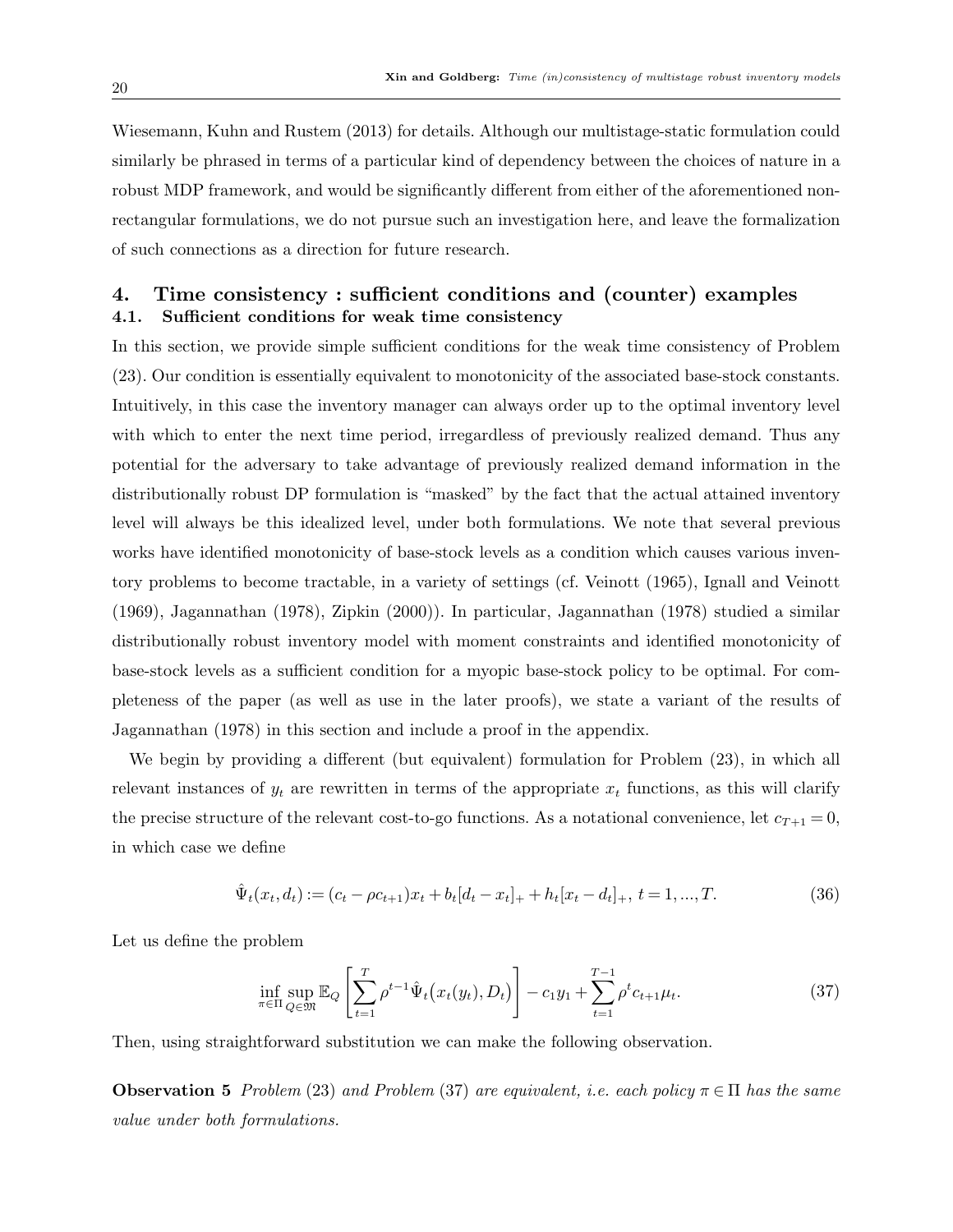We now derive a lower bound for any policy by allowing the policy maker to reselect her inventory at the start of each stage, at no cost. As it turns out, this bound is "attainable" when the set of base-stock levels is monotone increasing. For  $x \in \mathbb{R}$ , let us define

$$
\eta_t(x) := \sup_{Q_t \in \mathfrak{M}_t} \mathbb{E}_{Q_t}[\hat{\Psi}_t(x, D_t)], \ \ \Gamma_t^x := \underset{Q_t \in \mathfrak{M}_t}{\arg \max} \mathbb{E}_{Q_t}[\hat{\Psi}_t(x, D_t)], \tag{38}
$$

and let

$$
\hat{\eta}_t := \inf_{x \in \mathbb{R}} \eta_t(x) = \inf_{x \in \mathbb{R}} \sup_{Q_t \in \mathfrak{M}_t} \mathbb{E}_{Q_t}[\hat{\Psi}_t(x, D_t)],
$$
\n
$$
\hat{\Gamma}_t := \operatorname*{arg\,min}_{x \in \mathbb{R}} \eta_t(x) = \operatorname*{arg\,min}_{x \in \mathbb{R}} \sup_{Q_t \in \mathfrak{M}_t} \mathbb{E}_{Q_t}[\hat{\Psi}_t(x, D_t)].
$$
\n(39)

For  $j \geq 1$ , and probability measures  $Q_1, \ldots, Q_j$ , let us define  $\otimes_{t=1}^j Q_t := Q_1 \times \ldots \times Q_j$ , i.e. the associated product measure with the corresponding marginals. Then we have the following.

**Lemma 4.1** Suppose that the sets  $\Gamma_t^x$ ,  $\hat{\Gamma}_t$  are non-empty for all  $x \in \mathbb{R}$ ,  $t = 1, ..., T$ . Let us fix any  $\pi = (x_1, \ldots, x_T) \in \Pi$ , and  $i \geq 0$ . Then for any given  $Q_1 \in \mathfrak{M}_1, \ldots, Q_i \in \mathfrak{M}_i$ , there exist  $Q_{i+1} \in$  $\mathfrak{M}_{i+1}, \ldots, Q_T \in \mathfrak{M}_T$  such that

$$
\mathbb{E}_{\otimes_{j=1}^{T} Q_j} \left[ \hat{\Psi}_t \big( x_t(y_t), D_t \big) \right] \ge \hat{\eta}_t \text{ for all } t \ge i+1. \tag{40}
$$

Furthermore, the optimal value of Problem (23) is at least  $\sum_{t=1}^{T} \rho^{t-1} \hat{\eta}_t - c_1 y_1 + \sum_{t=1}^{T-1} \rho^t c_{t+1} \mu_t$ .

We defer the proof to the technical appendix (Section 6). We now show that the bound of Lemma 4.1 is "realizable" when the set of base-stock levels is monotone increasing, and that in this case the associated base-stock policy is optimal for both the multistage-static and distributionally robust DP formulations. In particular, in this setting, the associated base-stock policy is time consistent, and thus the multistage-static problem is weakly time consistent. Again we defer the proof to the appendix Section 6.

**Theorem 3** Suppose there exists a nondecreasing sequence  $x_t^*, t = 1, ..., T$ , such that  $y_1 \leq x_1^*$ , and  $x_t^* \in \hat{\Gamma}_t$ ,  $t = 1, ..., T$ , where  $\hat{\Gamma}_t$  is defined in (39). Also suppose  $\mathcal{I}_t \subset \mathbb{R}_+$  for all  $t = 1, ..., T$ . Then the base-stock policy  $\pi$  for which  $x_t(y) = \max\{y, x_t^*\}$  for all  $y \in \mathbb{R}$ , is an optimal policy for the multistage-static formulation, and a robust-w.p.1-optimal policy for the distributionally robust DP formulations, and attains value  $\sum_{t=1}^{T} \rho^{t-1} \hat{\eta}_t - c_1 y_1 + \sum_{t=1}^{T-1} \rho^t c_{t+1} \mu_t$  under both formulations. Consequently, this base-stock policy is time consistent, and the multistage-static problem is weakly time consistent.

We note that Theorem 3 implies that if the parameters  $\mu_t, \sigma_t, c_t, b_t, h_t$  and  $\mathcal{I}_t$  are the same for all  $t = 1, ..., T$ , and hence the sets  $\mathfrak{M}_t$  are also the same for all t, then the multistage-static problem is weakly time consistent, and the multistage-static and distributionally robust DP formulations have the same optimal value.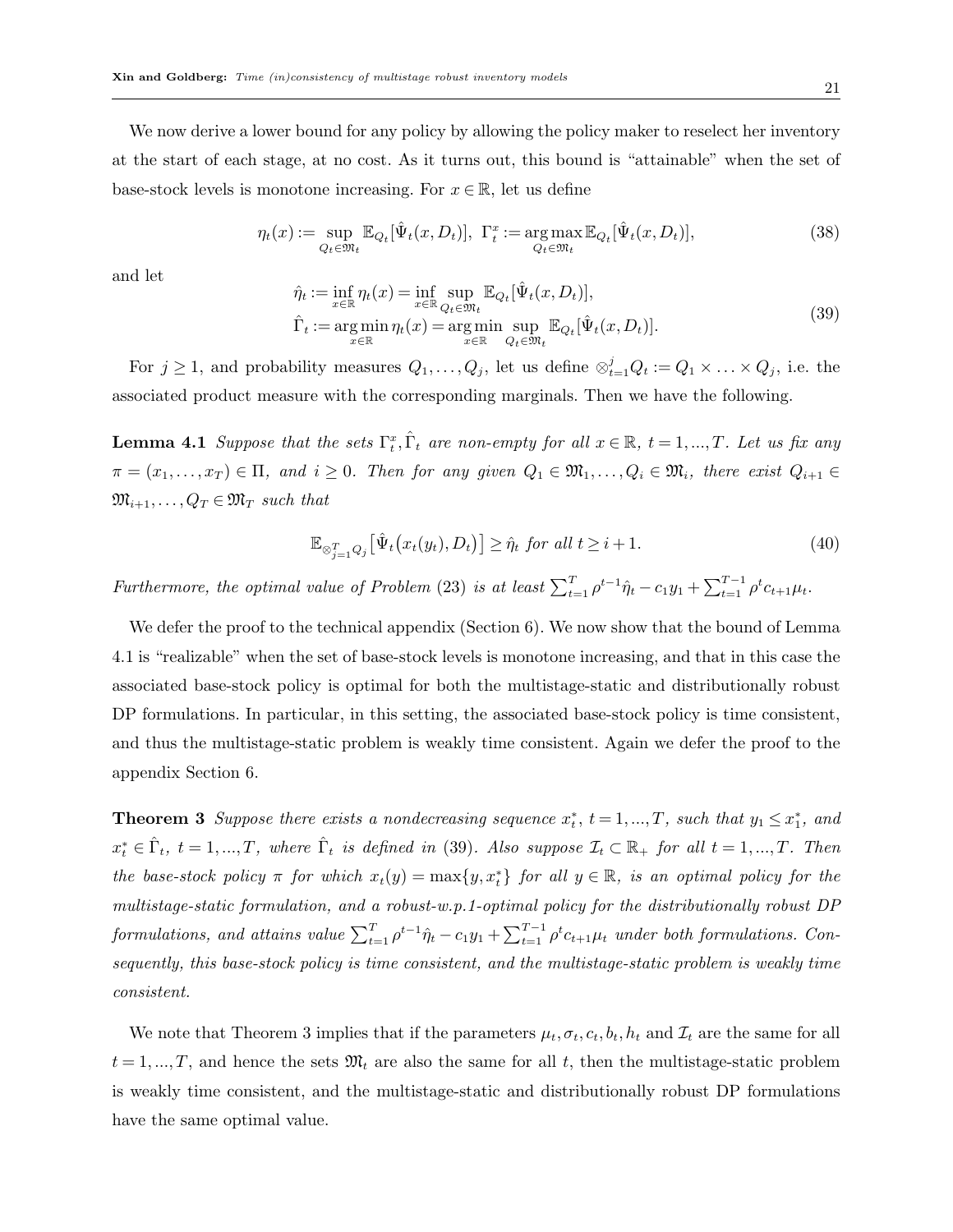#### 4.2. Sufficient conditions for strong time consistency

In this section, we show that under additional assumptions, which ensure that the variance in each stage is sufficiently large, the multistage-static problem is strongly time consistent. As we will see, in this case there is a unique optimal base-stock policy, and in this policy all base-stock constants equal zero, the intuition being that when the variance is sufficiently large, it becomes undesirable to give nature any additional "wiggle room". We further note that such a base-stock policy has been widely adopted in practice and the resulting inventory system is a so-called Make-To-Order (MTO) or "Pull" system. In such a system, no inventory is carried and the replenishment is based on actual demands instead of forecasts (cf. Williams (1984), Arreola-Risa and DeCroix (1998), Federgruen and Katalan (1999), Rajagopalan (2002), Kaminsky and Kaya (2009)). We will later see in Section 4.3.2 that deviating slightly from this setting may lead to a lack of strong time consistency. In particular, our results demonstrate that strong time consistency is a very fragile property. Our sufficient conditions are as follows.

**Theorem 4** Suppose that  $b'_t := b_t - c_t + \rho c_{t+1} > 0$ ,  $h'_t := h_t + c_t - \rho c_{t+1} > 0$ ,  $\sigma_t, \mu_t > 0$ ,  $\mathcal{I}_t = \mathbb{R}_+, t =$  $1, \ldots, T, y_1 = 0, \text{ and}$ 

$$
\frac{\sigma_t^2}{\mu_t^2} > \frac{b_t'}{h_t'}, \ t = 1, \dots, T. \tag{41}
$$

Then the set of optimal policies for the multistage-static problem is exactly the set of policies

$$
\Pi^0 := \{ \pi = (x_1, \dots, x_T) \in \Pi : x_1(y_1) = 0, x_t(z) = 0 \text{ for all } z \le 0 \text{ and } t \in [1, T] \},
$$

and the multistage-static problem is strongly time consistent.

We defer the proof to the technical appendix (Section 6).

We note that under certain rectangularity-related assumptions, necessary and sufficient conditions for the existence of time-inconsistent optimal policies in an inventory setting with moment constraints was very recently provided in Shapiro and Xin (2017). However, those results are not applicable to the setting we consider, as the uncertainty sets we consider here are inherently non-rectangular, and thus (for example) our formulation allows for the non-existence of weak time-consistency, as well as the two formulations having different optimal values, and even the possibility that no policy of base-stock form is optimal for the multistage-static formulation (while the assumptions of Shapiro and Xin (2017) do not allow for such behavior). Furthermore, Shapiro and Xin (2017) considers only 2-period problems, while the sufficient conditions provided in this work hold in the general multi-period setting.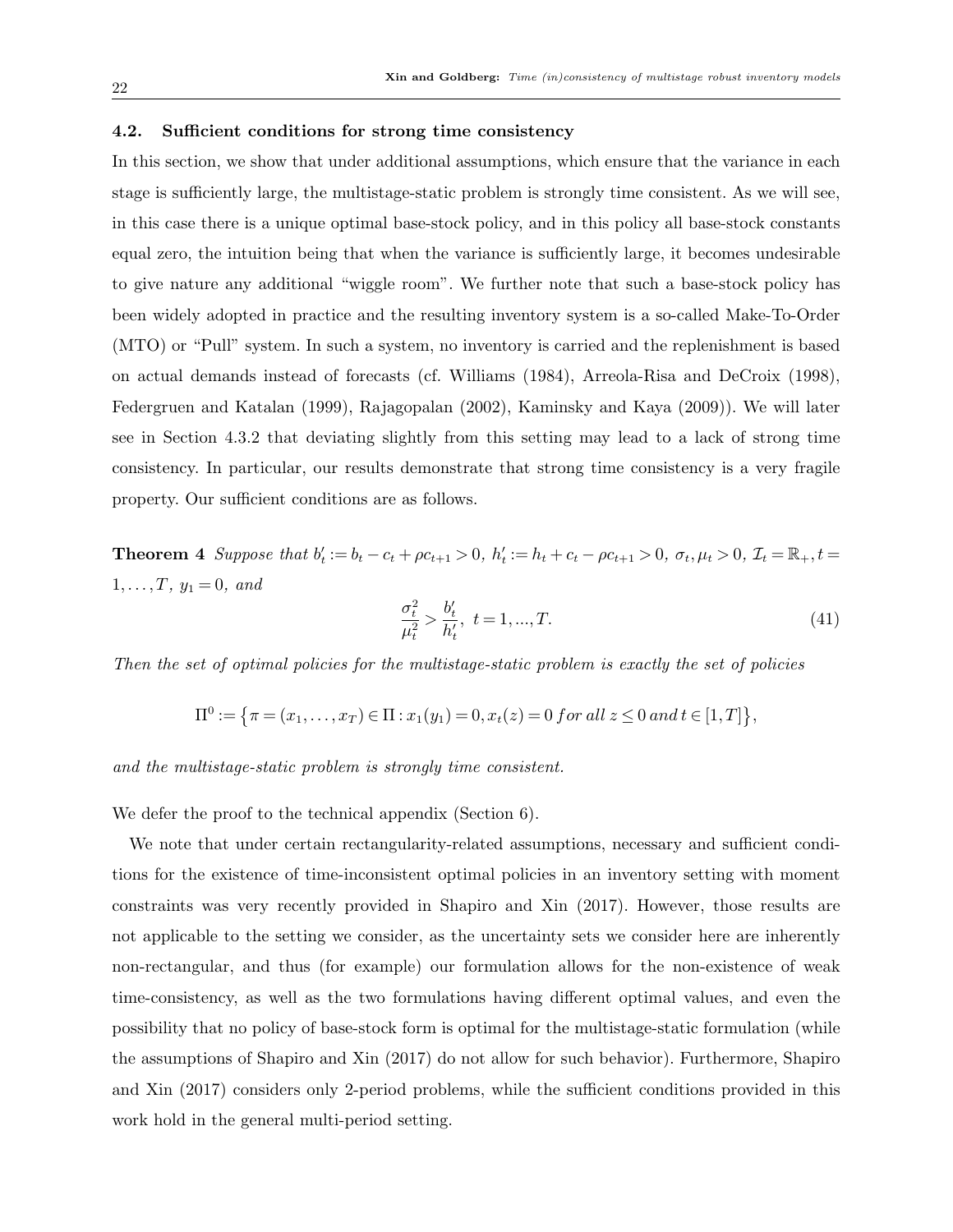### 4.3. Further investigation of time (in)consistency

We now demonstrate that the question of time (in)consistency becomes quite delicate for inventory models with moment constraints, by considering a series of examples in which our model exhibits interesting (and sometimes counterintuitive) behavior. In particular: (i) the problem can fail to be weakly time consistent, (ii) the problem can be weakly but not strongly time consistent, and (iii) the problem can be strongly time consistent even if every associated optimal policy takes different values under the multistage-static and distributionally robust DP formulations. We also prove that, although the distributionally robust DP formulation always has an optimal policy of the base-stock form, there may be no such optimal policy for the multistage-static formulation. We note that (i) and (ii) are subtle phenomena which the simpler models discussed in several previous works (e.g. Shapiro (2012)) cannot exhibit. We also note that (iii) emphasizes an interesting and surprising feature of our model and definitions: (strong) time consistency can hold even when the underlying family of measures from which nature can select is non-rectangular. This stands in contrast to much of the related work on time consistency, where rectangularity is essentially taken as a prerequisite for time consistency. We also note that (iii) stands in contrast to some alternative, less policy-focused definitions of time consistency, e.g. those definitions appearing in the literature on risk measures (cf. Epstein and Schneider (2003)), under which time consistency could not hold if an optimal policy took different values under the two formulations. We view our results as a step towards understanding the subtleties which can arise when taking a policy-centric view of time consistency in an operations management setting. Throughout this section, we will let  $\Pi_s^{opt}$  denote the set of all optimal policies for the corresponding multistage-static problem, and  $\Pi_d^{opt}$  denote the set of all robust-w.p.1-optimal policies for the corresponding distributionally robust DP problem.

4.3.1. Example: a multistage-static problem that is not weakly time consistent. In this section, we explicitly provide an example for which the multistage-static problem is not weakly time consistent. Furthermore, for this example, the multistage-static and distributionally robust DP formulations have different optimal values.

Let us define  $y_1 = 10, \rho = 1$ ,

$$
\mathcal{I}_1 = [1,3], \quad \mu_1 = 2, \quad \sigma_1 = 1, \quad c_1 = 0, \quad b_1 = 2, \quad h_1 = 2,
$$
  

$$
\mathcal{I}_2 = \mathbb{R}_+, \quad \mu_2 = 8, \quad \sigma_2 = 2, \quad c_2 = 0, \quad b_2 = 1, \quad h_2 = 1.
$$

Let  $\tilde{\Pi}_s$  denote the set of policies  $\tilde{\pi} = (\tilde{x}_1, \tilde{x}_2)$  such that  $\tilde{x}_1(10) = 10$ ,  $\tilde{x}_2(9) = 9$ ,  $\tilde{x}_2(7) = 7$ , and  $\tilde{\Pi}_d$ denote the set of policies  $\tilde{\pi} = (\tilde{x}_1, \tilde{x}_2)$  such that  $\tilde{x}_1(10) = 10$ ,  $\tilde{x}_2(9) = 9$ ,  $\tilde{x}_2(7) = 8$ . Note that here (and in later statements) we have defined a set of policies by specifying a required behavior at only a few values, and allow the behavior at all other values to be arbitrary (subject to the overall policy belonging to Π).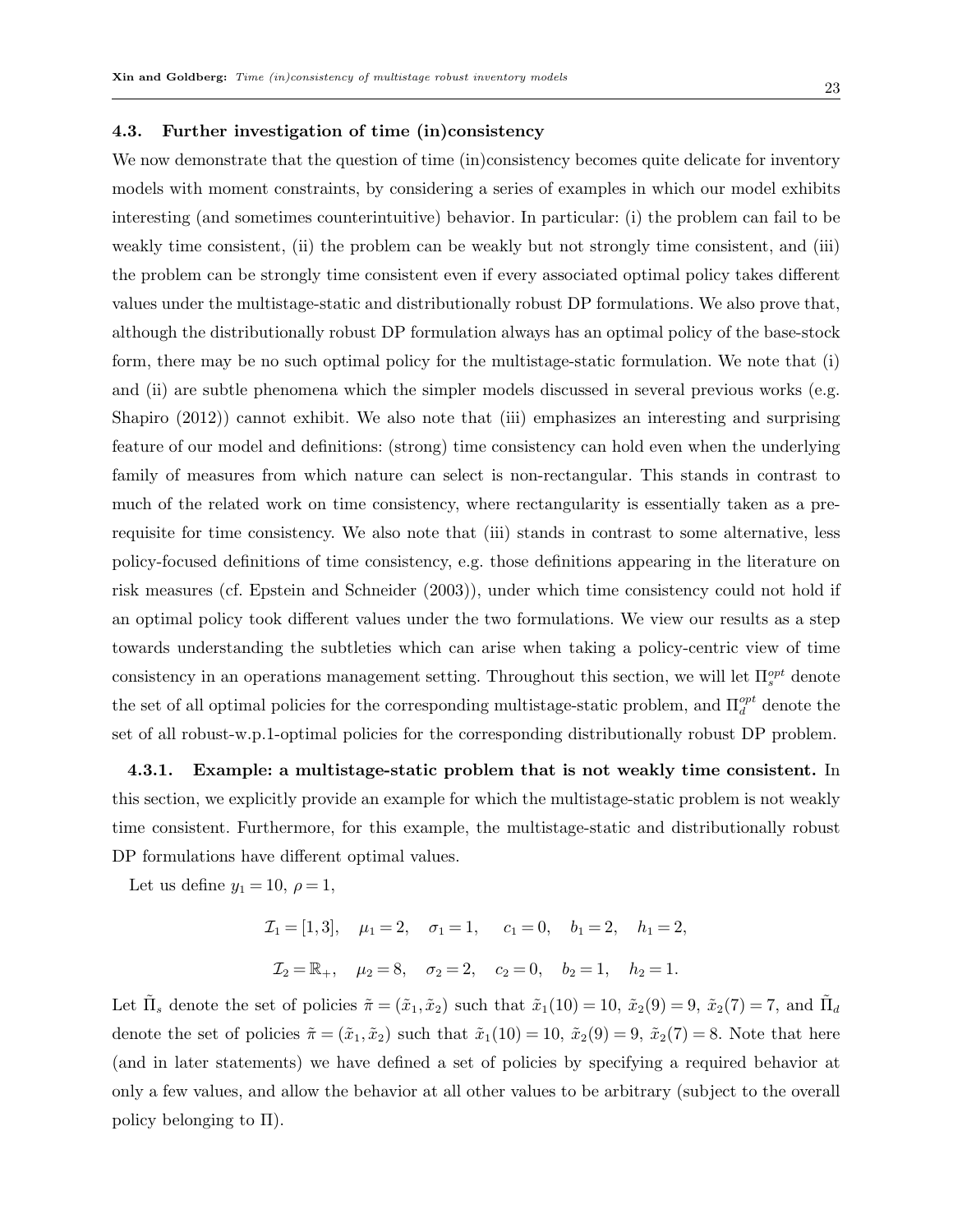**Theorem 5**  $\Pi_s^{opt} = \tilde{\Pi}_s$ , and the optimal value of the multistage-static problem is 18. On the other hand,  $\Pi_d^{opt} \subseteq \tilde{\Pi}_d$ , and the optimal value of the distributionally robust DP problem is  $17 + \frac{\sqrt{5}}{2} > 18$ . Consequently, the multistage-static problem is not weakly time consistent, and the multistage-static and distributionally robust DP problems have different optimal values.

We defer the proof to the technical appendix (Section 6).

4.3.2. Example: a multistage-static problem that is weakly time consistent, but not strongly time consistent. In this section, we explicitly provide an example showing that it is possible for the multistage-static problem to be weakly time consistent, but not strongly time consistent. In particular, there is a base-stock policy  $\pi^*$ , with associated base-stock constants  $x_1^*, x_2^*$ satisfying the conditions of Theorem 3, which is optimal for the multi-stage static formulation and robust-w.p.1-optimal for the distributionally robust DP formulation, yet the multistage-static problem has other non-trivial optimal policies which are not robust-w.p.1-optimal for the distributionally robust DP formulation. The intuitive explanation is as follows. In the multistage-static formulation, one can leverage the randomness in the realization of  $D_1$  to construct a policy  $\pi'$  such that with positive probability  $x_2^{\pi'}$  $\pi'(y_2)$  is slightly below  $x_2^*$ , and with the remaining probability is slightly above  $x_2^*$ . Since in the multistage-static formulation nature cannot observe the realized inventory in stage 2 before selecting a worst-case distribution, it turns out that such a policy incurs the same cost as  $\pi'$  under the multistage-static formulation. However, under the distributionally robust DP formulation, such a perturbation leads to sub-optimality. We note that such a lack of strong time consistency can also be interpreted as resulting from the fact that optimality of a policy for the static formulation does not require optimality for every possible measure which nature can select, analogous to the ideas explored (in the robust optimization setting) in Iancu and Trichakis (2014). We note that in this example, even though the multistage-static problem is not strongly time consistent, both formulations have the same optimal value, as dictated by Theorem 3.

Let us define  $y_1 = 0$ ,  $\rho = 1$ ,

 $\mathcal{I}_1 = [1, 3], \quad \mu_1 = 2, \quad \sigma_1 = 1, \quad c_1 = 0, \quad b_1 = 1, \quad h_1 = 1,$  $\mathcal{I}_2 = \mathbb{R}_+$ ,  $\mu_2 = 10$ ,  $\sigma_2 = 1$ ,  $c_2 = 0$ ,  $b_2 = 1$ ,  $h_2 = 1$ .

Then we prove the following, whose proof we defer to the technical appendix (Section 6).

**Theorem 6** The multistage-static problem is weakly time consistent, but not strongly time consistent.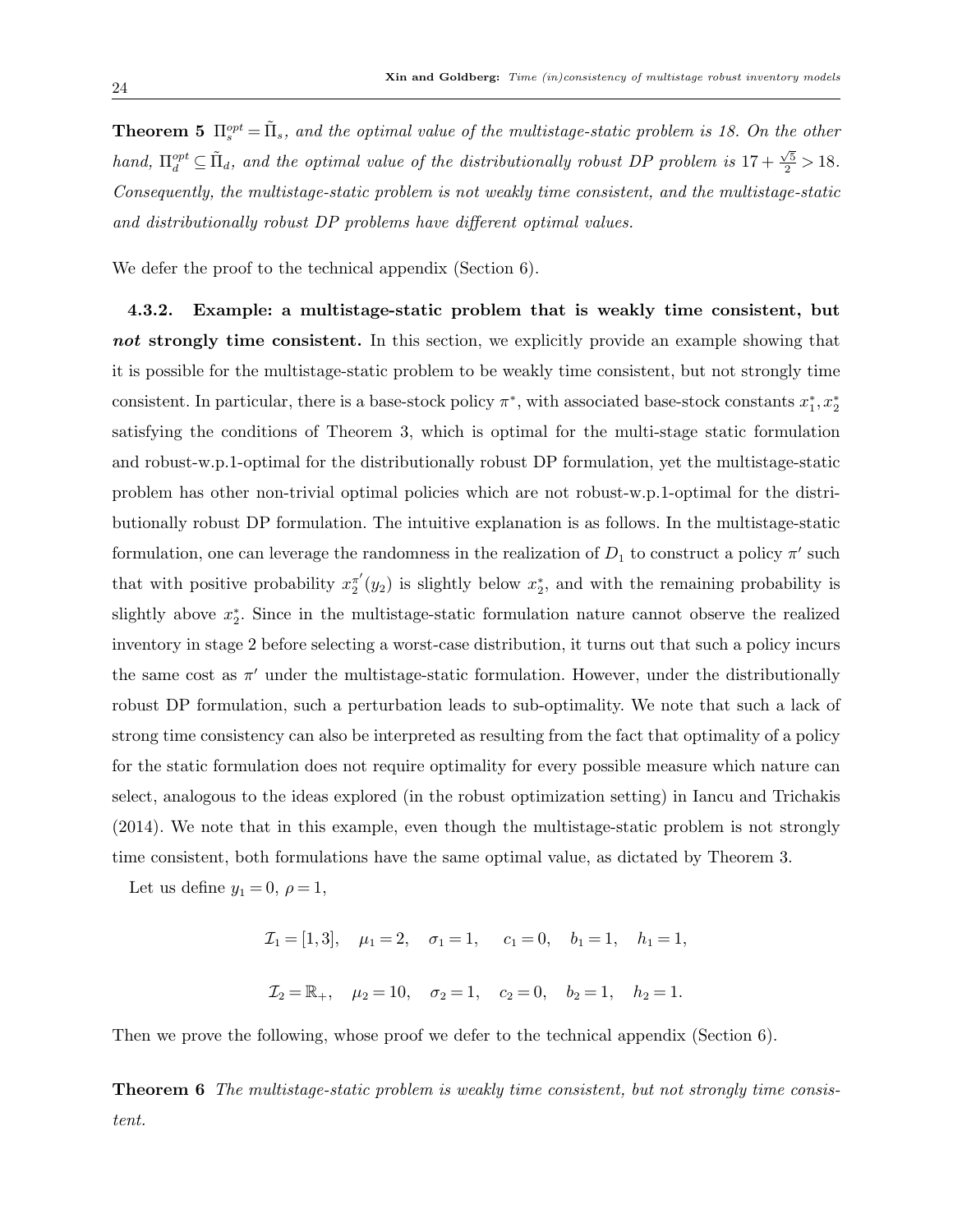4.3.3. Example: a multistage-static problem that is strongly time consistent, but the two formulations have a *different* optimal value. In this section, we explicitly provide an example showing that it is possible for the multistage-static problem to be strongly time consistent, yet for the two formulations to have different optimal values. We note that, although it is expected that there will be settings where the two formulations have different optimal values, it is somewhat surprising that this is possible even when the two formulations have the same set of optimal policies. As discussed previously, we note that this possibility stands in contrast to several related works which consider alternative, less policy-focused definitions of time consistency, e.g. those definitions appearing in the literature on risk measures.

Let us define  $y_1 = 0$ ,  $\rho = 1$ ,

 $\mathcal{I}_1 = [1, 3], \quad \mu_1 = 2, \quad \sigma_1 = 1, \quad c_1 = 0, \quad b_1 = 0, \quad h_1 = 0,$  $\mathcal{I}_2 = \mathbb{R}_+$ ,  $\mu_2 = 100$ ,  $\sigma_2 = 5$ ,  $c_2 = 2$ ,  $b_2 = 1$ ,  $h_2 = 1$ .

Let  $\tilde{\Pi}$  denote the set of policies  $\tilde{\pi} = (\tilde{x}_1, \tilde{x}_2)$  such that  $\tilde{x}_1(0) = 102$ ,  $\tilde{x}_2(101) = 101$ ,  $\tilde{x}_2(99) = 99$ . Then we prove the following, whose proof we defer to the technical appendix (Section 6).

**Theorem 7**  $\Pi_s^{opt} = \tilde{\Pi}$ , and the multistage-static problem is strongly time consistent. However, the optimal value of the multistage-static problem equals 5, while the optimal value of the distributionally robust DP problem equals  $\sqrt{26} > 5$ .

4.3.4. Example: a multistage-static problem that has no optimal policy of basestock form. In this section, we explicitly provide an example showing that it is possible for the multistage-static problem to have no optimal base-stock policy, where we note that in all our previous examples the associated multistage-static problem did indeed have an optimal base-stock policy (possibly different from that of the associated distributionally robust DP problem). Note that this stands in contrast to the distributionally robust DP formulation, which always has an optimal base-stock policy by Observation 4. It remains an interesting open question to develop a deeper understanding of the set of optimal policies for the multistage-static problem, where we again note that some preliminary investigations of such distributionally robust problems with independence constraints can be found in Lam and Ghosh (2013). Both the results of Lam and Ghosh (2013), and our own result, indicate that the structure of optimal policies for the multistage-static problem may be very complicated.

To prove the desired result, it will be useful to consider a family of problems parameterized by a parameter  $\epsilon$ . In particular, let  $\epsilon \in (0, \frac{1}{2})$  $rac{1}{2}$  ( √  $(6-2)$ ) be any sufficiently small strictly positive number. It may be easily verified that for any such  $\epsilon$ , one has  $\epsilon \in (0, \frac{1}{4})$  $\frac{1}{4}$ , and

$$
\frac{1}{2} - 2\epsilon - \epsilon^2 > 0. \tag{42}
$$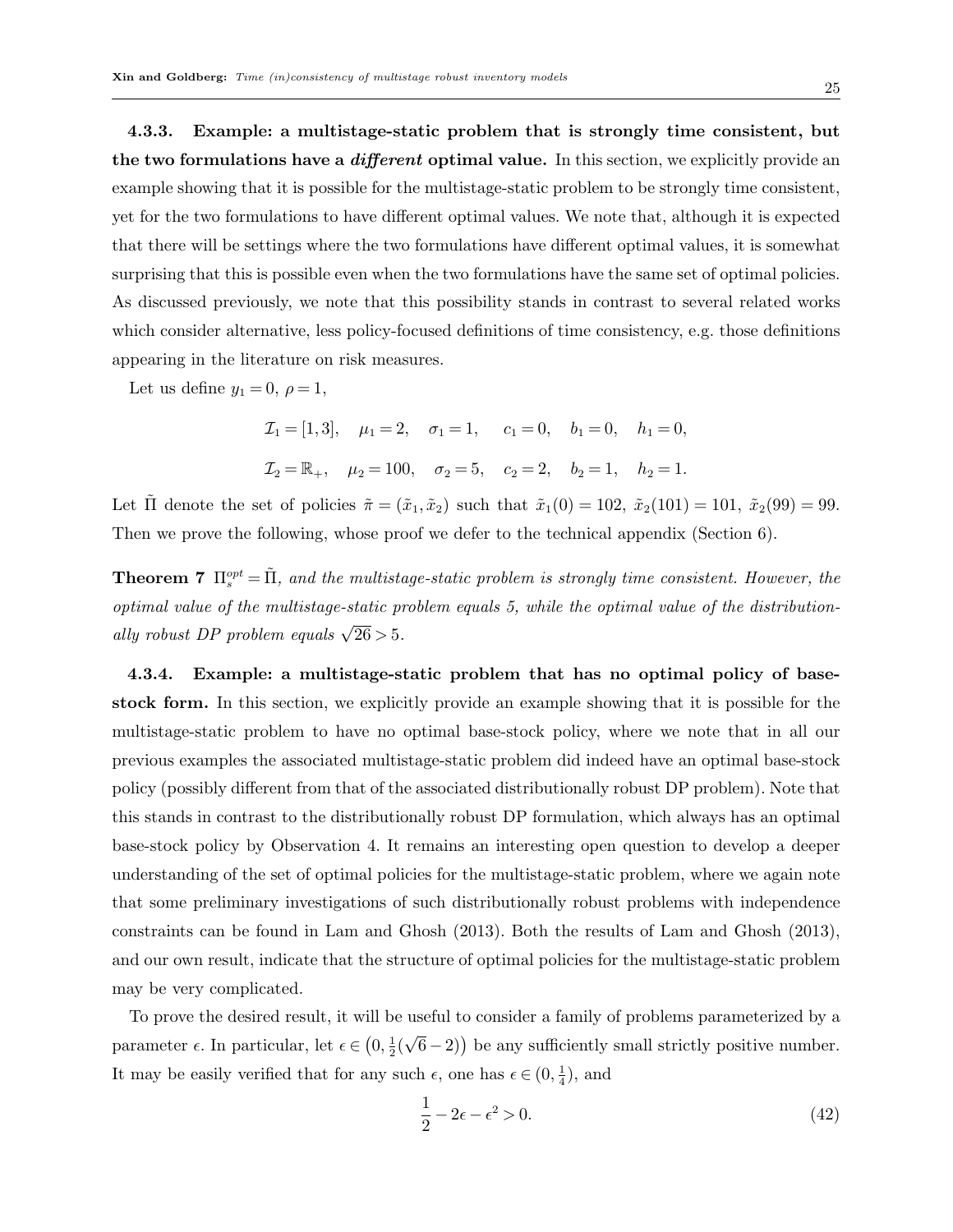Let us define  $y_1 = 10 - \epsilon$ ,  $\rho = 1$ ,

$$
\mathcal{I}_1 = [1 - \epsilon, 3 + \epsilon], \quad \mu_1 = 2, \quad \sigma_1 = 1, \quad c_1 = 0, \quad b_1 = 2, \quad h_1 = 2,
$$
  

$$
\mathcal{I}_2 = \mathbb{R}_+, \quad \mu_2 = 8, \quad \sigma_2 = 3, \quad c_2 = 0, \quad b_2 = 1, \quad h_2 = 1.
$$

Then we prove the following, whose proof we defer to the technical appendix (Section 6).

**Theorem 8** Suppose  $\epsilon$  satisfies (42). Then any admissible policy  $\tilde{\pi} = (\tilde{x}_1, \tilde{x}_2) \in \Pi$  satisfying  $\tilde{x}_1(y_1) = y_1$ ,  $\tilde{x}_2(D_1) = y_1 - D_1 + \epsilon$  belongs to  $\Pi_s^{opt}$ , and the corresponding optimal value equals  $19-2\epsilon$ . Moreover, no base-stock policy belongs to  $\Pi_s^{opt}$ .

## 5. Conclusion

In this paper, we analyzed the notion of time consistency in the context of managing an inventory under distributional uncertainty. In particular, we studied the associated multistage distributionally robust optimization problem, when only the mean, variance and distribution support are known for the demand at each stage. Our contributions were three-fold. First, we gave a refined policy-centric definition for time consistency in this setting, and put our definition in the broad context of prior work on time consistency and rectangularity. More precisely, we defined two natural formulations for the relevant optimization problem. In the multistage-static formulation, the policy-maker cannot recompute her policy after observing realized demand. In the distributionally robust DP formulation, she is allowed to reperform her minimax computations at each stage. If there exists a policy which is optimal for both formulations (w.p.1 under every joint distribution for demand belonging to the uncertainty set), we say that the policy is *time consistent*, and the problem is weakly time consistent. If every optimal policy for the multistage-static formulation is time consistent, we say that the problem is *strongly time consistent*.

Second, we gave sufficient conditions for weak and strong time consistency. Intuitively, our sufficient condition for weak time consistency coincides with the existence of an optimal base-stock policy in which the base-stock constants are monotone increasing. Our sufficient condition for strong time consistency can be interpreted in two ways. On the one hand, strong time consistency holds if the unique optimal base-stock policy for the distributionally robust DP formulation is to order-up to 0 at each stage, i.e., the well-known Make-To-Order policy. Alternatively, we saw that this condition also has an interpretation in terms of requiring that the demand variances are sufficiently large relative to their respective means. Third, we gave a series of examples of two-stage problems exhibiting interesting and counterintuitive time (in)consistency properties, showing that the question of time consistency can be quite subtle in this setting. In particular: (i) the problem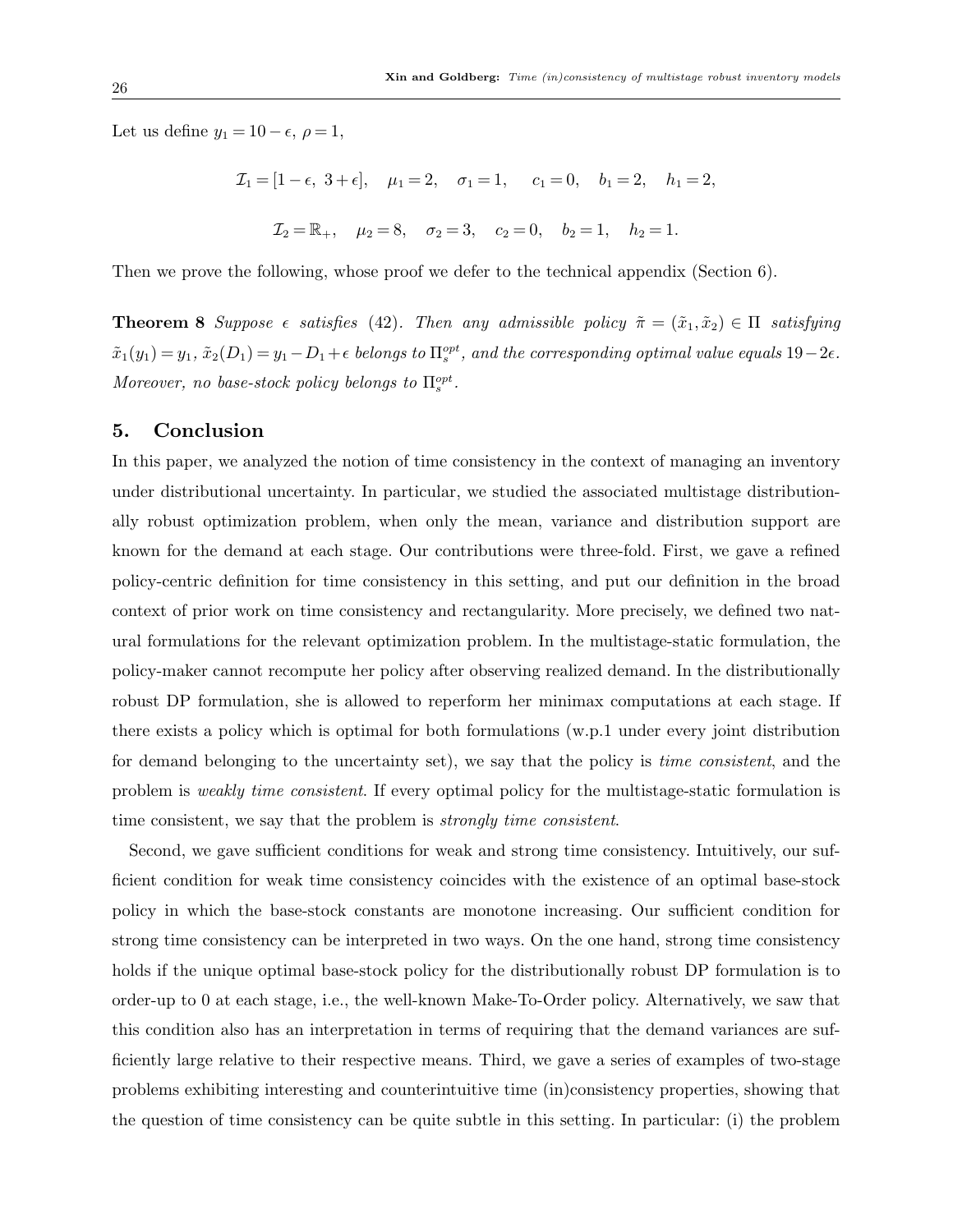can fail to be weakly time consistent, (ii) the problem can be weakly but not strongly time consistent, and (iii) the problem can be strongly time consistent even if every associated optimal policy takes different values under the multistage-static and distributionally robust DP formulations. We also proved that, although the distributionally robust DP formulation always has an optimal policy of base-stock form, there may be no such optimal policy for the multistage-static formulation. This stands in contrast to the analogous setting, analyzed in Shapiro (2012), in which only the mean and support of the demand distribution is known at each stage, for which it is known that such phenomena cannot occur (as the problem is always weakly time consistent).

We departed from much of the past literature by demonstrating both negative and positive results regarding time consistency when the underlying family of distributions from which nature can select is non-rectangular, a setting in which most of the literature focuses on demonstrating hardness of the underlying optimization problems and other negative results. Furthermore, our example demonstrating that it is possible for the multistage-static problem to be strongly time consistent, but with a different optimal value than the distributionally robust DP formulation, stands in contrast to the definition of time consistency typically used in the theory of risk measures, i.e. the notion of dynamic consistency coming from Epstein and Schneider (2003), under which a problem may be deemed time inconsistent based on the values that a given optimal policy takes under the different formulations, and even the values taken by suboptimal policies. Indeed, our definitions are motivated by the fact that in an optimization setting, one may be primarily concerned only with the implementability of optimal policies, irregardless of their values and the values of suboptimal policies, building on the more optimization-oriented definitions provided in Carpentier et al. (2012) and the recent work Homem-de-Mello and Pagnoncelli (2016).

Our work leaves many interesting directions for future research. The general question of time consistency remains poorly understood. Furthermore, our work has shown that this question can be quite subtle. For the particular model we consider here, it would be interesting to develop a better understanding of precisely when time consistency holds. It is also an intriguing question to understand how much our two formulations can differ in optimal value and policy, even when time inconsistency occurs, along the lines of Huang et al.  $(2011)$ , Asamov and Ruszczyński  $(2015)$ , and Iancu, Petrik and Subramanian (2015). On a related note, it is largely open to develop a broader understanding of the optimal solution to the multistage-static problem, or even approximately optimal solutions, as well as related algorithms, where we note that preliminary investigations along these lines were recently carried out in Lam and Ghosh (2013). Of course, it is also an open challenge to understand the question of time consistency more broadly, how precisely the various definitions of time consistency presented throughout the literature relate to one-another, and more generally to understand the relationship between different ways to model multistage optimization under uncertainty.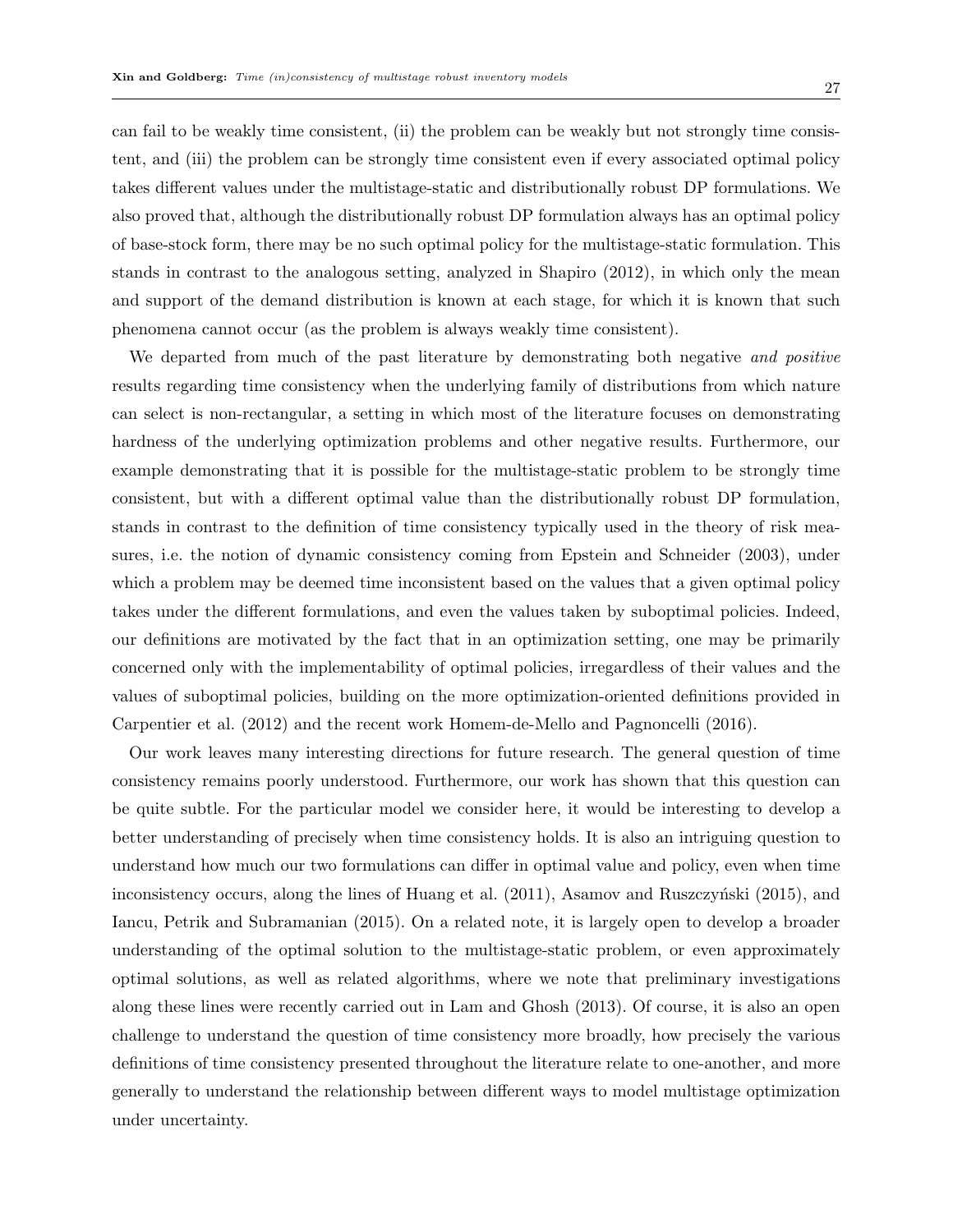## References

- Ahmed, S., U. Cakmak, A. Shapiro. 2007. Coherent risk measures in inventory problems. European Journal of Operational Research. 182 226–238.
- Arreola-Risa, A., G.A. DeCroix. 1998. Make-to-order versus make-to-stock in a production-inventory system with general production times. *IIE Transactions*. **30**(8) 705-713.
- Artzner, P., F. Delbaen, J.M. Eber, D. Heath, H. Ku. 2007. Coherent multiperiod risk adjusted values and Bellmans principle. Annals of Operations Research. 152 5-22.
- Asamov, T., A. Ruszczyński. 2015. Time-consistent approximations of risk-averse multistage stochastic optimization problems. *Mathematical Programming*.  $153(2)$  459-493.
- Bellman, R.E. 1957. Dynamic Programming. Princeton University Press, Princeton, NJ.
- Ben-Tal, A., B. Golany, A. Nemirovski, J.P. Vial. 2005. Retailer-supplier flexible commitments contracts: a robust optimization approach. Manufacturing  $\mathscr$  Service Operations Management 7 248–271.
- Ben-Tal, A., A. Goryashko, A. Guslitzer, A. Nemirovski. 2004. Adjustable robust solutions of uncertain linear programs. Mathematical Programming. 99 351–376.
- Ben-Tal, A., G. Boaz, S. Shimrit. 2009. Robust multi-echelon multi-period inventory control. European Journal of Operational Research. 199(3) 922–935.
- Bertsekas, D.P., S.E. Shreve. 1978. Stochastic Optimal Control: The Discrete Time Case. Academic Press, New York.
- Bertsimas, D., D. A. Iancu, P.A. Parrilo. 2010. Optimality of affine policies in multistage robust optimization. Mathematics of Operations Research. 35(2) 363-394.
- Bertsimas, D., I. Popescu. 2005. Optimal inequalities in probability theory: A convex optimization approach. SIAM Journal on Optimization. 15(3) 780-804.
- Bertsimas, D., A. Thiele. 2006. A robust optimization approach to inventory theory. Operations Research. 54(1) 150-168.
- Boda, K., J.A. Filar. 2006. Time consistent dynamic risk measures. Mathematical Methods in Operations Research. 63 169–186.
- Bonnans, J. F., A. Shapiro. 2000. Perturbation Analysis of Optimization Problems. Springer-Verlag, New York.
- Carpentier, P., J.P. Chancelier, G. Cohen, M. De Lara, P. Girardeau. 2012. Dynamic consistency for stochastic optimal control problems. Annals of Operations Research. 200 247–263.
- Carrizosaa, E., A. Olivares-Nadal, P. Ramirez-Cobob. 2016. Robust newsvendor problem with autoregressive demand. Computers & Operations Research. 68 123-133.
- Chen, Z., G. Li, J. Guo. 2013. Optimal investment policy in the time consistent mean-variance formulation. Insurance: Mathematics and Economics. 52 145–156.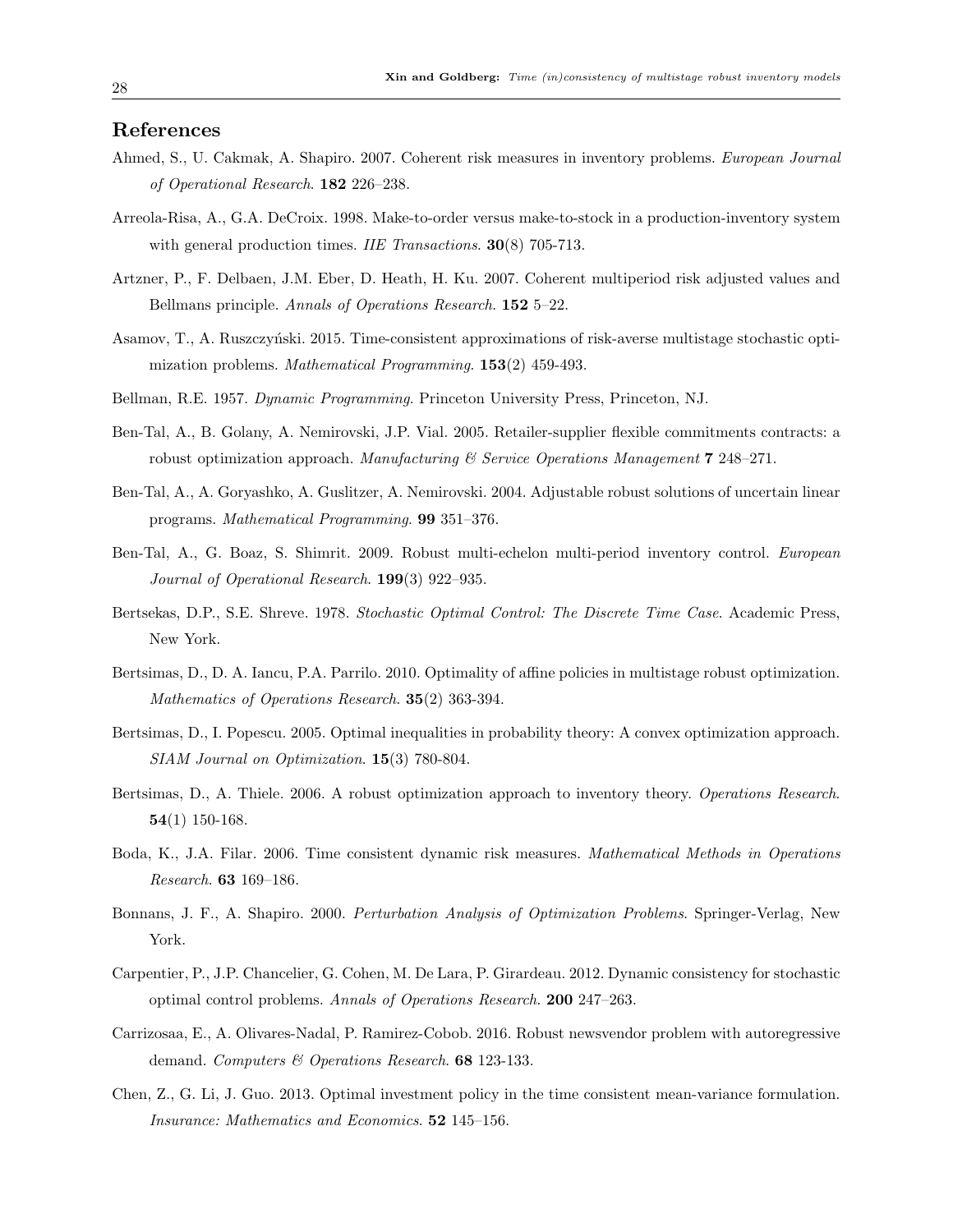- Chen, X., M. Sim, D. Simchi-Levi, P. Sun. 2007. Risk aversion in inventory management. Operations Research. 55(5) 828-842.
- Chen, W., M. Sim. 2009. Goal-driven optimization. Operations Research. 57(2) 342-357.
- Chen, X., P. Sun. 2012. Optimal structural policies for ambiguity and risk averse inventory and pricing models. SIAM Journal on Control and Optimization. 50(1) 133-146.
- Cheridito, P., M. Kupper. 2009. Recursiveness of indifference prices and translationinvariant preferences. Mathematics and Financial Economics. 2 173–188.
- Choi, S., A. Ruszczynski. 2008. A risk-averse newsvendor with law invariant coherent measures of risk. Operations Research Letters. 36(1) 77–82.
- Choi, S., A. Ruszczyński, Y. Zhao. 2011. A multiproduct risk-averse newswendor with law-invariant coherent measures of risk. Operations Research. 59 346-354.
- Delage, E., D. Iancu. 2015. Robust Multistage Decision Making. INFORMS Tutorials in Operations Research. http://dx.doi.org/10.1287/educ.2015.0139.
- Edgeworth, F. 1888. The mathematical theory of banking. Royal Statistical Society. 51 113–127.
- Epstein, L. G., M. Schneider. 2003. Recursive multiple-priors. Journal of Economic Theory. 113(1) 1-31.
- Etner, J., M. Jeleva, J.-M. Tallon. 2012. Decision theory under ambiguity. Journal of Economic Surveys. 26(2) 234-270.
- Federgruen, A., Z. Katalan. 1999. The impact of adding a maketo-order item to a make-to-stock production system. Management Science. 45(7) 980-994.
- Gabrel, V., C. Murat, A. Thiele. 2014. Recent advances in robust optimization: an overview. European Journal of Operational Research. 235(3) 471-483.
- Gallego, G. 1998. New bounds and heuristics for  $(Q, r)$  policies. *Management Science*.  $44(2)$  219–233.
- Gallego, G. 2001. Minimax analysis for finite-horizon inventory models. *IIE Transactions*. **33**(10) 861–874.
- Gallego, G., K. Katircioglu, B. Ramachandran. 2007. Inventory management under highly uncertain demand. Operations Research Letters. 35(3) 281-289.
- Gallego, G., I. Moon. 1993. The distribution free newsboy problem: review and extensions. *Journal of the* Operational Research Society. 44(8) 825–834.
- Gallego, G., I. Moon. 1994. Distribution free procedures for some inventory models. Journal of the Operational research Society. 651–658.
- Grunwald, P. D., J. Y. Halpern. 2011. Making decisions using sets of probabilities: updating, time consistency, and calibration. Journal of Artificial Intelligence Research  $42(1)$  393-426.
- Hanasusanto, G., A. Grani, D. Kuhn, W. Wallace, S. Zymler. 2015. Distributionally robust multi-item newsvendor problems with multimodal demand distributions. *Mathematical Programming*.  $152(1)$  1-32.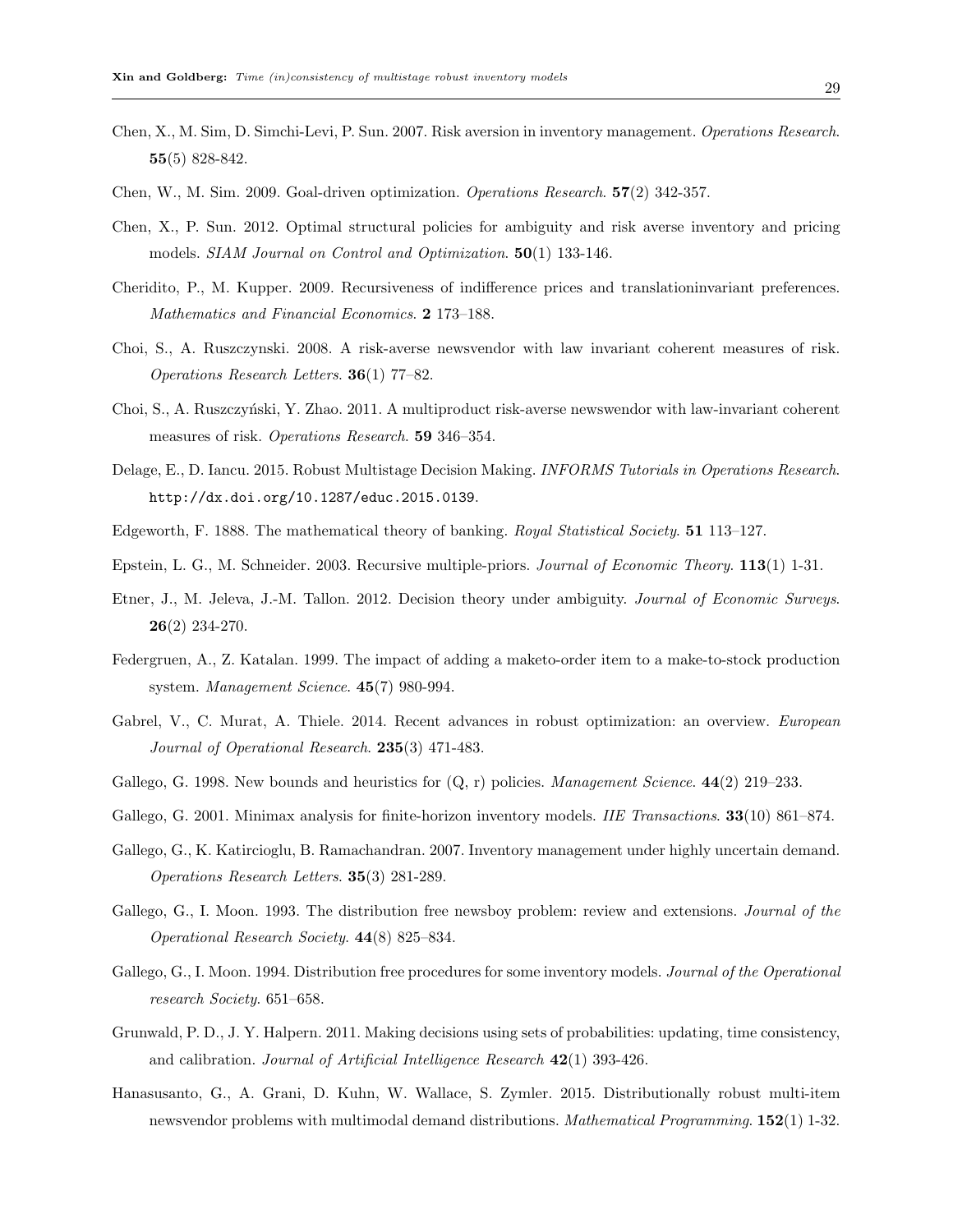- Hansen, L. P., T. J. Sargent. 2001. Robust control and model uncertainty. American Economic Review. 91(2) 60-66.
- Homem-de-Mello, T., B. Pagnoncelli. 2016. Risk aversion in multistage stochastic programming: A modeling and algorithmic perspective. European Journal of Operational Research. 249(1) 188-199.
- Huang, P., D. Iancu, M. Petrik, D. Subramanian. 2011. The Price of Dynamic Inconsistency for Distortion Risk Measures. Technical Report.
- Iancu, D.A., M. Petrik, D. Subramanian. 2015. Tight Approximations of Dynamic Risk Measures. Mathematics of Operations Research. 40(3) 655-682.
- Ignall, E., A. Veinott. 1969. Optimality of myopic inventory policies for several substitute products. Management Science. 15(5) 284-304.
- Iancu, D.A., N. Trichakis. 2014. Pareto Efficiency in Robust Optimization. Management Science. 60(1), 130–147.
- Isii, K., 1962. On sharpness of Tchebycheff-type inequalities. Ann. Inst. Stat. Math., 14 185–197.
- Iyengar, G.N.. 2005. Robust Dynamic Programming. Mathematics of Operations Research. 30 257–280.
- Jagannathan, R. 1978. A minimax ordering policy for the infinite stage dynamic inventory problem. Management Science. 24 1138-1149.
- Kaminsky, P., O. Kaya. 2009. Combined make-to-order/make-to-stock supply chains. IIE Transactions. 41(2) 103-119.
- Kasugai, H., T. Kasegai. 1961. Note on minimax regret ordering policy-static and dynamic solutions and a comparison to maximin policy. Journal of the Operations Research Society of Japan. 3(4) 155–169.
- Klabjan, D., D. Simchi-Levi, M. Song. 2013. Robust stochastic lot-sizing by means of histograms. Production and Operations Management. 22 691-710.
- Lam, H., S. Ghosh. 2013. Iterative methods for robust estimation under bivariate distributional uncertainty. Proceedings of the Winter Simulation Conference.
- Moments in mathematics, H.J. Landau (ed.), Proc. Sympos. Appl. Math., 37, Amer. Math. Soc., Providence, RI, 1987.
- Levi, R., G. Perakis, J. Uichanco. 2015. The data-driven newsvendor problem: new bounds and insights. Operations Research. 63(6) 1294-1306.
- Lovejoy, W. 1992. Stopped myopic policies for some inventory models with uncertain demand distributions. Management Science. 38(5) 688-707.
- Natarajan, K., L. Zhou. 2007. A mean-variance bound for a three-piece linear function. Probability in the Engineering and Informational Sciences. 21(4) 611-621.
- Nilim, A., L. El Ghaoui. 2005. Robust Control of Markov Decision Processes with Uncertain Transition Matrices. Operations Research. 53 780-798.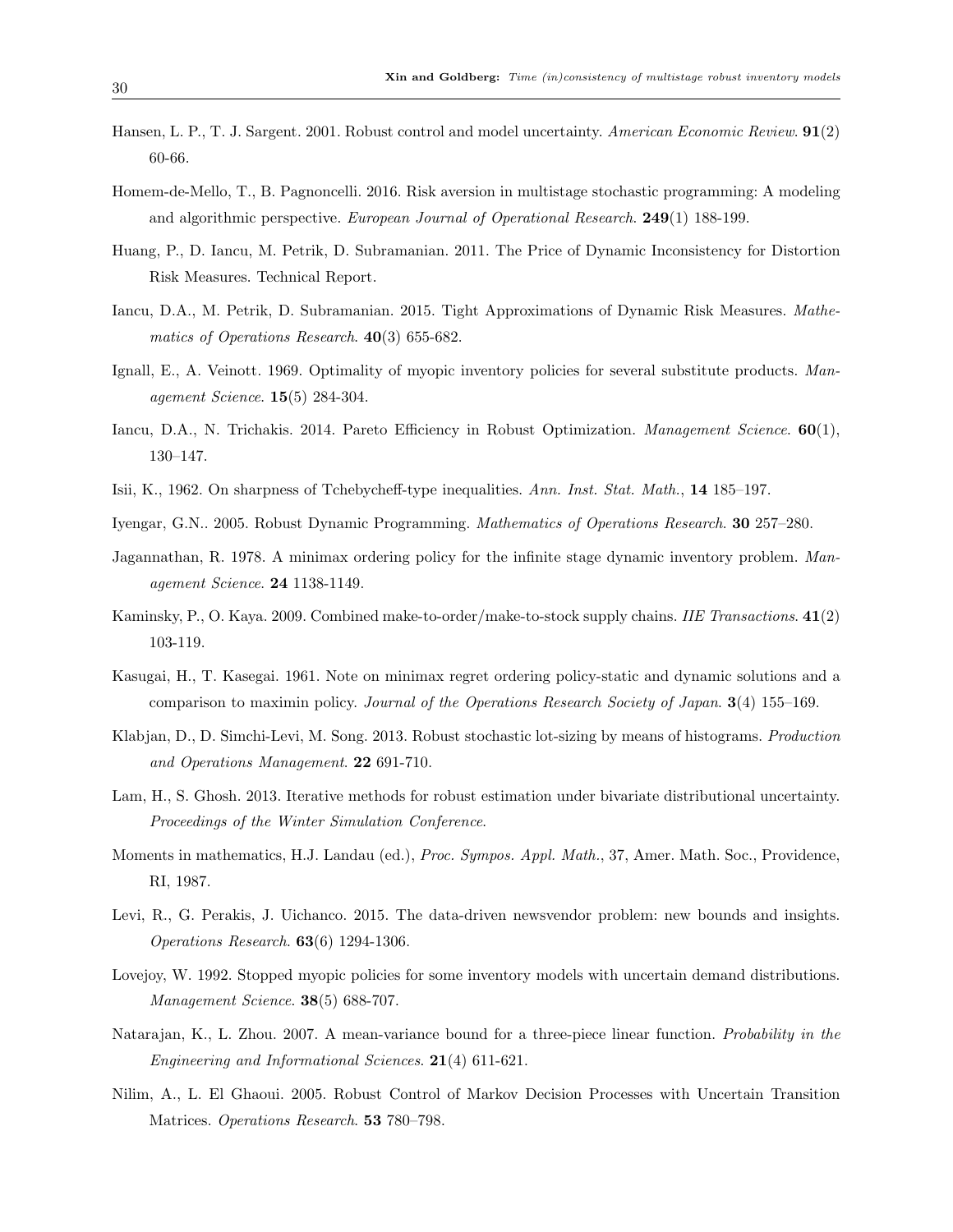- Perakis, G., G. Roels. 2008. Regret in the newsvendor model with partial information. Operations Research. 56(1) 188-203.
- Popescu, I., 2005. A Semidefinite Programming Approach to Optimal Moment Bounds for Convex Classes of Distributions. Mathematics of Operations Research. 50(3) 632-657.
- Rajagopalan, S. 2002. Make-to-order or make-to-stock: model and application. Management Science. 48(2) 241-256.
- Riedel, F. 2004. Dynamic coherent risk measures. Stochastic Processes and their Applications. 112 185–200.
- Roorda, B., J.M. Schumacher. 2007. Time consistency conditions for acceptability measures, with an applications to Tail Value at Risk. Insurance: Mathematics and Economics. 40 209–230.
- Ruszczyński, A., A. Shapiro. 2006. Conditional risk mappings. Mathematics of Operations Research. 31 544–561.
- Ruszczyński, A. 2010. Risk-averse dynamic programming for Markov decision processes. *Mathematical Pro*gramming, Series B. 125 235–261.
- Scarf, H. 1958. A min-max solution of an inventory problem. K. Arrow, ed Studies in the Mathematical Theory of Inventory and Production. Stanford University Press, Stanford, CA, 201–209.
- Scarf, H. 1959. Bayes solution of the statistical inventory problem. The Annals of Mathematical Statistics. 490–508.
- Scarf, H. 1960. Some remarks on Bayes solutions to the inventory problem. Naval Research Logistics Quarterly. 7(4) 591–596.
- See, C. T., M. Sim. 2010. Robust approximation to multiperiod inventory management. Operations Research. 58(3) 583-594.
- Shapiro, A., D. Dentcheva, A. Ruszczyński. 2009. Lectures on Stochastic Programming: Modeling and Theory. SIAM, Philadelphia.
- Shapiro, A. 2009. On a time consistency concept in risk averse multistage stochastic programming. Operations Research Letters. 37 143–147.
- Shapiro, A. 2011. A dynamic programming approach to adjustable robust optimization. Operations Research Letters. 39(2) 83-87.
- Shapiro, A. 2012. Minimax and risk averse multistage stochastic programming. European Journal of Operational Research. 219 719–726.
- Shapiro, A. 2016. Rectangular sets of probability measures. Operations Research. 64(2) 528-541.
- Shapiro, A. 2017. Interchangeability principle and dynamic equations in risk averse stochastic programming. Operations Research Letters. 45(4) 377-381.
- Shapiro, A., L. Xin. 2017. Time inconsistency of optimal policies of distributionally robust inventory models. Optimization Online 2017/09/6232.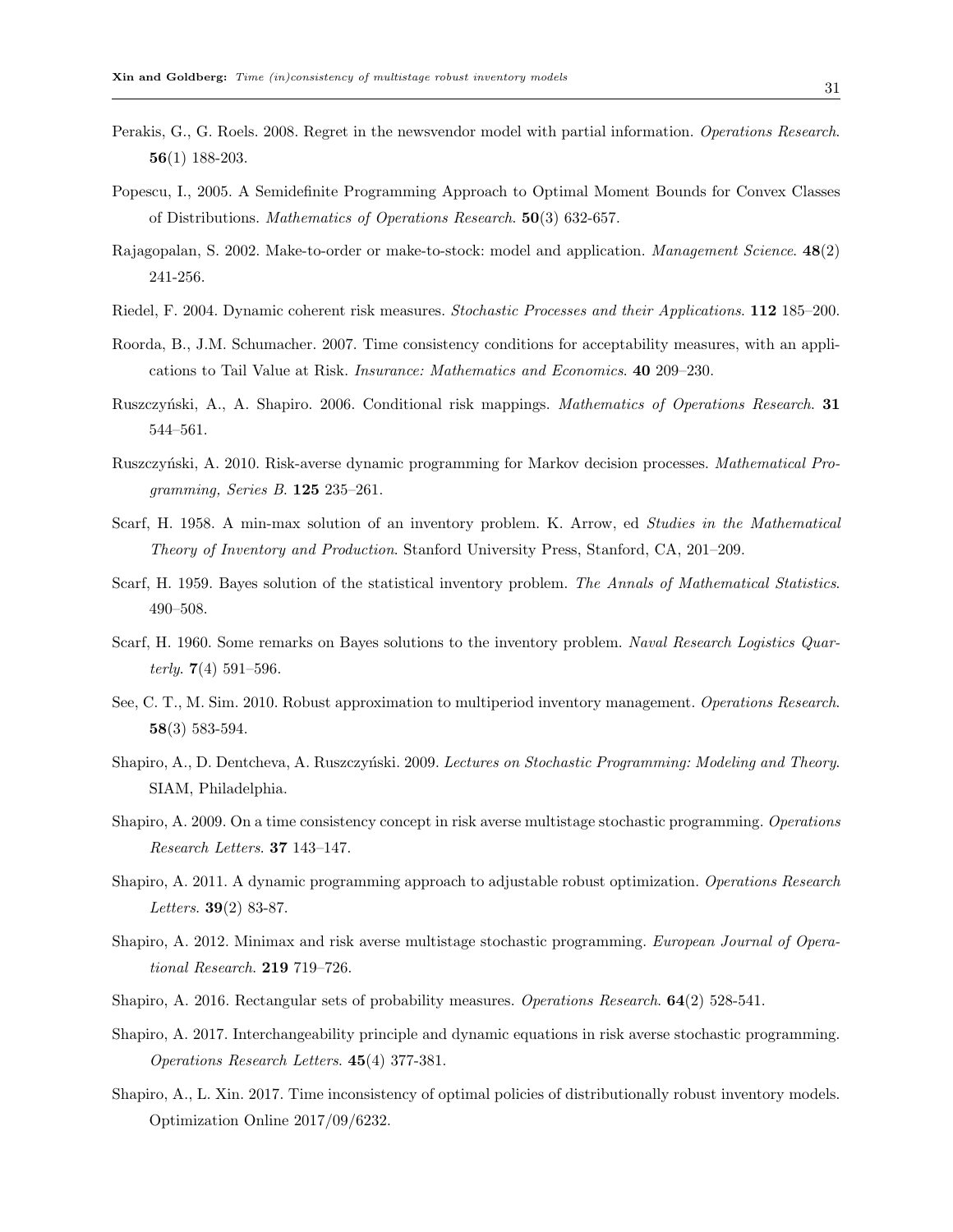- Strotz, R. H.. 1955. Myopia and inconsistency in dynamic utility maximization. The Review of Economic Studies. 23(3) 165-180.
- Veinott, Jr., A. F.. 1965. Optimal policy for a multi-product, dynamic, nonstationary inventory problem. Management Science. 12(3) 206-222.
- Wang, T. 1999. A class of dynamic risk measure. Working Paper. University of British Columbia.
- Wiesemann, W., D. Kuhn, B. Rustem. 2013. Robust Markov decision processes. *Mathematics of Operations* Research. 38(1) 153-183.
- Williams, T.M. 1984. Special products and uncertainty in production/inventory systems. European Journal of Operations Research. 15 46-54.
- Xin, L., D. Goldberg, A. Shapiro. Time (in) consistency of multistage distributionally robust inventory models with moment constraints. arXiv preprint arXiv:1304.3074 (2013).
- Yang, J. 2013. Inventory and Price Control under Time-consistent Coherent and Markov Risk Measure. Preprint.
- Yue, J., B. Chen, M. Wang. 2006. Expected value of distribution information for the newsvendor problem. Operations Research. 54(6) 1128–1136.
- Zhu, Z., J. Zhang, Y. Ye. 2013. Newsvendor optimization with limited distribution information. Optimization methods and software. 28(3) 640-667.
- Zipkin, P.H. 2000. Foundations of Inventory Management. McGraw-Hill, Boston.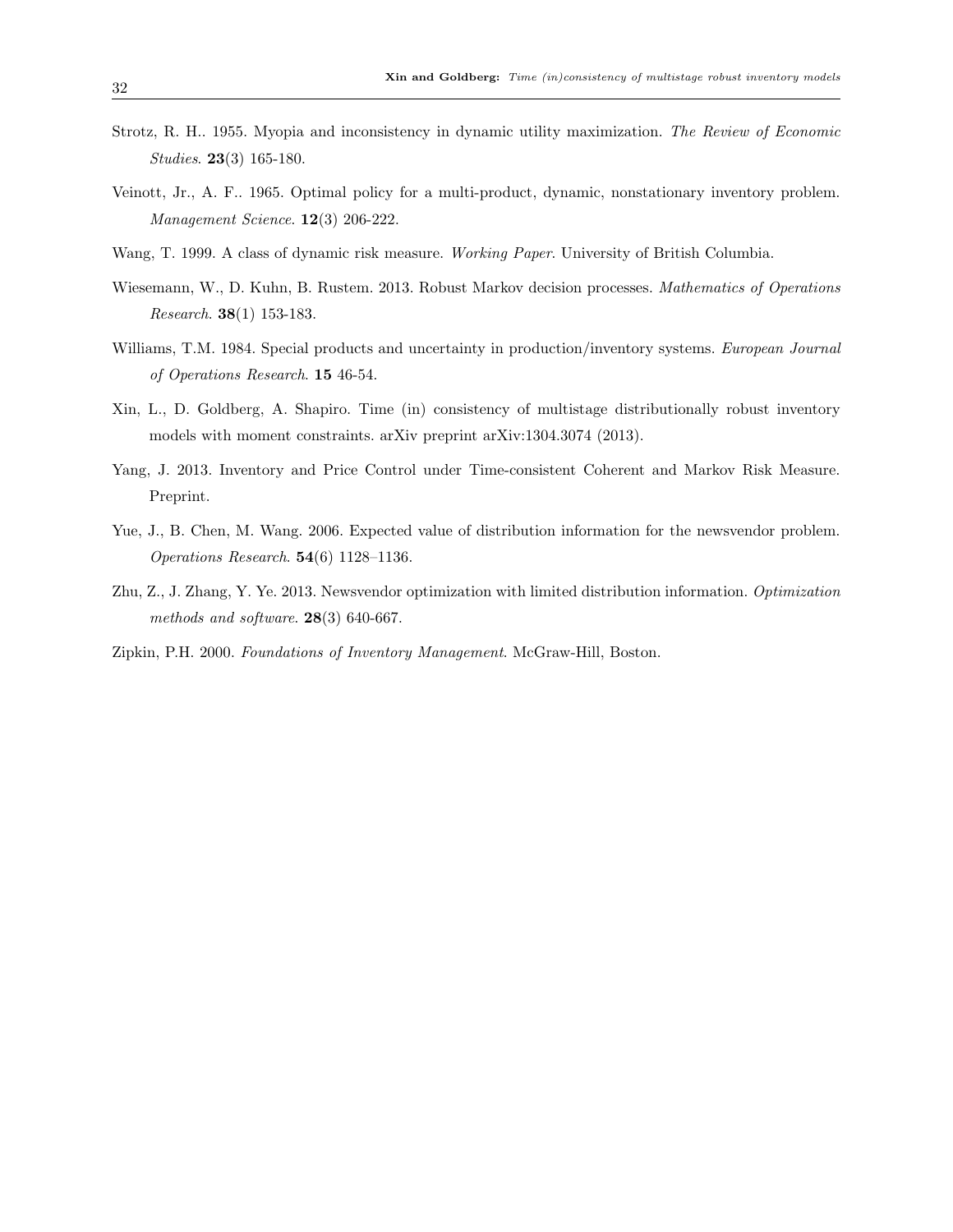## 6. Appendix 6.1. Proof of Theorem 1

*Proof of Theorem 1 :* We first compute the value of  $\psi(x)$  for all  $x \in \mathbb{R}$ , and proceed by a case analysis. First, suppose  $x < 0$ . In this case,  $\mathbb{E}_Q[\Psi(x, D)] = cx + b(\mu - x)$  for all  $Q \in \mathfrak{M}$ , and thus

$$
\psi(x) = cx + b(\mu - x). \tag{43}
$$

Now, suppose  $x \geq 0$ . Then it is easily verified that

$$
\psi(x) = cx + \frac{(h-b)(x-\mu)}{2} + \frac{b+h}{2} \sup_{Q \in \mathfrak{M}} \mathbb{E}_Q [|x-D|]. \tag{44}
$$

Hence to compute  $\psi(x)$ , it suffices to solve  $\sup_{Q \in \mathfrak{M}} \mathbb{E}_Q[[x-D]]$ , and we proceed by a case analysis. Recall that  $f(z) := ((z - \mu)^2 + \sigma^2)^{\frac{1}{2}}$  for all  $z \in \mathbb{R}$ , and  $f^{-1}(z)$  denotes the reciprocal of  $f(z)$ .

First, suppose  $x \geq \frac{\mu^2 + \sigma^2}{2n}$  $\frac{\lambda^2+\sigma^2}{2\mu}$ . Let us define  $\bar{\lambda}=(\bar{\lambda}_0,\bar{\lambda}_1,\bar{\lambda}_2)$  such that  $\bar{\lambda}_0 := \frac{1}{2}$ 2  $(x^2f^{-1}(x)+f(x)), \quad \bar{\lambda}_1:=-xf^{-1}(x), \quad \bar{\lambda}_2:=\frac{1}{2}$  $\frac{1}{2}f^{-1}(x),$ 

and let  $\bar{g}(d) := \bar{\lambda}_0 + \bar{\lambda}_1 d + \bar{\lambda}_2 d^2$  for all  $d \in \mathbb{R}$ . Then it follows from a straightforward calculation that  $\bar{g}(d)$  and  $|x - d|$  are tangent at  $\bar{d}_1 := x - \mathfrak{f}(x)$  and  $\bar{d}_2 := x + \mathfrak{f}(x)$ , and consequently  $\bar{g}(d) \geq |x - d|$ for all  $d \in \mathbb{R}_+$ . Hence  $\bar{\lambda}$  is feasible for the dual Problem (8). Also, as  $x \geq \frac{\mu^2 + \sigma^2}{2\mu}$  $\frac{d^2+\sigma^2}{2\mu}$  implies  $\bar{d}_1 \geq 0$ , it is easily verified that the probability measure  $\overline{Q}$  such that

$$
\bar{Q}(\bar{d}_1) = \sigma^2 \left(\sigma^2 + (x - f(x) - \mu)^2\right)^{-1}, \quad \bar{Q}(\bar{d}_2) = 1 - \sigma^2 \left(\sigma^2 + (x - f(x) - \mu)^2\right)^{-1}
$$

is feasible for the primal Problem (7). It follows from Proposition 2.1 that  $\overline{Q}$  is an optimal primal solution. Combining the above and simplifying the relevant algebra, we conclude that in this case

$$
\psi(x) = \psi_1(x) := c\mu + \frac{b+h}{2} \mathfrak{f}(x) - \frac{b-h-2c}{2} (x-\mu). \tag{45}
$$

Alternatively, suppose  $x \in [0, \frac{\mu^2 + \sigma^2}{2\mu}]$  $(\hat{\lambda}_{1\sigma}^2)$ . Let us define  $\hat{\lambda} = (\hat{\lambda}_0, \hat{\lambda}_1, \hat{\lambda}_2)$  such that

$$
\hat{\lambda}_0 := x
$$
,  $\hat{\lambda}_1 := 1 - 4x\mu(\mu^2 + \sigma^2)^{-1}$ ,  $\hat{\lambda}_2 := 2x(\mu(\mu^2 + \sigma^2)^{-1})^2$ ,

and let  $\hat{g}(d) := \hat{\lambda}_0 + \hat{\lambda}_1 d + \hat{\lambda}_2 d^2$  for all  $d \in \mathbb{R}$ . Then it follows from a straightforward calculation that  $\hat{g}(d)$  and  $|x-d|$  are tangent at  $\hat{d}_1 := \mu^{-1}(\mu^2 + \sigma^2)$ , and intersect at  $\hat{d}_2 := 0$ , with  $\hat{g}'(0) \ge -1$ . It follows that  $\hat{g}(d) \geq |x-d|$  for all  $d \in \mathbb{R}_+$ . Hence  $\hat{\lambda}$  is feasible for the dual Problem (8). Also, it is easily verified that the probability measure  $\ddot{Q}$  such that

$$
\hat{Q}(\hat{d}_1) = \mu^2 (\mu^2 + \sigma^2)^{-1}, \quad \hat{Q}(\hat{d}_2) = 1 - \mu^2 (\mu^2 + \sigma^2)^{-1}
$$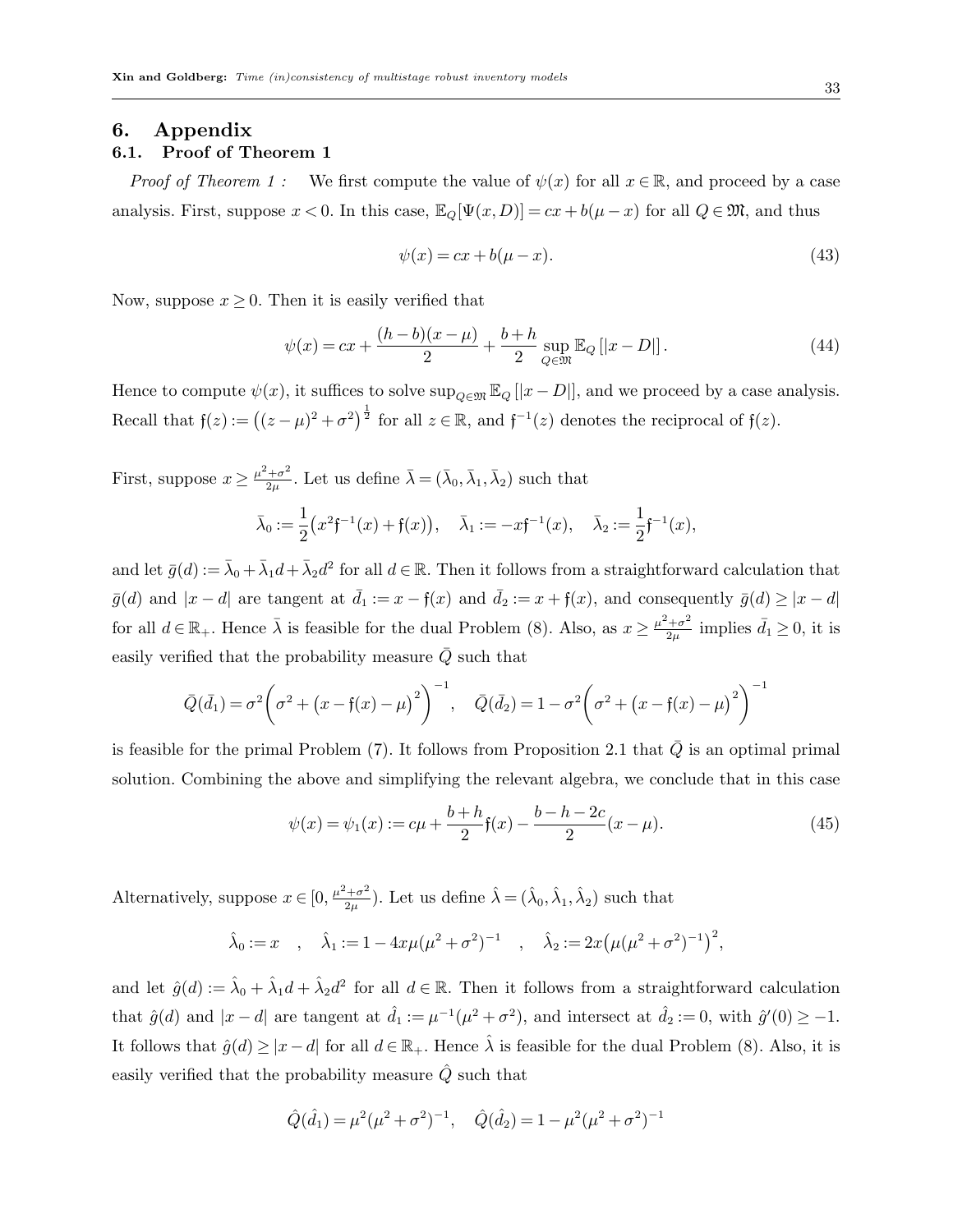is feasible for the primal Problem (7). It follows from Proposition 2.1 that  $\hat{Q}$  is an optimal primal solution. Combining the above and simplifying the relevant algebra, we conclude that in this case

$$
\psi(x) = \psi_2(x) := \frac{(h+c)\sigma^2 - (b-c)\mu^2}{\mu^2 + \sigma^2}x + b\mu.
$$
\n(46)

We now use the above to complete the proof of the theorem. Note that since by assumption  $b > c$ , it follows from (43) that  $\arg \min_{x \in \mathbb{R}} \psi(x) \subseteq \mathbb{R}_+$ . Recall that  $\kappa = \frac{b-h-2c}{b+h}$  $\frac{-h-2c}{b+h}$ . Furthermore, our assumptions, i.e.  $b > c, h + c > 0$ , imply that  $|\kappa| < 1$ . Let  $\chi := \mu + \kappa \sigma (1 - \kappa^2)^{-\frac{1}{2}}$ . It follows from a straightforward calculation that  $\psi_1$  is a strictly convex function on R, and  $\psi_1(\chi) = 0$ , i.e.  $\psi_1$  is strictly decreasing on  $(-\infty, \chi)$ , and strictly increasing on  $(\chi, \infty)$ . Furthermore, it follows from a similar calculation that

$$
\frac{\sigma^2}{\mu^2} - \frac{b-c}{h+c}
$$
 is the same sign as 
$$
\frac{\mu^2 + \sigma^2}{2\mu} - \chi.
$$
 (47)

We now proceed by a case analysis. First, suppose  $\frac{\sigma^2}{\mu^2} > \frac{b-c}{h+c}$  $\frac{b-c}{b+c}$ . In this case,  $\psi_2$  is a linear function with strictly positive slope, and thus  $\arg \min_{x \in [0, \frac{\mu^2 + \sigma^2}{2\mu}]} \psi(x) = \{0\}$ . Furthermore, it follows from (47) that  $\chi < \frac{\mu^2 + \sigma^2}{2\mu}$  $\frac{1+\sigma^2}{2\mu}$ , which implies that  $\psi_1$  is strictly increasing on  $\left[\frac{\mu^2+\sigma^2}{2\mu}\right]$  $(\frac{1+\sigma^2}{2\mu},\infty)$ . It follows from the continuity of  $\psi$  that  $\arg \min_{x \geq \frac{\mu^2 + \sigma^2}{2\mu}} \psi(x) = \{\frac{\mu^2 + \sigma^2}{2\mu}\}$  $\frac{+\sigma^2}{2\mu}$ . Combining the above, we conclude that  $\arg \min_{x \in \mathbb{R}} \psi(x) = \{0\}.$ 

Next, suppose  $\frac{\sigma^2}{\mu^2} < \frac{b-c}{h+c}$  $\frac{b-c}{b+c}$ . In this case,  $\psi_2$  is a linear function with strictly negative slope, and thus  $\argmin_{x \in [0, \frac{\mu^2 + \sigma^2}{2\mu}]} \psi(x) = \{\frac{\mu^2 + \sigma^2}{2\mu}\}$  $\frac{2+\sigma^2}{2\mu}$ . Furthermore, it follows from (47) that  $\chi > \frac{\mu^2+\sigma^2}{2\mu}$  $\frac{1+\sigma^2}{2\mu}$ , which implies that  $\arg \min_{x \geq \frac{\mu^2 + \sigma^2}{2\mu}} \psi(x) = \{\chi\}.$  Combining the above, we conclude that  $\arg \min_{x \in \mathbb{R}} \psi(x) = \{\chi\}.$ 

Finally, suppose that  $\frac{\sigma^2}{\mu^2} = \frac{b-c}{h+c}$  $\frac{b-c}{b+c}$ . In this case,  $\psi_2$  is a constant function, and thus  $\argmin_{x \in [0, \frac{\mu^2 + \sigma^2}{2\mu}]} \psi(x) = [0, \frac{\mu^2 + \sigma^2}{2\mu}]$  $\frac{2+\sigma^2}{2\mu}$ . Furthermore, it follows from (47) that  $\chi = \frac{\mu^2+\sigma^2}{2\mu}$  $\frac{1+\sigma^2}{2\mu}$ , which implies that  $\arg \min_{x \geq \frac{\mu^2 + \sigma^2}{2\mu}} \psi(x) = \left\{ \frac{\mu^2 + \sigma^2}{2\mu} \right\}$  $\frac{1+\sigma^2}{2\mu}$ . Combining the above, we conclude that  $\arg\min_{x\in\mathbb{R}}\psi(x)=$  $[0, \frac{\mu^2 + \sigma^2}{2 \mu}$  $\frac{+\sigma^2}{2\mu}$ .

Combining all of the above with another straightforward calculation completes the proof of the theorem.  $\Box$ 

## 6.2. Proof of Proposition 2.2

Proof of Proposition 2.2: Let  $\delta := \frac{\sigma^2}{\mu^2 + \sigma^2}, \tau := \frac{\mu^2 + \sigma^2}{\mu}$  $\frac{+\sigma^2}{\mu}$ . Let  $Q_2^*$  be the probability measure such that

$$
Q_2^*(0) = \delta
$$
,  $Q_2^*(\tau) = 1 - \delta$ .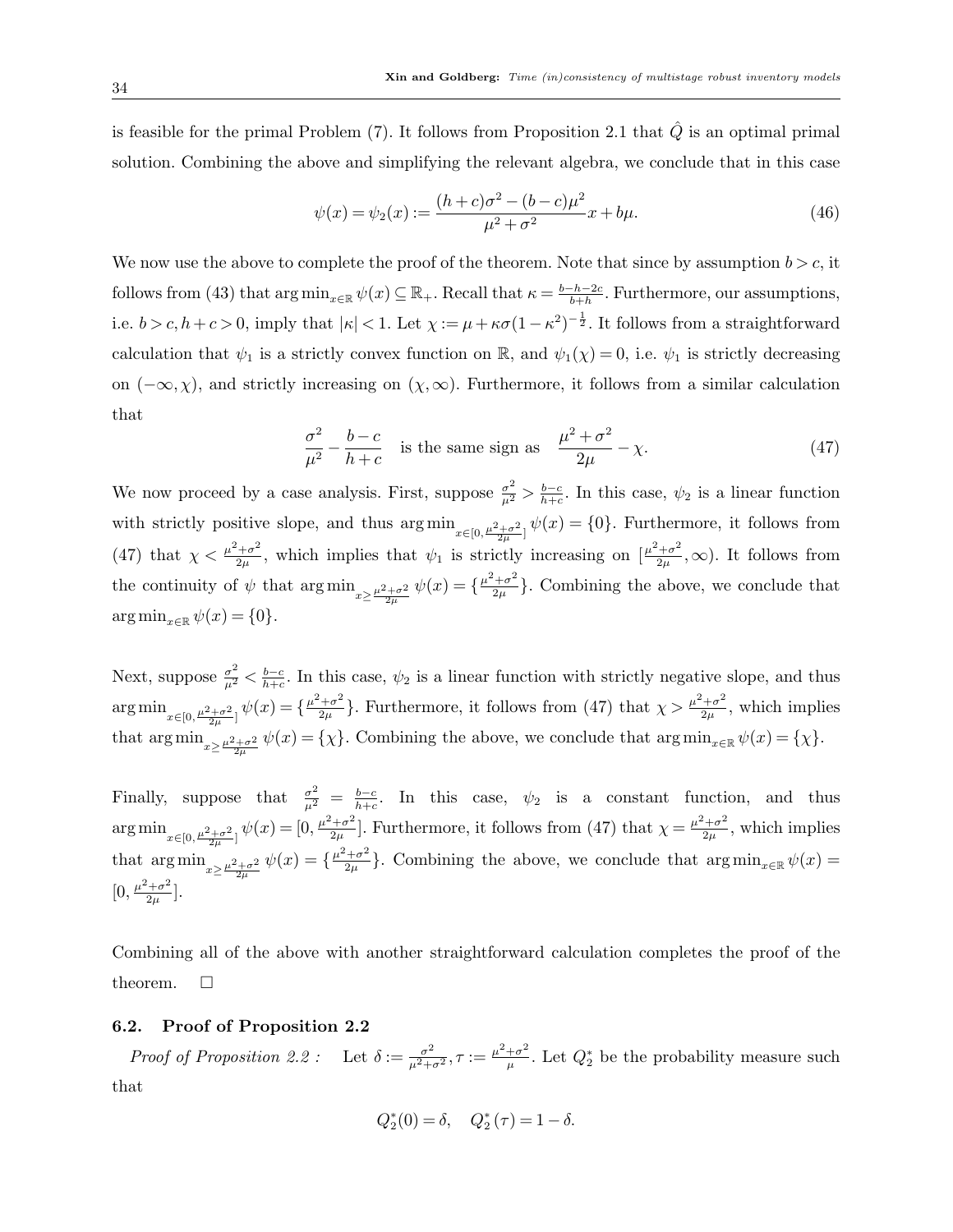Recall that  $b - c > 0$ , and  $(h + c)\sigma^2 > (b - c)\mu^2$ , which we denote by assumption A1. Note that the value of any feasible solution  $Q_1$  to Problem (11) is at least  $\mathbb{E}_{Q_1 \times Q_2^*} \Big[ \Psi(D_1, D_2) \Big]$ , which itself equals the sum of  $c\mu$  and

$$
\mathbb{E}_{Q_1} \Big[ \bigg( \delta \big( (b-c)[0-D_1]_+ + (h+c)[D_1-0]_+ \big) + (1-\delta) \big( (b-c)[\tau - D_1]_+ + (h+c)[D_1-\tau]_+ \big) \bigg) I(D_1 > 0) \Big] \tag{48}
$$
\n
$$
+ \mathbb{E}_{Q_1} \Big[ \bigg( \delta \big( (b-c)[0-D_1]_+ + (h+c)[D_1-0]_+ \big) + (1-\delta) \big( (b-c)[\tau - D_1]_+ + (h+c)[D_1-\tau]_+ \big) \bigg) I(D_1 < 0) \Big] \tag{49}
$$
\n
$$
+ \mathbb{E}_{Q_1} \Big[ \bigg( \delta \big( (b-c)[0-D_1]_+ + (h+c)[D_1-0]_+ \big) + (1-\delta) \big( (b-c)[\tau - D_1]_+ + (h+c)[D_1-\tau]_+ \big) \bigg) I(D_1 = 0) \Big] \tag{50}
$$

Note that if  $P(D_1 > 0) > 0$ , then (48) is at least

$$
\mathbb{E}\Big[\frac{\sigma^2}{\mu^2 + \sigma^2}(h+c)D_1 + \frac{\mu^2}{\mu^2 + \sigma^2}(b-c)(\frac{\mu^2 + \sigma^2}{\mu} - D_1)|D_1 > 0\Big]P(D_1 > 0)
$$
\n
$$
\geq \mathbb{E}\Big[\frac{\mu^2}{\mu^2 + \sigma^2}(b-c)D_1 + \frac{\mu^2}{\mu^2 + \sigma^2}(b-c)(\frac{\mu^2 + \sigma^2}{\mu} - D_1)|D_1 > 0\Big]P(D_1 > 0) \quad \text{by A1}
$$
\n
$$
= (b-c)\mu P(D_1 > 0). \tag{51}
$$

Similarly, if  $P(D_1 < 0) > 0$ , then (49) is at least

$$
\mathbb{E}\Big[-\frac{\sigma^2}{\mu^2 + \sigma^2}(b-c)D_1 + \frac{\mu^2}{\mu^2 + \sigma^2}(b-c)(\frac{\mu^2 + \sigma^2}{\mu} - D_1)|D_1 < 0\Big]P(D_1 < 0)
$$
  
= 
$$
\mathbb{E}\Big[(b-c)(\mu - D_1)|D_1 < 0\Big]P(D_1 < 0) \qquad (b-c)\mu P(D_1 < 0).
$$
 (52)

Furthermore, if  $P(D_1 = 0) > 0$ , then (50) equals  $(b-c)\mu P(D_1 = 0)$ . Combining with (51), (52), and the fact that the measure  $\delta_0$  attains value  $b\mu$  (by Theorem 1), completes the proof.  $\Box$ 

## 6.3. Proof of Theorem 2

Proof of Theorem 2: Recall that  $\eta := \frac{1}{2}(c_1 + c_2)$ , and  $f(z) := ((z - \mu)^2 + \sigma^2)^{\frac{1}{2}}$  for all  $z \in \mathbb{R}$ . Also, letting  $h_1(d) := -d+c_1, h_2(d) := d-c_2$  for all  $d \in \mathbb{R}$ , we have that  $\zeta(d) = \max\{h_1(d), 0, h_2(d)\}$ for all  $d \in \mathbb{R}$ . Let Q be the probability measure described in (12), and  $\lambda = (\lambda_0, \lambda_1, \lambda_2)$  the vector described in (13). Let  $g(d) := \lambda_0 + \lambda_1 d + \lambda_2 d^2$ . We now prove that  $g(d) \ge \zeta(d)$  for all  $d \in \mathbb{R}$ . It follows from a straightforward calculation that  $g(d)$  is tangent to  $h_1(d)$  at  $d_1 := \eta - \mathfrak{f}(\eta)$ , and  $g(d)$ is tangent to  $h_2(d)$  at  $d_2 := \eta + \mathfrak{f}(\eta)$ . Thus  $g(d) \ge \max(h_1(d), h_2(d))$  for all  $d \in \mathbb{R}$ , and to prove the desired claim it suffices to demonstrate that  $g(d) \geq 0$  for all  $d \geq 0$ . It is easily verified that for all  $d \in \mathbb{R},$ 

$$
g(d) = \frac{1}{2}\mathfrak{f}^{-1}(\eta)(d-\eta)^2 + \frac{1}{2}(\mathfrak{f}(\eta) + c_1 - c_2).
$$
 (53)

Recall that

$$
\frac{1}{4}(2\mu - 3c_1 + c_2)(3c_2 - c_1 - 2\mu) \le \sigma^2,
$$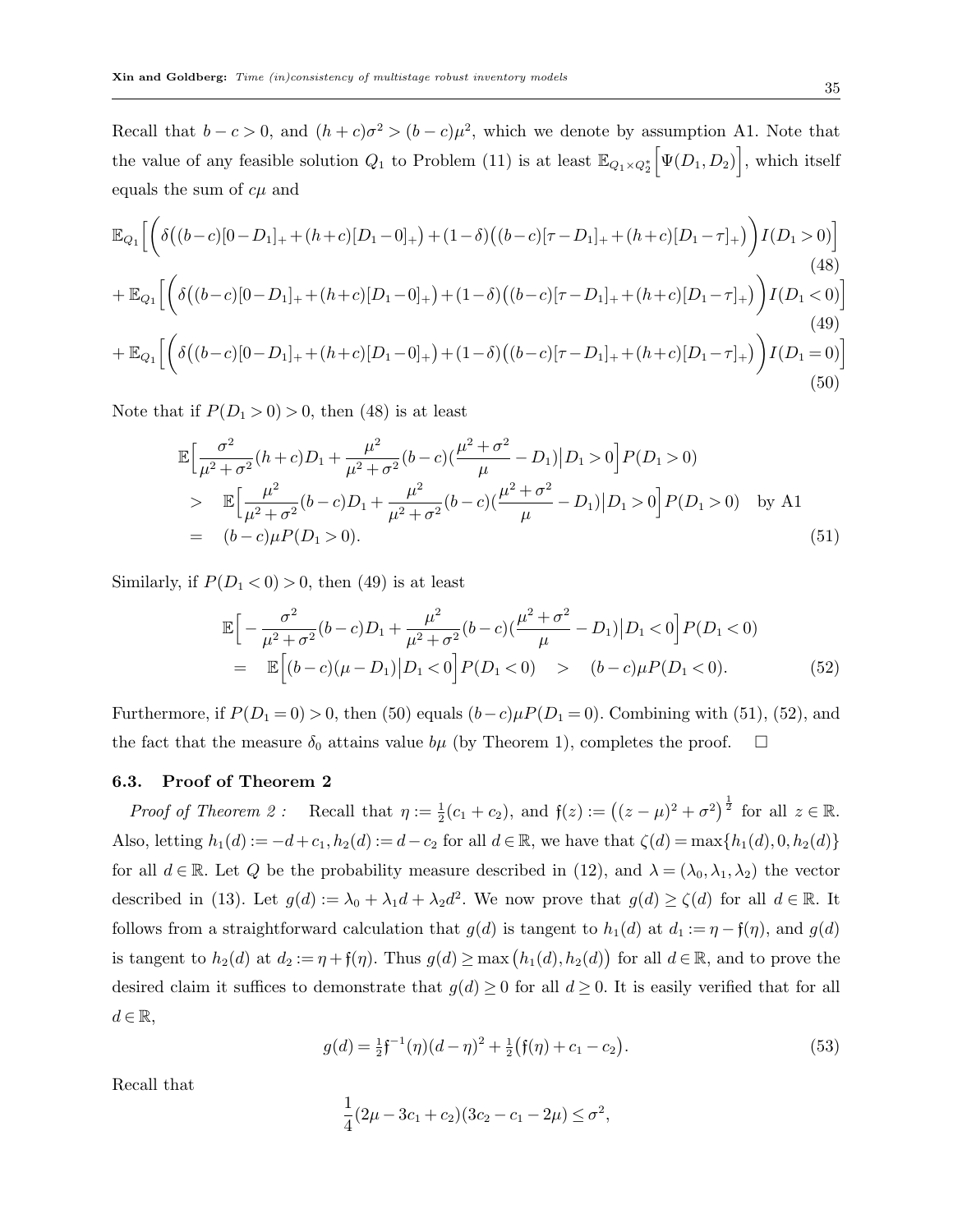which we denote by assumption A2. It follows from another straightforward calculation that assumption A2 is equivalent to requiring that  $\frac{1}{2}(\mathfrak{f}(\eta) + c_1 - c_2) \ge 0$ . Combining with (53), we conclude that A2 implies  $g(d) \geq 0$  for all  $d \in \mathbb{R}$ , completing the proof that  $g(d) \geq \zeta(d)$  for all  $d \in \mathbb{R}$ . Hence  $\lambda$  is feasible for the dual Problem (8). Also, it is easily verified that Q is feasible for the primal Problem (7). It follows from Proposition 2.1 that Q is an optimal primal solution, and  $\lambda$ is an optimal dual solution. That these optimal solutions are unique then follows from the second part of Proposition 2.1 and a straightforward contradiction argument. Combining the above and simplifying the relevant algebra completes the proof.  $\square$ 

## 6.4. Proof of Lemma 4.1

*Proof of Lemma 4.1* : Suppose  $i \in \{0, ..., T\}$  and  $Q_1, ..., Q_i$  are fixed. As a notational convenience, for  $k \in [1, T]$ , let  $\mathbb{E}_k[\cdot]$  denote  $\mathbb{E}_{\otimes_{j=1}^k Q_j}[\cdot]$ . We now prove that (40) holds for all  $t \geq i+1$ , and proceed by induction. Our particular induction hypothesis will be that there exist  $Q_{i+1},\ldots,Q_{i+n}$ such that

$$
\mathbb{E}_{i+n}[\hat{\Psi}_t(x_t(y_t), D_t)] \ge \hat{\eta}_t \text{ for all } t \in [i+1, i+n]. \tag{54}
$$

We first treat the base case  $n = 1$ . It follows from Jensen's inequality, and the independence structure of the measures in  $\mathfrak{M}$ , that for any  $Q_{i+1} \in \mathfrak{M}_{i+1}$ ,

$$
\mathbb{E}_{i+1} \big[ \hat{\Psi}_{i+1} \big( x_{i+1}(y_{i+1}), D_{i+1} \big) \big] \geq \mathbb{E}_{Q_{i+1}} \big[ \hat{\Psi}_{i+1} \big( \mathbb{E}_{i} [x_{i+1}(y_{i+1})], D_{i+1} \big) \big].
$$

Taking  $Q_{i+1}$  to be any element of  $\Gamma_{i+1}^{\mathbb{E}_i[x_{i+1}(y_{i+1})]}$   $(\Gamma_1^{x_1(y_1)}$  if  $i=0)$  completes the proof for  $n=1$ .

Now, suppose the induction holds for some  $n$ . It again follows from Jensen's inequality, and the independence structure of the measures in  $\mathfrak{M}$ , that for any  $Q_{i+n+1} \in \mathfrak{M}_{i+n+1}$ ,

$$
\mathbb{E}_{i+n+1} \big[ \hat{\Psi}_{i+n+1} \big( x_{i+n+1} (y_{i+n+1}), D_{i+n+1} \big) \big] \geq \mathbb{E}_{Q_{i+n+1}} \big[ \hat{\Psi}_{i+n+1} \big( \mathbb{E}_{i+n} [x_{i+n+1} (y_{i+n+1})], D_{i+n+1} \big) \big].
$$

Taking  $Q_{i+n+1}$  to be any element of  $\Gamma^{\mathbb{E}_{i+n} [x_{i+n+1}(y_{i+n+1})]}_{i+n+1}$  completes the induction, and the proof, where the second part of the lemma follows by letting  $i = 0$ .  $\Box$ 

## 6.5. Proof of Theorem 3

*Proof of Theorem 3:* Note that under these assumptions, for any measure  $Q \in \mathcal{M}$  (and in fact any non-negative joint distribution for demand), for any such base-stock policy  $\pi$ , w.p.1  $x_t^{\pi}(y_t) = x_t^*$ for all  $t = 1, ..., T$ . It then follows from a straightforward induction that  $\pi$  is a robust-w.p.1-optimal policy for the distributionally robust DP formulation, and furthermore for all  $t = 1, ..., T$  and  $y \leq x_t^*$ ,

$$
V_t(y) = \hat{\eta}_t - c_t x_{t-1}^* + c_t D_{t-1} + \sum_{s=t+1}^T \rho^{s-t} (\hat{\eta}_s + c_s \mu_{s-1}),
$$

and

$$
V_1(y) = \sum_{t=1}^T \rho^{t-1} \hat{\eta}_t - c_1 y + \sum_{t=1}^{T-1} \rho^t c_{t+1} \mu_t.
$$

Combining with Lemma 4.1 and Observation 4 completes the proof.  $\Box$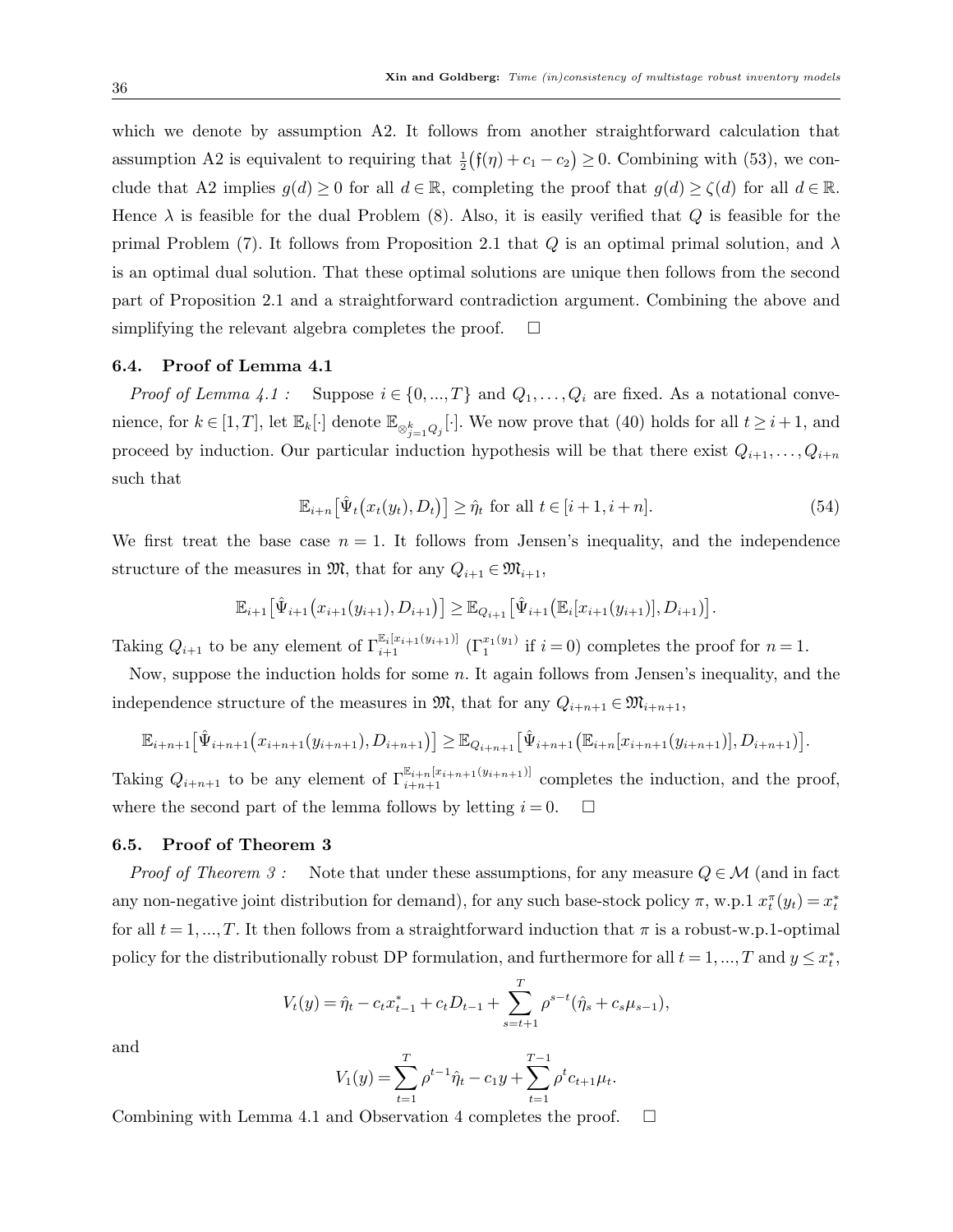#### 6.6. Proof of Theorem 4

*Proof of Theorem 4:* Let  $\Pi^{opt}$  denote the set of optimal policies for the multistage-static problem. It follows from Theorem 1.(i) and Theorem 3 that  $\Pi^0 \subseteq \Pi^{opt}$ , and every policy  $\pi \in \Pi^0$  is time consistent. Thus to prove the theorem, it suffices to demonstrate that  $\Pi^0 = \Pi^{opt}$ , and we begin by showing that  $\bar{\pi} = (\bar{x}_1, \ldots, \bar{x}_T) \in \Pi^{opt}$  implies  $\bar{x}_1(y_1) = 0$ . Indeed, it follows from Lemma 4.1 that  $\bar{\pi} \in \Pi^{opt}$  implies

$$
\sup_{Q \in \mathfrak{M}_1} \mathbb{E}_Q [\hat{\Psi}_1 (\bar{x}_1(y_1), D_1)] = \hat{\eta}_1 = b_1 \mu_1.
$$

That  $\bar{x}_1(y_1)$  must equal 0 then follows from Theorem 1.

We now show that  $\bar{\pi} \in \Pi^{opt}$  implies  $\bar{x}_2(z) = 0$  for all  $z \leq 0$ . We proceed by contradiction. Suppose that there exists  $z' \leq 0$  such that  $\bar{x}_2(z') \neq 0$ . It is easily verified that there exists  $Q_1 \in \mathfrak{M}_1$  such that  $Q_1(-z') > 0$ , and consequently for this choice of  $Q_1$ ,  $\bar{x}_2(y_2)$  is not a.s. equal to 0. We conclude from Proposition 2.2 that there exists  $Q_2 \in \mathfrak{M}_2$  such that

$$
\mathbb{E}_{Q_1 \times Q_2} \big[ \hat{\Psi}_2 (\bar{x}_2(y_2), D_2) \big] > \hat{\eta}_2 = b_2 \mu_2.
$$

As we have already demonstrated that  $\bar{x}_1(y_1) = 0$ , and  $Q_1 \in \mathfrak{M}_1$ , we conclude that

$$
\mathbb{E}_{Q_1} \big[ \hat{\Psi}_1 \big( \bar{x}_1(y_1, D_1 \big) \big] = \hat{\eta}_1 = b_1 \mu_1.
$$

Combining with Lemma 4.1 then yields a contradiction. The proof that  $\bar{x}_t(z) = 0$  for all  $z \leq 0$  and  $t \geq 3$  follows from a nearly identical argument, and we omit the details.  $\square$ 

## 6.7. Proof of Theorem 5

We first characterize the set of optimal policies for the multistage-static problem.

# **Lemma 6.1**  $\Pi_s^{opt} = \tilde{\Pi}_s$ , and the multistage-static problem has optimal value 18.

*Proof :* It follows from Observation 1 that  $\mathfrak{M}_1$  consists of the single probability measure  $Q_1$ such that  $Q_1(1) = Q_1(3) = \frac{1}{2}$ . Let  $D_1$  denote a random variable distributed as  $Q_1$ . Note that for any policy  $\pi = (x_1, x_2) \in \Pi$ , one has that  $x_1(y_1) = x_1(10) \ge 10$ . Consequently,  $Pr(x_1(y_1) \ge D_1) = 1$ , and  $|x_1(y_1) - D_1| = x_1(y_1) - D_1$  w.p.1. It then follows from a straightforward calculation that the cost of any policy  $\pi = (x_1, x_2) \in \Pi$  under the multistage-static formulation equals

$$
2x_1(10) - 4 + \sup_{Q_2 \in \mathfrak{M}_2} \mathbb{E}_{Q_2} \Big[ \frac{1}{2} (|x_2(x_1(10) - 1) - D_2| + |x_2(x_1(10) - 3) - D_2|) \Big]. \tag{55}
$$

Let  $\bar{\pi} = (\bar{x}_1, \bar{x}_2)$  denote any optimal policy for the multistage-static problem, i.e.  $\bar{\pi} \in \Pi_s^{opt}$ . Then it follows from (55) and a straightforward contradiction argument that

$$
\bar{x}_1(10) = 10.\t\t(56)
$$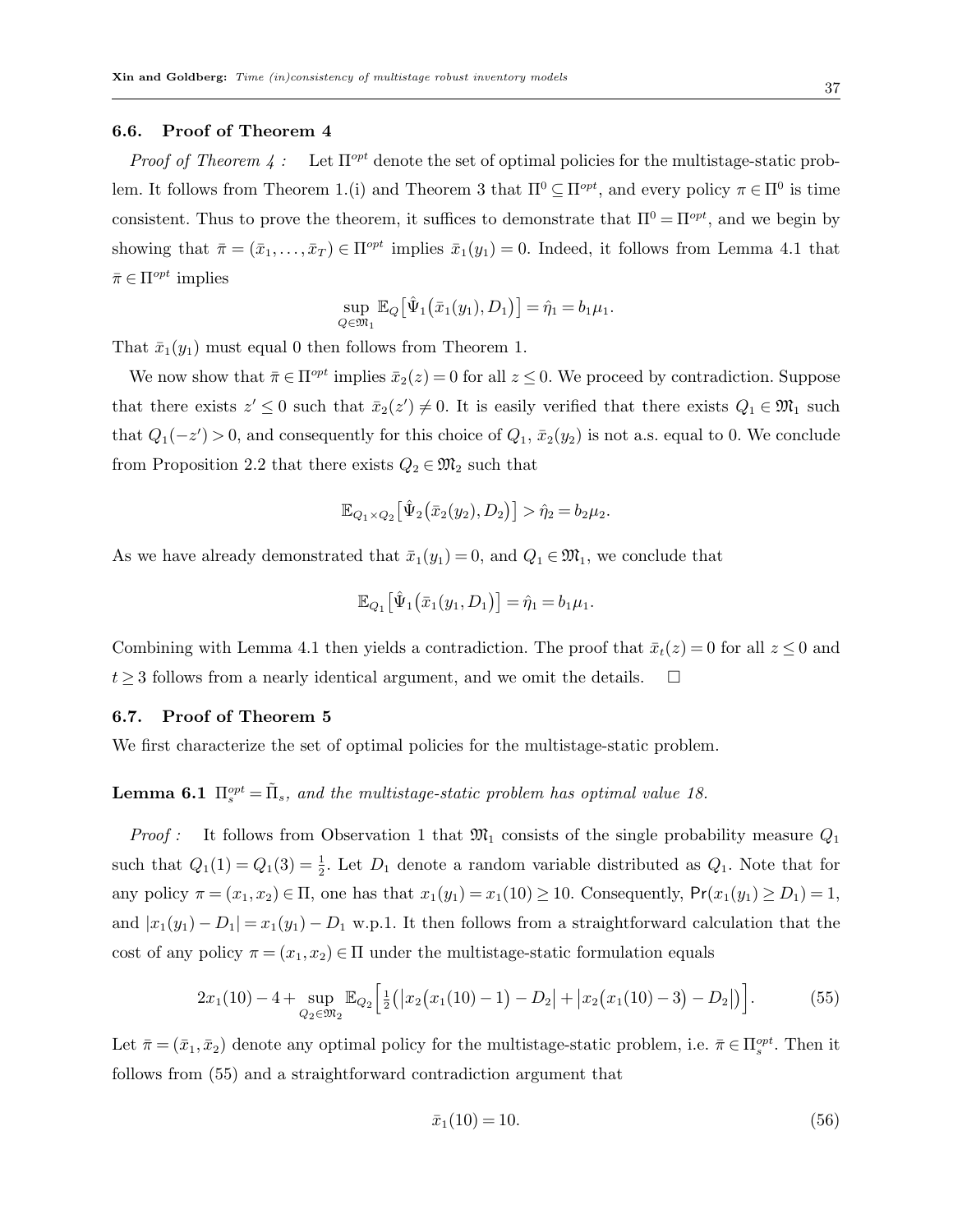Combining (55) and (56), we conclude that

$$
(\bar{x}_2(9), \bar{x}_2(7)) \in \underset{(x,y):x \ge 9, y \ge 7}{\arg \min} \underset{Q_2 \in \mathfrak{M}_2}{\sup} \mathbb{E}_{Q_2} \left[ \frac{1}{2} (|x - D_2| + |y - D_2|) \right]. \tag{57}
$$

Furthermore, it follows from Lemma 4.1 and Theorem 1 that

$$
\inf_{(x,y):x\geq 9,y\geq 7} \sup_{Q_2\in \mathfrak{M}_2} \mathbb{E}_{Q_2}\left[\tfrac{1}{2}(|x-D_2|+|y-D_2|)\right] \geq \sup_{Q_2\in \mathfrak{M}_2} \mathbb{E}_{Q_2}\left[|8-D_2|\right] = 2. \tag{58}
$$

Noting that

$$
\frac{1}{2}(|9-D_2|+|7-D_2|) = 1 + \max(-D_2+7, 0, D_2-9),
$$

it then follows from a straightforward calculation and Theorem 2 that

$$
\sup_{Q_2 \in \mathfrak{M}_2} \mathbb{E}_{Q_2} \left[ \frac{1}{2} \left( |9 - D_2| + |7 - D_2| \right) \right] = 2. \tag{59}
$$

Combining the above, we conclude that  $\tilde{\Pi}_s \subseteq \Pi_s^{opt}$ . Also, it then follows from a straightforward calculation that the multistage-static problem has optimal value 18.

We now prove that  $\tilde{\Pi}_s = \Pi_s^{opt}$ . Indeed, suppose for contradiction that there exists some optimal policy  $\hat{\pi} = (\hat{x}_1, \hat{x}_2) \notin \tilde{\Pi}_s$ . In that case, it follows from (56) and (57) that  $\frac{1}{2}(\hat{x}_2(9) + \hat{x}_2(7)) > 8$ . However, it then follows from Jensen's inequality, Theorem 1, and (58) that

$$
\sup_{Q_2 \in \mathfrak{M}_2} \mathbb{E}_{Q_2} \big[ \frac{1}{2} \big( |\hat{x}_2(9) - D_2| + |\hat{x}_2(7) - D_2| \big) \big] \ge \sup_{Q_2 \in \mathfrak{M}_2} \mathbb{E}_{Q_2} \big[ \big| \frac{1}{2} \big( \hat{x}_2(9) + \hat{x}_2(7) \big) - D_2| \big] > 2.
$$

Combining with (58) and (59) yields a contradiction, completing the proof  $\Box$ 

We now (partially) characterize the set of robust-w.p.1-optimal policies for the distributionally robust DP problem.

**Lemma 6.2**  $\Pi_d^{opt} \subseteq \tilde{\Pi}_d$ , and the distributionally robust DP problem has optimal value  $17 + \frac{\sqrt{5}}{2}$  $\frac{\sqrt{5}}{2}$  .

*Proof :* Let  $\bar{\pi} = (\bar{x}_1, \bar{x}_2)$  denote any robust-w.p.1-optimal policy for the distributionally robust DP problem, i.e.  $\bar{\pi} \in \Pi_d^{opt}$ . Then it again follows from a straightforward contradiction argument that

$$
\bar{x}_1(10) = 10.\t(60)
$$

It then follows from (26) that

$$
\bar{x}_2(9) \in \underset{x \ge 9}{\arg \min} \underset{Q_2 \in \mathfrak{M}_2}{\sup} \mathbb{E}_{Q_2}[|x - D_2|],
$$

and

$$
\bar{x}_2(7) \in \underset{x \ge 7}{\text{arg min }} \underset{Q_2 \in \mathfrak{M}_2}{\text{sup }} \mathbb{E}_{Q_2}[|x - D_2|].
$$

The lemma then follows from Theorem 1 and a straightforward calculation.  $\square$ 

Combining Lemmas 6.1 and 6.2 completes the proof of Theorem 5.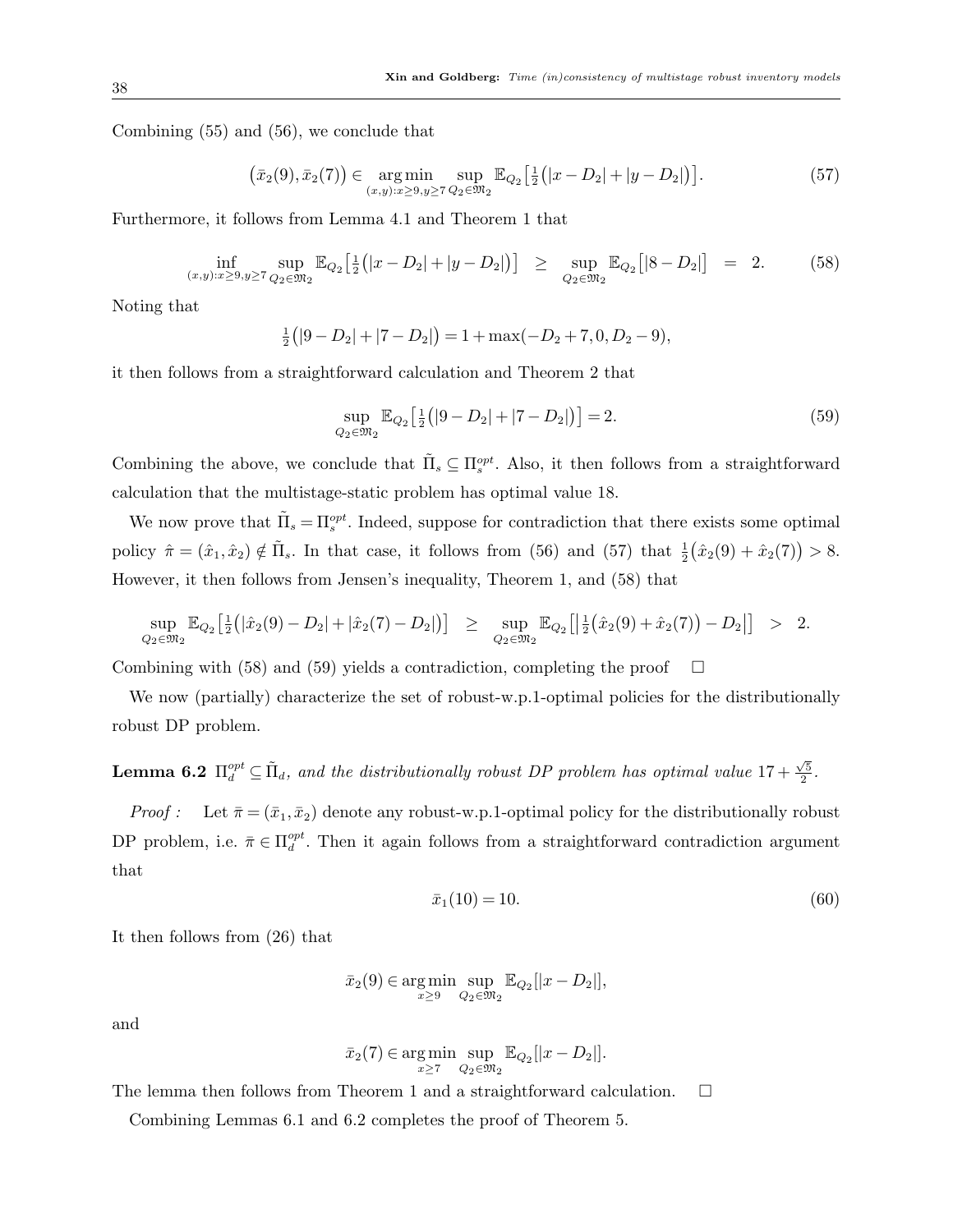#### 6.8. Proof of Theorem 6

We first prove that the multistage-static problem is weakly time consistent.

Lemma 6.3 The multistage-static problem is weakly time consistent, and both the multistage-static and distributionally robust DP problems have optimal value 2.

Proof : Note that

$$
\hat{\Psi}_1(x_1, d_1) = |x_1 - d_1|, \quad \hat{\Psi}_2(x_2, d_2) = |x_2 - d_2|.
$$

It follows from Observation 1 that  $\mathfrak{M}_1$  consists of the single probability measure  $Q_1$  such that  $Q_1(1) = Q_1(3) = \frac{1}{2}$ . It follows from Theorem 1 and a straightforward calculation that

$$
\hat{\Gamma}_1 = [1, 3]
$$
,  $\hat{\Gamma}_2 = 10$ ,  $\hat{\eta}_2 = 1$ .

Combining the above with Theorem 3, we conclude that the base-stock policy  $\pi$  such that  $x_1(y)$  =  $\max\{3, y\}$ , and  $x_2(y) = \max\{10, y\}$  for all  $y \in \mathbb{R}$ , is optimal for both the multistage-static formulation and robust-w.p.1-optimal for the distributionally robust DP formulation, which have common optimal value 2.  $\Box$ 

We now prove that the multistage-static problem is not strongly time consistent. In particular, consider the policy  $\pi' = (x'_1, x'_2)$  such that

$$
x'_{1}(y) = \max\{3, y\}, \text{ and } x'_{2}(y) = \begin{cases} 9.9, & \text{if } y \le 0, \\ \max\{10.1, y\}, & \text{otherwise.} \end{cases}
$$
(61)

**Lemma 6.4** The policy  $\pi' \in \Pi_s^{opt}$ , but  $\pi' \notin \Pi_d^{opt}$ . Consequently, the multistage-static problem is not strongly time consistent.

*Proof*: We first show that  $\pi' \in \Pi_s^{opt}$ . It follows from a straightforward calculation that the cost of  $\pi'$  under the multistage-static formulation equals

$$
\mathbb{E}_{Q_1}|3 - D_1| + 0.1 + \sup_{Q_2 \in \mathfrak{M}_2} \mathbb{E}_{Q_2} \max\left\{9.9 - D_2, 0, D_2 - 10.1\right\}.
$$
 (62)

It is easily verified that the conditions of Theorem 2 are met, and we may apply Theorem 2 to conclude that  $\arg \max_{Q_2 \in \mathfrak{M}_2} \mathbb{E}_{Q_2} \max \{9.9 - D_2, 0, D_2 - 10.1\}$  is the probability measure  $Q_2$  such that  $Q_2(9) = \frac{1}{2}$ ,  $Q_2(11) = \frac{1}{2}$ . It follows that the value of (62) equals 2, and we conclude that  $\pi' \in \Pi_s^{opt}$ , completing the proof.

We now show that  $\pi' \notin \Pi_d^{opt}$ . Suppose, for contradiction, that  $\pi' \in \Pi_d^{opt}$ . It then follows from a straightforward calculation (and considering the measure  $Q_1 \in \mathfrak{M}_1$  such that  $Q_1(1) = Q_1(3) = \frac{1}{2}$ ) that

$$
9.9 \in \underset{x \ge 0}{\text{arg min}} \underset{Q_2 \in \mathfrak{M}_2}{\text{sup}} \mathbb{E}_{Q_2}[|x - D_2|]. \tag{63}
$$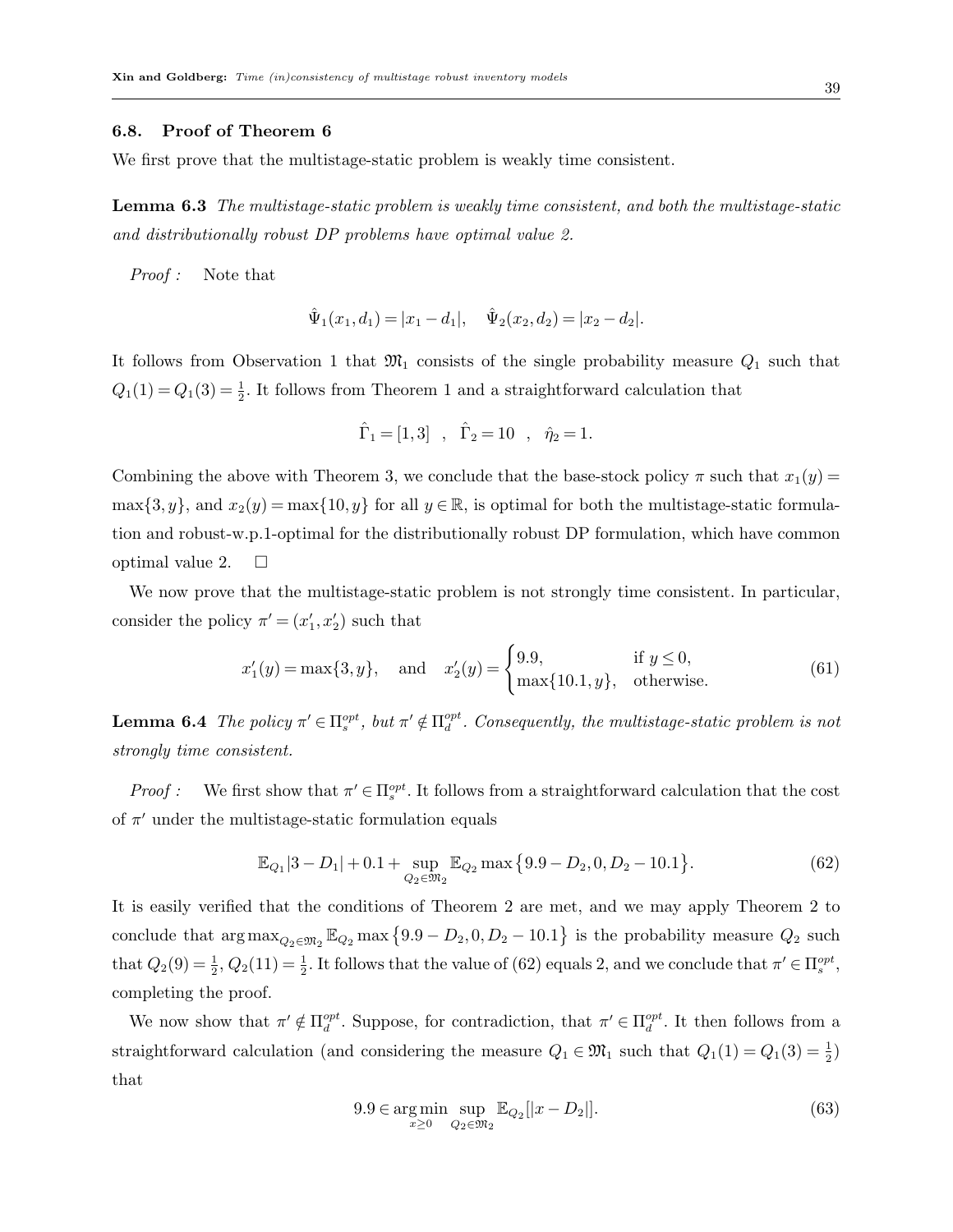However, it follows from Theorem 1 that the right-hand side of  $(63)$  is the singleton  $\{10\}$ , completing the proof.  $\square$ 

Combining Lemmas 6.3 and 6.4 completes the proof of Theorem 6.

## 6.9. Proof of Theorem 7

We first characterize the set of optimal policies for the multistage-static problem.

# **Lemma 6.5**  $\Pi_s^{opt} = \tilde{\Pi}$ , and the multistage-static problem has optimal value 5.

*Proof :* It follows from Observation 1 that  $\mathfrak{M}_1$  consists of the single probability measure  $Q_1$ such that  $Q_1(1) = Q_1(3) = \frac{1}{2}$ . In this case, the cost of any policy  $\pi = (x_1, x_2) \in \Pi$  under the multistage-static formulation equals

$$
\sup_{Q_2 \in \mathfrak{M}_2} \mathbb{E}_{Q_2} \bigg[ \mathbb{E}_{Q_1} \bigg[ 2 \Big( x_2 \big( x_1(0) - D_1 \big) - \big( x_1(0) - D_1 \big) \Big) + \big| x_2 \big( x_1(0) - D_1 \big) - D_2 \big| \big] \bigg]. \tag{64}
$$

We now prove that for any policy  $\bar{\pi} = (\bar{x}_1, \bar{x}_2) \in \Pi_s^{opt}$ , one has that

$$
\bar{x}_2(\bar{x}_1(0)-1) = \bar{x}_1(0)-1 \quad \text{and} \quad \bar{x}_2(\bar{x}_1(0)-3) = \bar{x}_1(0)-3. \tag{65}
$$

Indeed, note that w.p.1, it follows from the triangle inequality that

$$
2\Big(x_2(x_1(0)-D_1)-(x_1(0)-D_1)\Big)+|x_2(x_1(0)-D_1)-D_2|= 2\Big(x_2(x_1(0)-D_1)-(x_1(0)-D_1)\Big)+|x_2(x_1(0)-D_1)-(x_1(0)-D_1)+(x_1(0)-D_1)-D_2|\ge 2\Big(x_2(x_1(0)-D_1)-(x_1(0)-D_1)\Big)+|(x_1(0)-D_1)-D_2|-|x_2(x_1(0)-D_1)-(x_1(0)-D_1)|= x_2(x_1(0)-D_1)-(x_1(0)-D_1)+|x_1(0)-D_1-D_2|. (66)
$$

Now, suppose for contradiction that (65) does not hold. It follows that

$$
\mathbb{E}_{Q_1}[x_2(x_1(0)-D_1)-(x_1(0)-D_1)]>0,
$$

and combining with  $(66)$ , we conclude that  $(64)$  is strictly greater than

$$
\sup_{Q_2 \in \mathfrak{M}_2} \mathbb{E}_{Q_2} \bigg[ \mathbb{E}_{Q_1} \bigg[ |x_1(0) - D_1 - D_2| \bigg] \bigg]. \tag{67}
$$

Noting that (67) is the cost incurred by some policy satisfying (65) completes the proof.

We now complete the proof of the lemma. It suffices from the above to prove that

$$
\underset{x_1 \in \mathbb{R}_+}{\arg \min} \underset{Q_2 \in \mathfrak{M}_2}{\sup} \mathbb{E}_{Q_2} \left[ \frac{1}{2} \left( |x_1 - 1 - D_2| + |x_1 - 3 - D_2| \right) \right] = \{102\}. \tag{68}
$$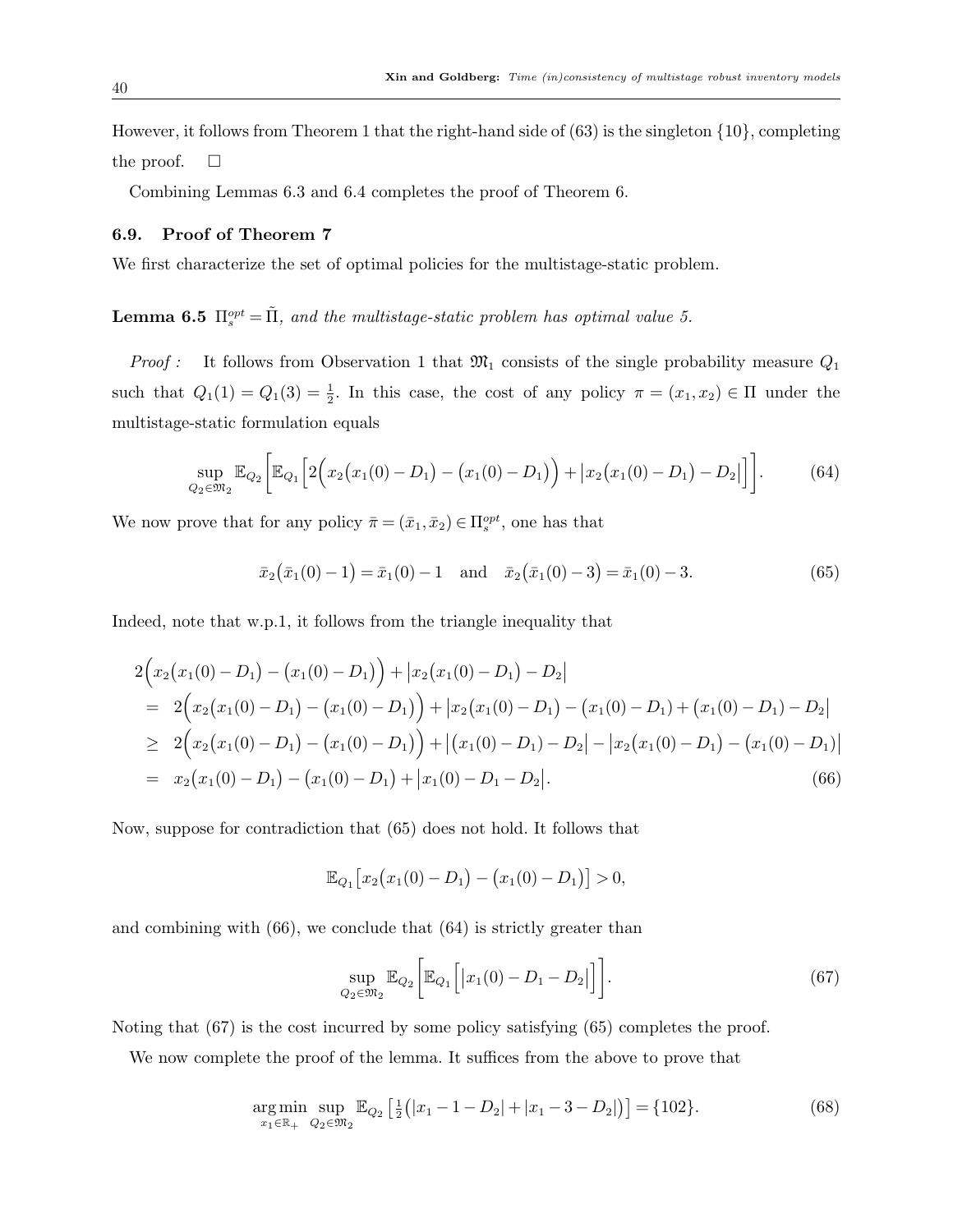It follows from a straightforward calculation that as long as  $x_1 \geq 3$ ,  $(x_1 - 100)(104 - x_1) \leq 25$  and  $x_1 - 2 - ((x_1 - 2 - 100)^2 + 25)^{\frac{1}{2}} \ge 0$ , which holds for all  $x_1 \in [100, 104]$ , the conditions of Theorem 2 are met. We may thus apply Theorem 2 to conclude that for all  $x_1 \in [100, 104]$ ,

$$
\sup_{Q_2 \in \mathfrak{M}_2} \mathbb{E}_{Q_2} \left[ \frac{1}{2} \left( |x_1 - 1 - D_2| + |x_1 - 3 - D_2| \right) \right] \tag{69}
$$

has the unique optimal solution  $\hat{Q}_2$  such that

$$
\hat{Q}_2(x_1 - 2 - ((x_1 - 2 - 100)^2 + 25)^{\frac{1}{2}}) = 25\left(25 + (x_1 - 2 - ((x_1 - 2 - 100)^2 + 25)^{\frac{1}{2}} - 100)^2\right)^{-1},
$$

and

$$
\hat{Q}_2(x_1 - 2 + ((x_1 - 2 - 100)^2 + 25)^{\frac{1}{2}}) = 1 - 25(25 + (x_1 - 2 - ((x_1 - 2 - 100)^2 + 25)^{\frac{1}{2}} - 100)^2)^{-1}.
$$

It then follows from a straightforward calculation that for  $x_1 \in [100, 104]$ , (69) has the value

$$
g(x_1) := (x_1^2 - 204x_1 + 10429)^{\frac{1}{2}}.
$$

It is easily verified that g is a strictly convex function on [100, 104], g has its unique minimum on that interval at the point 102, and  $g(102) = 5$ . The desired result then follows from the fact that (69) is a convex function of  $x_1$  on  $\mathbb{R}$ .  $\Box$ 

We now prove that the multistage-static problem is strongly time consistent.

Lemma 6.6 The multistage-static problem is strongly time consistent, and the optimal value of the distributionally robust DP problem equals  $\sqrt{26}$ .

*Proof*: First, we note that as in the multistage-static setting, any policy  $\bar{\pi} = (\bar{x}_1, \bar{x}_2) \in \Pi_d^{opt}$ also satisfies (65). The proof is very similar to that used for the multistage-static case, and we omit the details. To prove the lemma, it thus suffices to prove that

$$
\underset{x_1 \in \mathbb{R}_+}{\arg \min} \left( \frac{1}{2} \underset{Q_2 \in \mathfrak{M}_2}{\sup} \mathbb{E}_{Q_2} \left[ |x_1 - 1 - D_2| \right] + \frac{1}{2} \underset{Q_2 \in \mathfrak{M}_2}{\sup} \mathbb{E}_{Q_2} \left[ |x_1 - 3 - D_2| \right] \right) = \{102\}.
$$
 (70)

It is easily verified that for all  $x_1 \in [100, 104]$ , we may apply Theorem 1 to conclude that

$$
\sup_{Q_2 \in \mathfrak{M}_2} \mathbb{E}_{Q_2} [|x_1 - 1 - D_2|] = ((x_1 - 101)^2 + 25)^{\frac{1}{2}},
$$
  
\n
$$
\sup_{Q_2 \in \mathfrak{M}_2} \mathbb{E}_{Q_2} [|x_1 - 3 - D_2|] = ((x_1 - 103)^2 + 25)^{\frac{1}{2}}.
$$

We conclude that for all  $x_1 \in [100, 104]$ ,

$$
\frac{1}{2} \sup_{Q_2 \in \mathfrak{M}_2} \mathbb{E}_{Q_2} [|x_1 - 1 - D_2|] + \frac{1}{2} \sup_{Q_2 \in \mathfrak{M}_2} \mathbb{E}_{Q_2} [|x_1 - 3 - D_2|] \tag{71}
$$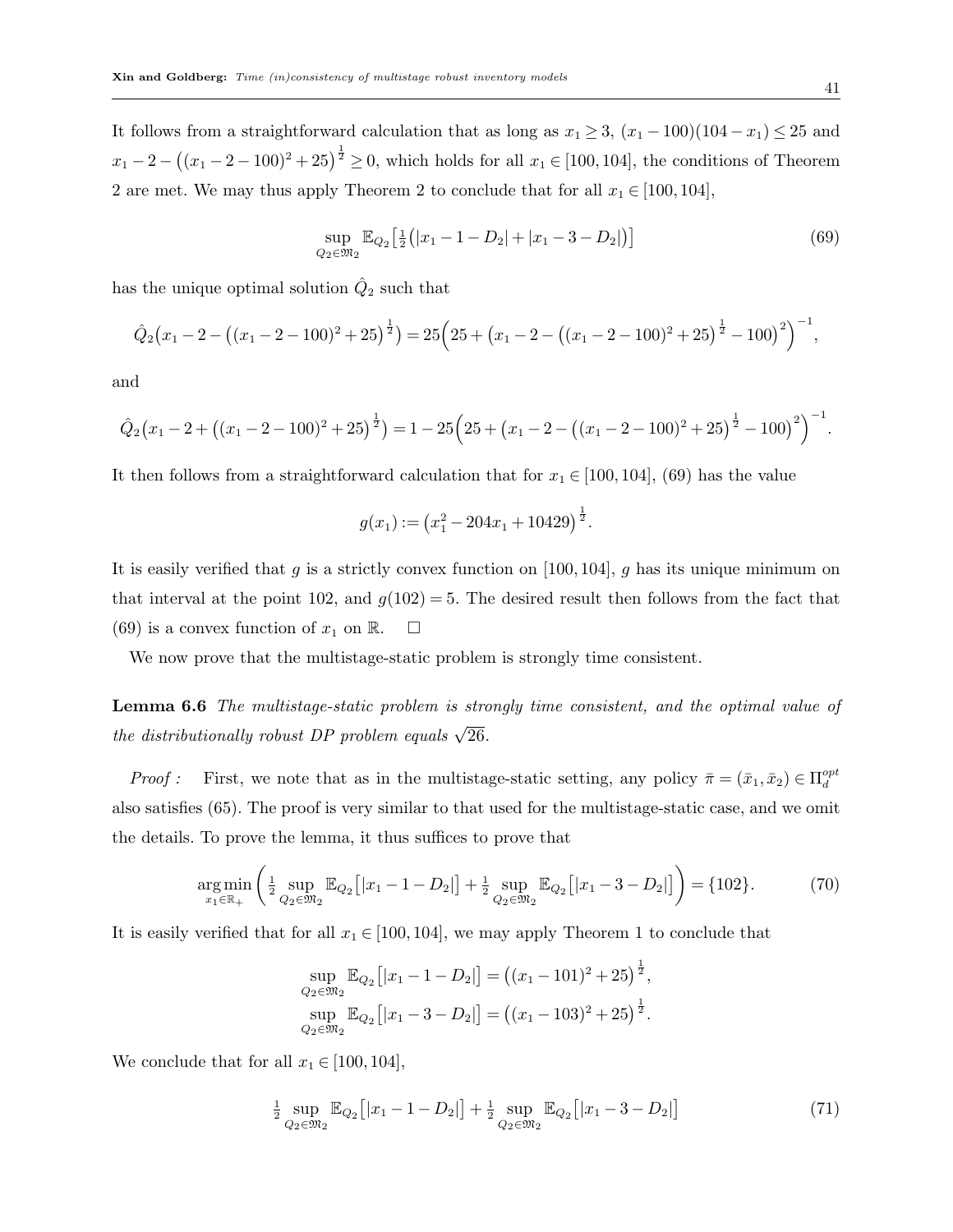equals

$$
g(x_1) := \frac{1}{2} \left( \left( (x_1 - 101)^2 + 25 \right)^{\frac{1}{2}} + \left( (x_1 - 103)^2 + 25 \right)^{\frac{1}{2}} \right). \tag{72}
$$

It is easily verified that  $g(x)$  is a strictly convex function of x on [100, 104], g has its unique minimum on that interval at the point 102, and  $g(102) = \sqrt{26}$ . The desired result then follows from the fact that (71) is a convex function of  $x_1$  on  $\mathbb{R}$ .  $\Box$ 

Combining Lemmas 6.5 and 6.6 completes the proof of Theorem 7.

## 6.10. Proof of Theorem 8

Let  $\tilde{Q}_2$  denote the probability measure such that  $\tilde{Q}_2(5) = \tilde{Q}_2(11) = \frac{1}{2}$ . It may be easily verified that  $\tilde{Q}_2 \in \mathfrak{M}_2$ . We begin by proving the following auxiliary lemma.

## Lemma 6.7

$$
\sup_{Q_1 \in \mathfrak{M}_1, Q_2 \in \mathfrak{M}_2} \mathbb{E}_{Q_1 \times Q_2} \Big[ |10 - D_1 - D_2| \Big] = 3.
$$

Proof : Note that

$$
\mathbb{E}_{Q_1 \times Q_2} \Big[ |10 - D_1 - D_2| \Big] = \mathbb{E}_{Q_2} \Big[ \mathbb{E}_{Q_1} \Big[ |10 - D_1 - D_2| \Big| D_2 \Big] \Big].
$$

Let us define

$$
\phi_{Q_1}(d) \stackrel{\Delta}{=} \mathbb{E}_{Q_1} \left[ |10 - D_1 - D_2| \, | \{D_2 = d\} \right],
$$

and

$$
q(d) \stackrel{\Delta}{=} \frac{1}{6} (d-8)^2 + \frac{3}{2} = \frac{73}{6} - \frac{8}{3}d + \frac{1}{6}d^2.
$$

As  $\tilde{Q}_2 \in \mathfrak{M}_2$ , to prove the lemma, it follows from Proposition 2.1 that it suffices to demonstrate that for all  $Q_1 \in \mathfrak{M}_1$ ,  $q(5) = \phi_{Q_1}(5)$ ,  $q(11) = \phi_{Q_1}(11)$ , and  $q(d) \ge \phi_{Q_1}(d)$  for all  $d \in \mathbb{R}$ , as in this case for any  $Q_1 \in \mathfrak{M}_1$ ,  $\sup_{Q_2 \in \mathfrak{M}_2} E_{Q_2}[\phi_{Q_1}(D_2)] = E_{Q_2}[q(D_2)] = 3$ . We now prove that  $q(d) \geq \phi_{Q_1}(d)$ for all  $d \in \mathbb{R}$ . For any  $Q_1 \in \mathfrak{M}_1$ , since  $10 - D_1 \in [7 - \epsilon, 9 + \epsilon]$  w.p.1, it follows that  $\phi_{Q_1}(d) = 10 - \epsilon$  $\mu_1 - d = 8 - d$  if  $d \in [0, 7 - \epsilon]$ , and  $\phi_{Q_1}(d) = d + \mu_1 - 10 = d - 8$  if  $d \in [9 + \epsilon, \infty)$ . It is easily verified that  $q(d) - (8 - d) \ge 0$ , and  $q(d) - (d - 8) \ge 0$ , for all  $d \in \mathbb{R}$ . It follows that  $q(d) \ge \phi_{Q_1}(d)$ for all  $d \in (-\infty, 7 - \epsilon] \cup [9 + \epsilon, \infty)$ . Noting that  $\phi_{Q_1}(d)$  is a convex function of d on  $(-\infty, \infty)$ , we conclude that  $\phi_{Q_1}(d) \le \max(\phi_{Q_1}(7-\epsilon), \phi_{Q_1}(9+\epsilon))$  for all  $d \in [7-\epsilon, 9+\epsilon]$ . As it is easily verified that  $\inf_{d\in\mathbb{R}} q(d) = \frac{3}{2}$ , to prove that  $q(d) \geq \phi_{Q_1}(d)$  for  $d \in [7-\epsilon, 9+\epsilon]$ , it suffices to show that max  $(\phi_{Q_1}(7-\epsilon), \phi_{Q_1}(9+\epsilon)) \leq \frac{3}{2}$  $\frac{3}{2}$ . As  $\phi_{Q_1}(7 - \epsilon) = 8 - (7 - \epsilon) = 1 + \epsilon < \frac{3}{2}$ , and  $\phi_{Q_1}(9 + \epsilon) =$  $(9 + \epsilon) - 8 = 1 + \epsilon < \frac{3}{2}$ , combining the above we conclude that  $q(d) \ge \phi(d)$  for all  $d \in \mathbb{R}$ . As it is easily verified that  $q(5) = \phi_{Q_1}(5) = 3$  and  $q(11) = \phi_{Q_1}(11) = 3$ , combining the above completes the proof.  $\square$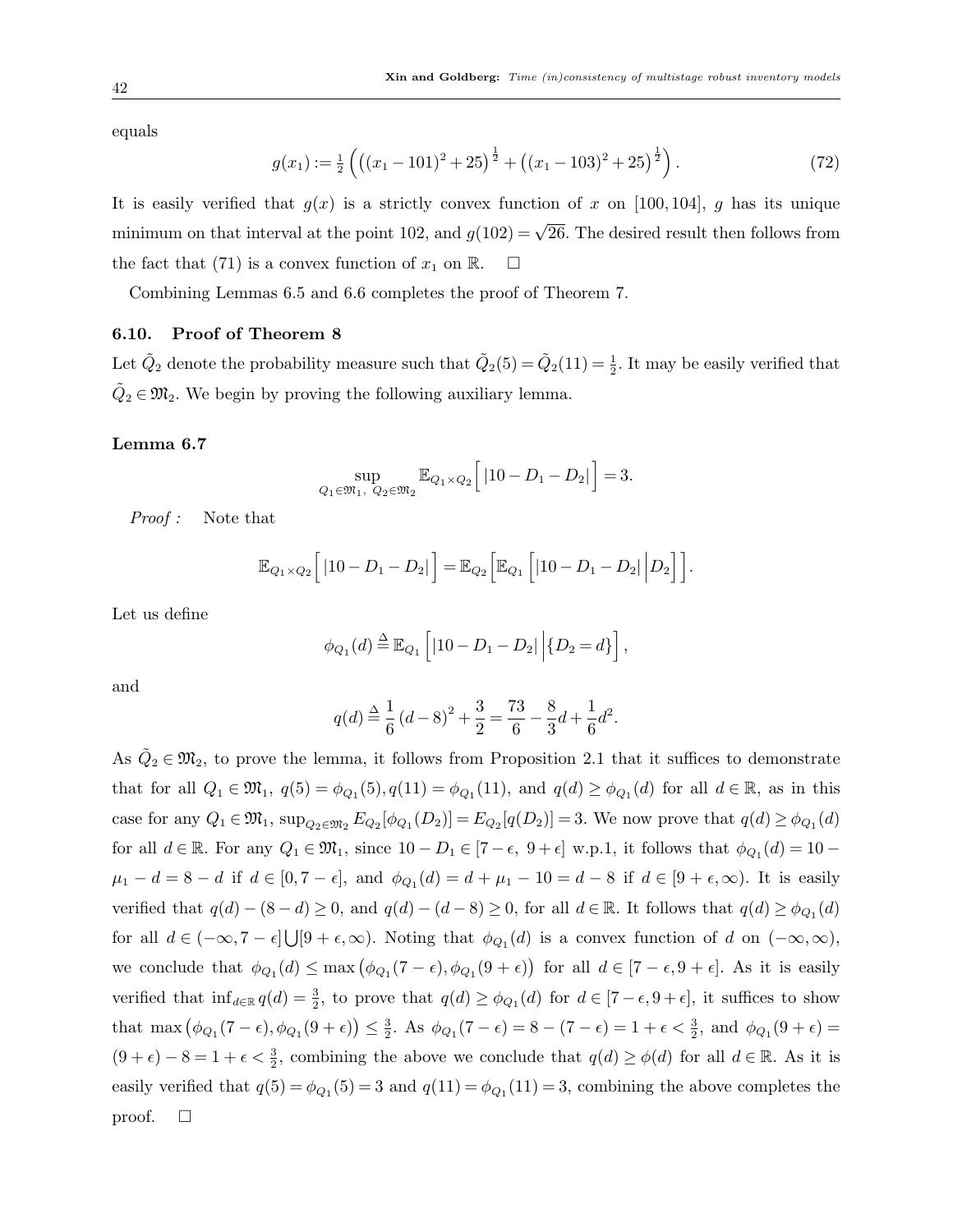Proof of Theorem 8: Note that the cost under any policy  $\pi = (x_1, x_2) \in \Pi$  under the multistage-static formulation equals

$$
\sup_{Q_1 \in \mathfrak{M}_1, \ Q_2 \in \mathfrak{M}_2} \mathbb{E}_{Q_1 \times Q_2} \Big[ 2|x_1(y_1) - D_1| + |x_2(D_1) - D_2| \Big].
$$

As  $D_1 \leq 3 + \epsilon \leq 10 - \epsilon$  w.p.1, and  $x_1(y_1) \geq y_1 = 10 - \epsilon$ , we conclude that w.p.1

$$
|x_1(y_1) - D_1| = x_1(y_1) - D_1 \ge 10 - \epsilon - D_1.
$$

Combining with the fact that  $\mu_1 = 2$ , we conclude that

$$
\mathbb{E}_{Q_1 \times Q_2} \Big[ 2|x_1(y_1) - D_1| \Big] \ge 2(10 - \epsilon - 2) = 2(8 - \epsilon).
$$

As  $\frac{\sigma_2^2}{\mu_2^2} = \frac{9}{64} < \frac{b_2}{h_2}$  $\frac{b_2}{h_2} = 1$ , and  $(h_2 b_2)^{\frac{1}{2}} \sigma_2 = 3$ , it follows from Lemma 4.1 and Theorem 1 that

$$
\mathbb{E}_{Q_1\times Q_2}\Big[|x_2(D_1)-D_2|\Big]\geq 3.
$$

Combining the above, we conclude that the cost incurred under any policy  $\pi$  is at least  $19-2\epsilon$ .

We now show that the cost incurred under any such policy  $\tilde{\pi}$  achieves this bound, and is thus optimal. In particular,

$$
\sup_{Q_1 \in \mathfrak{M}_1, Q_2 \in \mathfrak{M}_2} \mathbb{E}_{Q_1 \times Q_2} \Big[ 2|\tilde{x}_1(y_1) - D_1| + |\tilde{x}_2(D_1) - D_2| \Big]
$$

equals

$$
\sup_{Q_1 \in \mathfrak{M}_1, Q_2 \in \mathfrak{M}_2} \mathbb{E}_{Q_1 \times Q_2} [2|10 - \epsilon - D_1| + |10 - D_1 - D_2|]
$$
\n
$$
= \sup_{Q_1 \in \mathfrak{M}_1, Q_2 \in \mathfrak{M}_2} \mathbb{E}_{Q_1 \times Q_2} [2(10 - \epsilon - D_1) + |10 - D_1 - D_2|]
$$
\n
$$
= 2(10 - \epsilon - \mu_1) + \sup_{Q_1 \in \mathfrak{M}_1, Q_2 \in \mathfrak{M}_2} \mathbb{E}_{Q_1 \times Q_2} [10 - D_1 - D_2|] = 19 - 2\epsilon,
$$

where the final equality follows from Lemma 6.7.

Next we show that there is no optimal base-stock policy, i.e. no base-stock policy belongs to  $\Pi_s^{opt}$ . Indeed, let us suppose for contradiction that  $\hat{\pi}$  is a base-stock policy with constants  $\hat{x}_1$ ,  $\hat{x}_2$ . The cost incurred under such a policy  $\hat{\pi}$  equals

$$
\sup_{Q_1 \in \mathfrak{M}_1, Q_2 \in \mathfrak{M}_2} \mathbb{E}_{Q_1 \times Q_2} \Big[ 2|\max(\hat{x}_1, y_1) - D_1| + |\max(\max(\hat{x}_1, y_1) - D_1, \hat{x}_2) - D_2| \Big].
$$

It follows from the fact that  $D_1 \leq 3 + \epsilon < 10 - \epsilon$  w.p.1 for all  $Q_1 \in \mathfrak{M}_1$ , and a straightforward contradiction argument (the details of which we omit), that  $\hat{\pi}$  cannot be optimal unless  $\hat{x}_1 \leq 10 - \epsilon$ , in which case repeating our earlier arguments, we conclude that  $\max(\hat{x}_1, y_1) = 10 - \epsilon$ , and for any  $Q_1 \in \mathfrak{M}_1, Q_2 \in \mathfrak{M}_2$ ,

$$
\mathbb{E}_{Q_1\times Q_2}\big[2|\max(\hat{x}_1,y_1)-D_1|\big]=2(8-\epsilon).
$$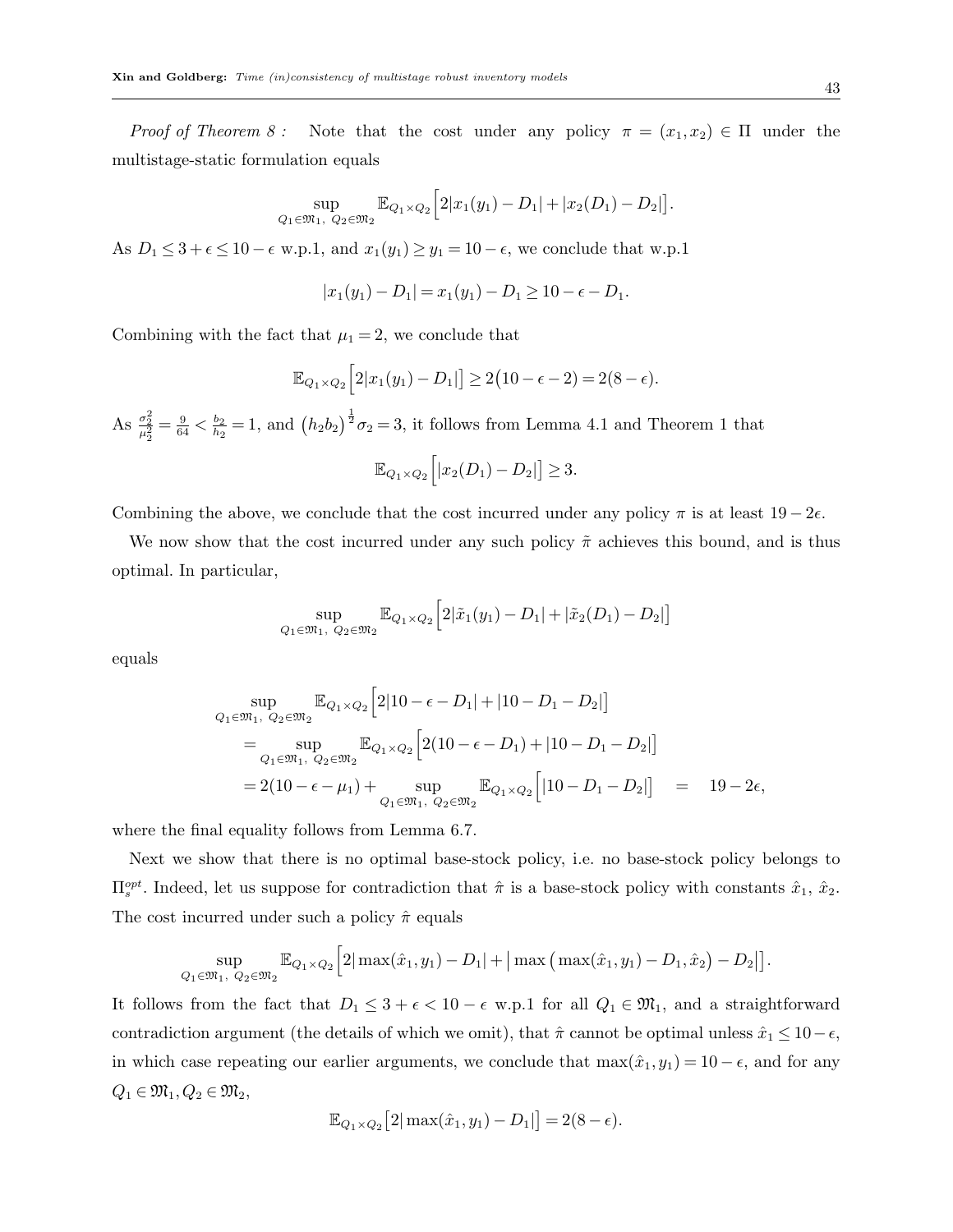Thus to prove the desired claim, it suffices to demonstrate that

$$
\inf_{\hat{x}_2 \in \mathbb{R}} \sup_{Q_1 \in \mathfrak{M}_1, Q_2 \in \mathfrak{M}_2} \mathbb{E}_{Q_1 \times Q_2} \left[ \left| \max \{ 10 - \epsilon - D_1, \hat{x}_2 \} - D_2 \right| \right] > 3. \tag{73}
$$

We treat two different cases:  $\hat{x}_2 \in (-\infty, 7 + \frac{1}{2}\epsilon]$  and  $\hat{x}_2 \in [7 + \frac{1}{2}\epsilon, \infty)$ . If  $\hat{x}_2 \le 7 + \frac{1}{2}\epsilon$ , let the probability measure  $\tilde{Q}_1$  be such that  $\tilde{Q}_1(1) = \tilde{Q}_1(3) = \frac{1}{2}$ , where it is easily verified that  $\tilde{Q}_1 \in \mathfrak{M}_1$ . In this case,

$$
\sup_{Q_1 \in \mathfrak{M}_1, Q_2 \in \mathfrak{M}_2} \mathbb{E}_{Q_1 \times Q_2} \left[ \left| \max \{ 10 - \epsilon - D_1, \hat{x}_2 \} - D_2 \right| \right] \tag{74}
$$

is at least

$$
\sup_{Q_2 \in \mathfrak{M}_2} \mathbb{E}_{\tilde{Q}_1 \times Q_2} \Big[ \Big| \max\{10 - \epsilon - D_1, \hat{x}_2\} - D_2 \Big| \Big] \n= \sup_{Q_2 \in \mathfrak{M}_2} \mathbb{E}_{Q_2} \Big[ \frac{1}{2} \Big| \max\{7 - \epsilon, \hat{x}_2\} - D_2 \Big| + \frac{1}{2} |9 - \epsilon - D_2| \Big],
$$
\n(75)

where the final equality follows from the fact that  $\hat{x}_2 \leq 7 + \frac{1}{2}\epsilon$  implies  $\max\{9 - \epsilon, \hat{x}_2\} = 9 - \epsilon$ . It follows from convexity of the absolute value function that (75) is at least

$$
\sup_{Q_2 \in \mathfrak{M}_2} \mathbb{E}_{Q_2} \left[ \left| \frac{1}{2} \max \{ 7 - \epsilon, \hat{x}_2 \} + \frac{1}{2} (9 - \epsilon) - D_2 \right| \right]. \tag{76}
$$

Note that

$$
\frac{1}{2}\max\{7-\epsilon,\hat{x}_2\} + \frac{1}{2}(9-\epsilon) \ge \frac{1}{2}(7-\epsilon) + \frac{1}{2}(9-\epsilon) = 8-\epsilon.
$$
\n(77)

Letting  $z \stackrel{\Delta}{=} \frac{1}{2} \max\{7 - \epsilon, \hat{x}_2\} + \frac{1}{2}$  $\frac{1}{2}(9-\epsilon)$ , note that (76) equals  $\sup_{Q_2 \in \mathfrak{M}_2} \mathbb{E}_{Q_2} [(z-D_2)^+ + (D_2 - z)^+]$ . Applying Theorem 1 with  $c = 0, b = h = 1$ , and noting that  $\frac{\mu_2^2 + \sigma_2^2}{2\mu_2} = \frac{73}{16} < 8 - \epsilon = z$ , we conclude that (76) equals

$$
\left( \left( \frac{1}{2} \max\{7 - \epsilon, \hat{x}_2\} + \frac{1}{2} (9 - \epsilon) - 8 \right)^2 + 9 \right)^{\frac{1}{2}}.
$$
 (78)

Combining (77) with the fact that

$$
\frac{1}{2} \max\{7 - \epsilon, \hat{x}_2\} + \frac{1}{2}(9 - \epsilon) \le \frac{1}{2}(7 + \frac{1}{2}\epsilon) + \frac{1}{2}(9 - \epsilon) \n= 8 - \frac{1}{4}\epsilon,
$$

we conclude that (78) is strictly greater than 3, completing the proof of (73) for the case  $\hat{x}_2 \le 7 + \frac{1}{2}\epsilon$ . Alternatively, if  $\hat{x}_2 \ge 7 + \frac{1}{2}\epsilon$ , let the probability measure  $\tilde{Q}_1$  be such that  $\tilde{Q}_1(\frac{1+2\epsilon}{1+\epsilon})$  $\frac{(1+2\epsilon)}{1+\epsilon}$ ) =  $\frac{(1+\epsilon)^2}{(1+\epsilon)^2+1}$  $\frac{(1+\epsilon)^2}{(1+\epsilon)^2+1}$  and

 $\tilde{Q}_1(3+\epsilon) = \frac{1}{(1+\epsilon)^2+1}$ . Again, it is easily verified that  $\tilde{Q}_1 \in \mathfrak{M}_1$ . In this case, (74) is at least

$$
\sup_{Q_2 \in \mathfrak{M}_2} \mathbb{E}_{Q_2} \left[ \frac{1}{(1+\epsilon)^2 + 1} |\hat{x}_2 - D_2| + \frac{(1+\epsilon)^2}{(1+\epsilon)^2 + 1} \left| \max \left\{ 10 - \epsilon - \frac{1+2\epsilon}{1+\epsilon}, \hat{x}_2 \right\} - D_2 \right| \right]. \tag{79}
$$